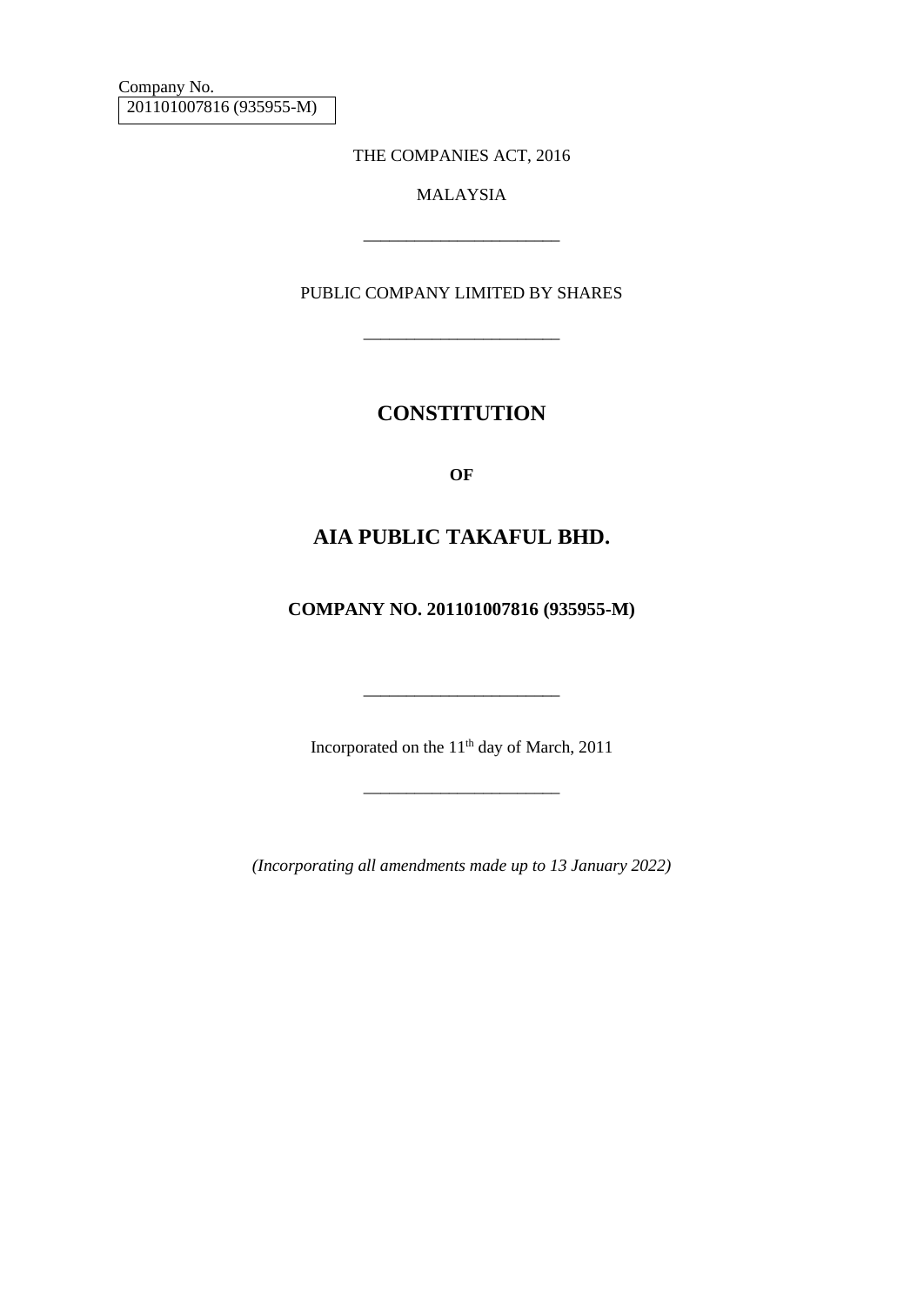

SURUHANJAYA SYARIKAT MALAYSIA **COMPANIES COMMISSION OF MALAYSIA** 

## **BORANG 13** AKTA SYARIKAT 1965

[Seksyen  $23(2)$ ]

No. Syarikat M 935955

## PERAKUAN PEMERBADANAN ATAS PERTUKARAN **NAMA SYARIKAT**

Dengan ini diperakui bahawa

## ING PUBLIC TAKAFUL EHSAN BERHAD

diperbadankan di bawah Akta Syarikat 1965, pada telah yang 11 haribulan Mac 2011, sebagai sebuah syarikat awam,

haribulan Jun 2013 telah menukar namanya kepada pada 17

## AIA PUBLIC TAKAFUL BHD.

sebuah syarikat awam adalah dan bahawa syarikat ini dan adalah sebuah syarikat berhad menurut syer.

Diberi di bawah tandatangan dan meterai saya di Kuala Lumpur pada 17 haribulan Jun 2013.

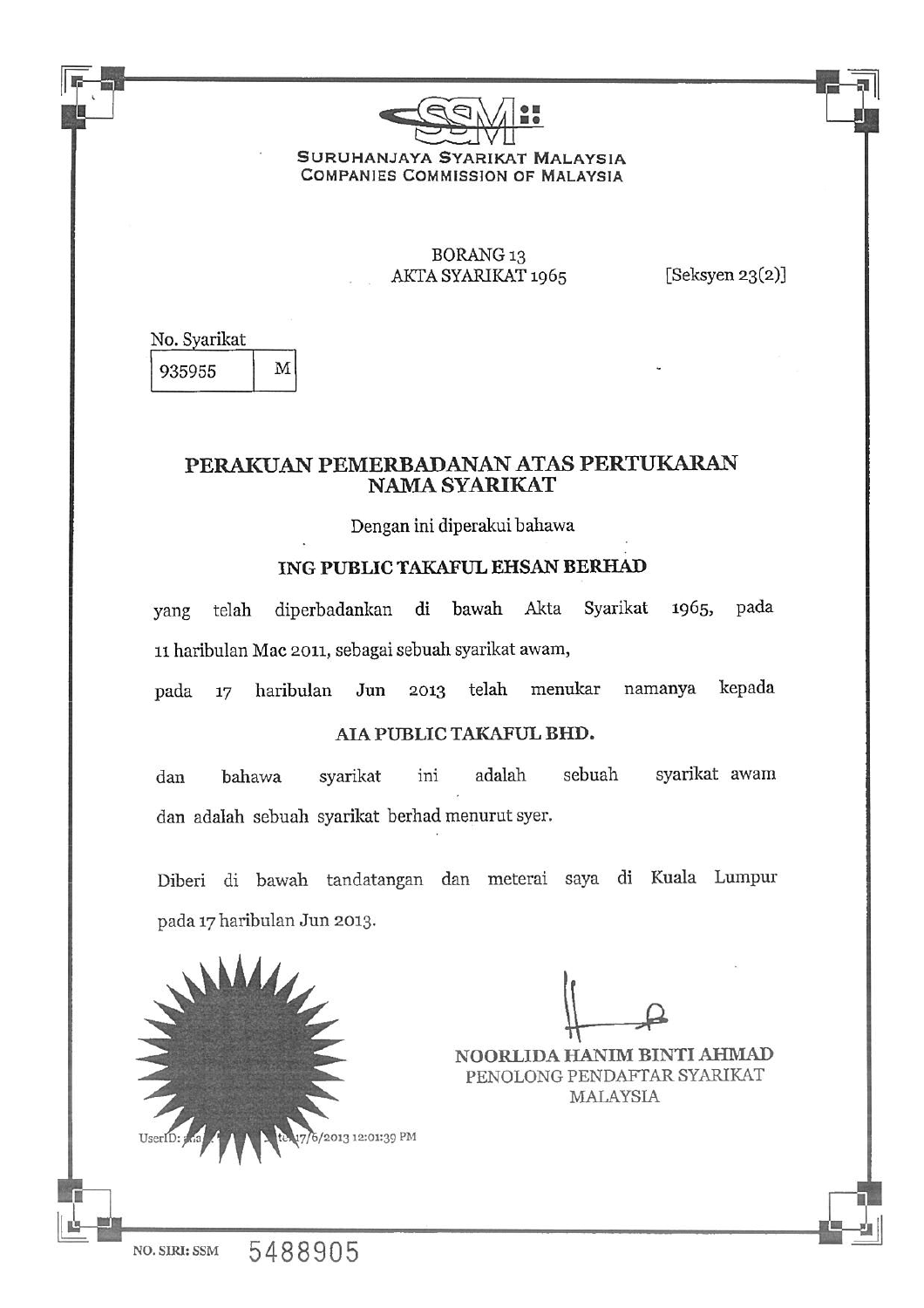

### SURUHANJAYA SYARIKAT MALAYSIA **COMPANIES COMMISSION OF MALAYSIA**

## **BORANG 23** AKTA SYARIKAT 1965

[Seksyen  $52(3)$ ]

No. Syarikat

935955 M

## PERAKUAN DI BAWAH SEKSYEN 52 (3) AKTA SYARIKAT, 1965, BAHAWA SESEBUAH SYARIKAT ADALAH BERHAK MEMULAKAN PERNIAGAAN

Saya, AZAHARI BIN AB RAHMAN, Penolong Pendaftar Syarikat, dengan ini memperakui bahawa

## **ING PUBLIC TAKAFUL EHSAN BERHAD**

telah, pada hari ini menyerahkan kepada saya Akuan Berkanun yang dikehendaki di bawah peruntukan-peruntukan Seksyen 52 (2) (c) Akta Syarikat, 1965 dan bahawa syarikat tersebut adalah berhak memulakan perniagaan dan menjalankan kuasa meminjamnya.

Diberi di bawah tandatangan saya pada 28 haribulan Mac 2011.



5466348

**AZAHARI BIN AB RAHMAN** 

PENOLONG PENDAFTAR SYARIKAT **MALAYSIA** 

NO. SIRI: SSM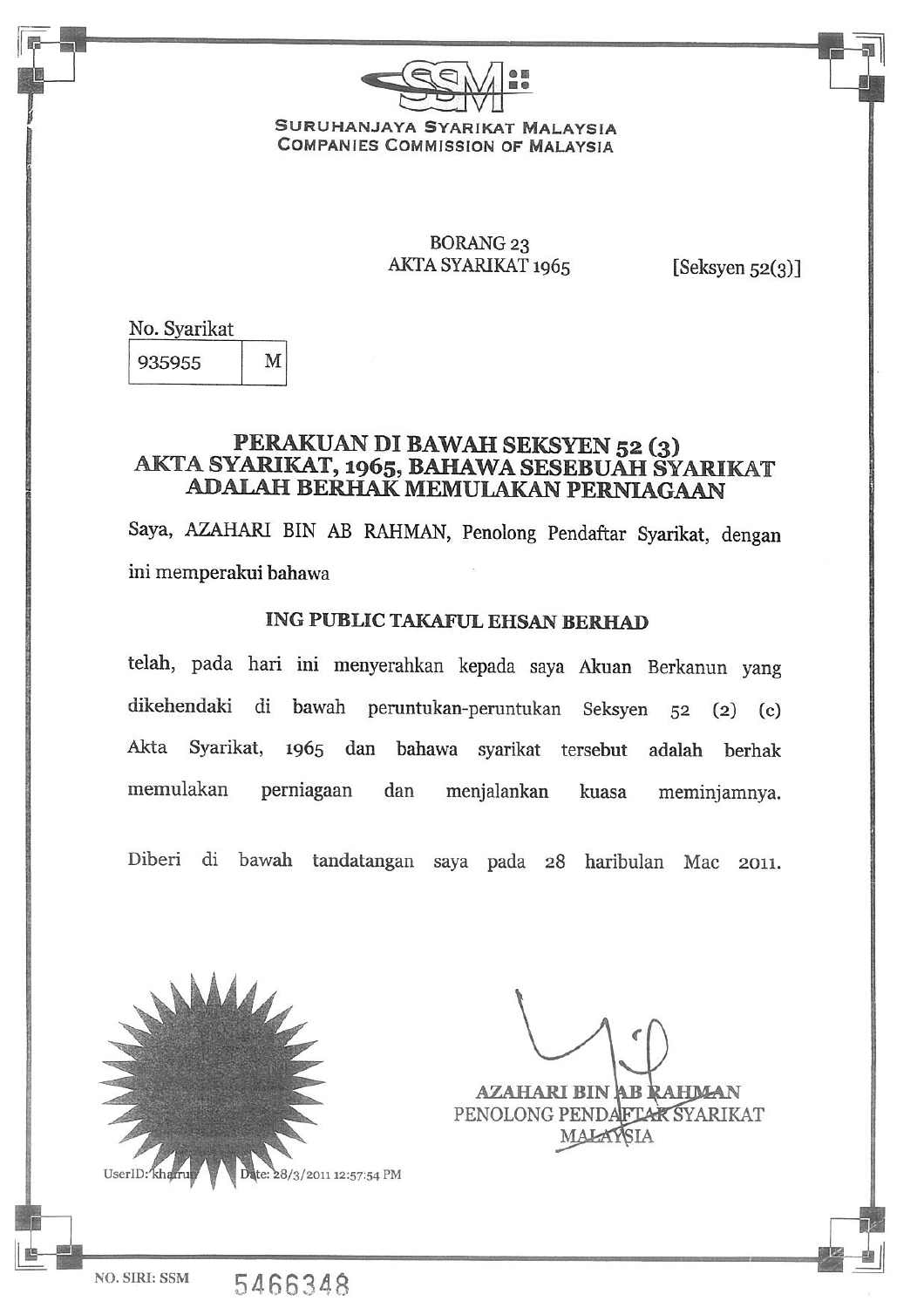

## **BORANG 8** AKTA SYARIKAT 1965

[Seksyen  $16(4)$ ]

No. Syarikat - MyCoID 935955 M

# PERAKUAN PEMERBADANAN SYARIKAT AWAM

Dengan ini diperakui bahawa

## **ING PUBLIC TAKAFUL EHSAN BERHAD**

telah diperbadankan di bawah Akta Syarikat 1965, pada dan mulai dari 11 haribulan Mac 2011, dan bahawa syarikat ini adalah sebuah syarikat berhad menurut syer.

Diberi di bawah tandatangan dan meterai saya di Kuala Lumpur pada 11 haribulan Mac 2011.



**AZAHARI BIN AB RAHMAN** PENOLONG PENDAFTAL STARIKAT MALA<sub>2</sub>

NO. SIRI: SSM 5448288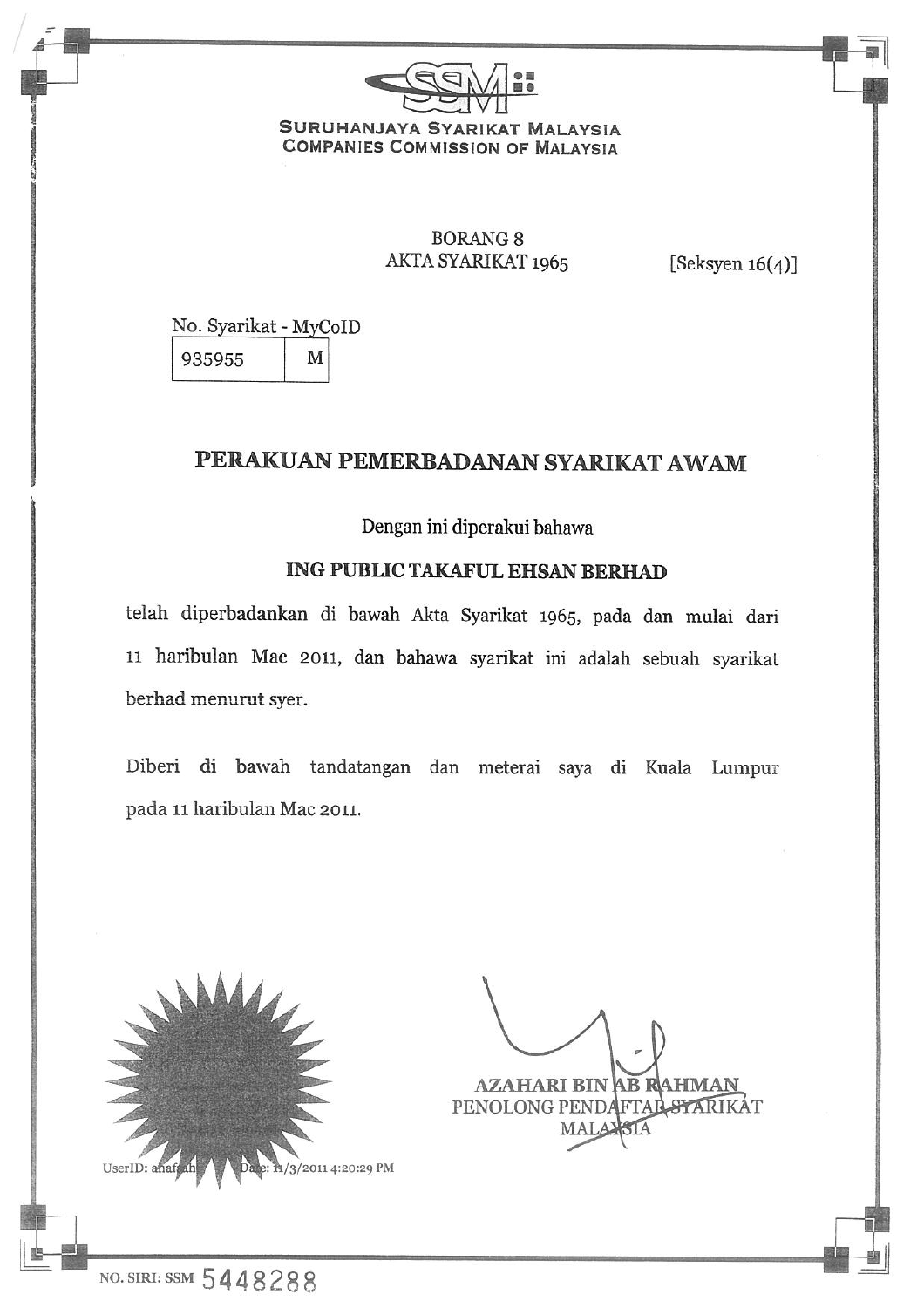#### THE COMPANIES ACT, 2016

#### MALAYSIA \_\_\_\_\_\_\_\_\_\_\_\_\_\_\_\_\_\_\_\_\_\_\_

#### PUBLIC COMPANY LIMITED BY SHARES \_\_\_\_\_\_\_\_\_\_\_\_\_\_\_\_\_\_\_\_\_\_\_

#### **CONSTITUTION**

#### **OF**

#### **AIA PUBLIC TAKAFUL BHD.**

#### **COMPANY NO. 201101007816 (935955-M)** \_\_\_\_\_\_\_\_\_\_\_\_\_\_\_\_\_\_\_\_\_\_

- 1. The name of the Company is **AIA PUBLIC TAKAFUL BHD.**
- 2. The registered office of the Company will be situated in Malaysia.
- 3. The objects for which the Company is established are to transact all the following businesses of the Company in accordance with Islamic (Syariah or Shariah) principles, rules and practices:
	- (1) To establish, transact and carry on family solidarity business (Islamic alternative to life insurance) in accordance with Islamic principles, rules and practices and to do all such other things as are incidental or conducive to the attainment of such object which is pursuant to "takaful business" as provided in the Islamic Financial Services Act 2013.
	- (2) To undertake and execute trusts of all kinds and to act as trustee, executor, administrator, receiver, guardian, committee or in another fiduciary position and generally transact all kinds of trust and other agency business either gratuitously or on commission, fees or otherwise in any manner the Company deems fit.
	- (3) To enter into any partnership or arrangement for sharing of profits, union of interests, co-operation, joint venture, reciprocal concession or otherwise with any person or company carrying on or engaged in any business or transaction which the Company is authorised to carry on or engage in, or in any other business or transaction capable of being conducted so as directly or indirectly to benefit the Company and to enhance the value of or to render profitable any of the Company's property or rights.
	- (4) To purchase and deal in and finance on reversionary and other interests in property of all kinds, whether absolute or contingent or expectant, and whether determinable or not and to acquire, finance, redeem, cancel, or extinguish by purchase, surrender, or otherwise, any policy, security, grant, or contract issued, made, or taken over or entered into by the Company.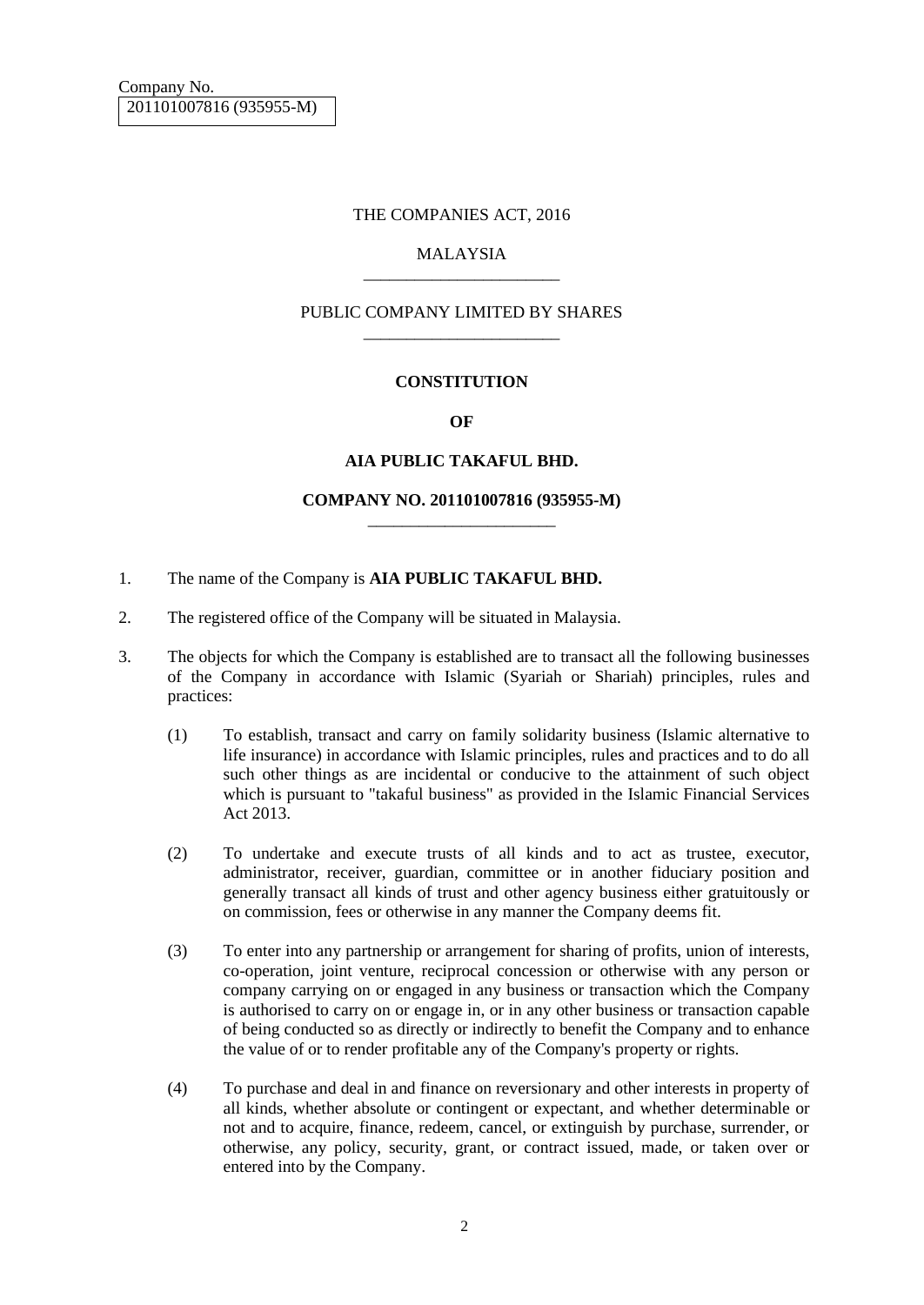- (5) To provide finance upon or without security and generally to such persons, firms or corporations and upon such terms and conditions as the Company may think fit; Provided Always such financing shall be subject to such approval to be obtained from the relevant authority/authorities, if such approval is so required for "takaful business" or any venture so undertaken by the Company as provided in the Islamic Financial Services Act 2013 or such other regulatory body for the time being in force and whose approval is relevant.
- (6) To pay, satisfy, or compromise any claims made against the Company and to pay, satisfy or compromise notwithstanding that the same may not be valid in law.
- (7) To effect as agents for other Syariah or Shariah compliant assurances of every kind.
- (8) To rebuild, repair, replace or reinstate, houses, buildings, machinery, and every other description of property which may be insured by the Company, and to carry on any kind of business necessary or expedient for any such purposes.
- (9) To negotiate financing (including interest free loans) and to act as agents for financing, payment transmission, investing and collection of money, and for the management and realization of property, and generally to transact all kinds of agency business. Provided Always that such financing (including interest free loans) and all other activities related to such activities as mentioned here shall be subject to such approval to be obtained from the relevant authority/authorities, if such approval is so required for "takaful business" or any venture so undertaken by the Company as provided in the Islamic Financial Services Act 2013 or such other regulatory body for the time being in force and whose approval is relevant.
- (10) To issue on commission, subscribe for, take, acquire, underwrite, deal and negotiate in stocks, shares, mortgages, bonds, obligations, and securities of all kinds, and generally to carry on business as capitalists and financers.
- (11) To acquire and hold shares, stocks, debentures, debenture stock, bonds, obligations and securities issued or guaranteed by any company incorporated constituted or carrying on business in Malaysia or elsewhere, and debentures, debenture stocks, bonds, obligations and securities issued or guaranteed by any government, sovereign ruler, commissioners, public body or authority, supreme, municipal, local or otherwise, in any part of the world, but so that no investment involving unlimited liability will be deemed to be hereby authorized.
- (12) To offer for public subscription any shares or stocks in the capital of, or debentures or debenture stock or other securities of, or otherwise to establish, or promote or concur in establishing or promoting any company, syndicate, association, partnership, undertaking, or public or private body, and to guarantee the payment of dividends or profit on any stocks, shares, debentures, or other securities issued by, or any other contract or obligation of any such company, syndicate, association, partnership, undertaking or public or private body.
- (13) To take part in the conversion of business concerns and undertakings into companies, or in the management, supervision or control of the business or operations of any company or undertaking, and for that purpose to appoint and remunerate any directors accounts or other experts or agents, and to employ independent experts to investigate and examine into the condition, prospects, value, character, and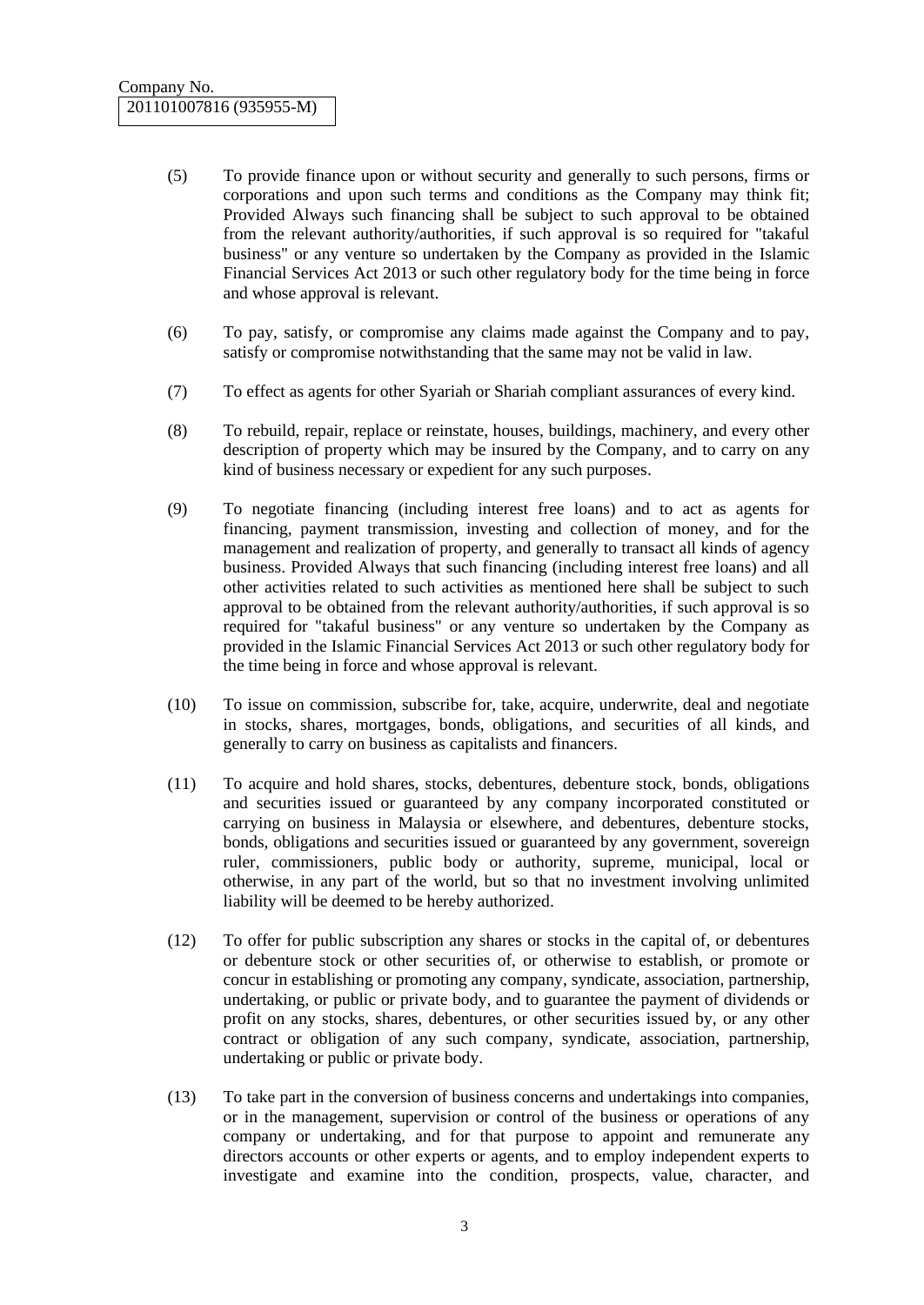circumstances of any business concerns and undertakings, and generally of any assets, property and rights.

- (14) To contribute to the funds of societies, institutions or establishments which effect or promote the spread of science, arts and education and the practical application thereof to public or private use.
- (15) To accumulate capital for any of the purposes of the Company, and to appropriate any of the Company's assets to specific purposes, either conditionally or unconditionally and for such or any other purposes of the Company to place any portion of the Company's property in the names of or under the control of trustees, and to admit any class or section of those who insure or have any dealings with the Company to any share in the profits of the Company or in the profits of any particular branch of the Company's business or to any other special rights, privileges, advantages or benefits.
- (16) To undertake the office of executor administrator, receiver, committee, curator, guardian, treasurer, or registrar and to keep for any company, government authority, or body, and register relating to any stocks, funds, shares or securities, or to undertake any duties in relation to the registration of transfers, the issue of certificates or otherwise, and to carry on any other business which may seem to the board of directors of the Company capable of being conveniently carried on in connection with any business of the Company or calculated directly or indirectly to enhance the value of or to render profitable any of the Company's property or rights.
- (17) To purchase, take on lease or in exchange, hire or otherwise acquire and to hold sell, exchange, let, lease, tum to account, dispose of and deal in movable and immovable property of all kinds, and in particular lands, buildings, and easements, shipping, ship-building, aeronautic, agricultural, manufacturing, mining, industrial, and other business concerns and undertakings, mortgages, charges annuities, patents, patent rights, trade marks, copyrights, licences, or any secret or other process or information as to any invention or otherwise, stocks, funds, shares, debentures, securities, tolls grants, charters, concessions, leases, contracts, options, policies, book debts and claims, and any interest in movable or immovable property, and any claim against such property or against any person or company, and to finance and carry on any business concern or undertakings so acquired.
- (18) To draw, accept and make, and to indorse, discount and negotiate bills of exchange and promissory notes and other negotiable instruments.
- (19) To borrow or raise money with or without security and to secure the payment of money or the performance of obligations for the purposes of the Company in such manner, and upon such terms as may seem expedient, and in particular by the issue of bonds, mortgage or other debentures or debenture stock, or other securities, perpetual or otherwise, or by mortgages, scrip certificates, bills of exchange or promissory notes, or by any other instrument or in such other manner as may be determined, and for any such purposes to charge all or any part of the undertaking and property of the Company, both present and future, including its uncalled capital, and either with or without participation in profits or voting power.
- (20) To receive monies on deposit, account, current or otherwise and to receive on deposit title deeds and other securities.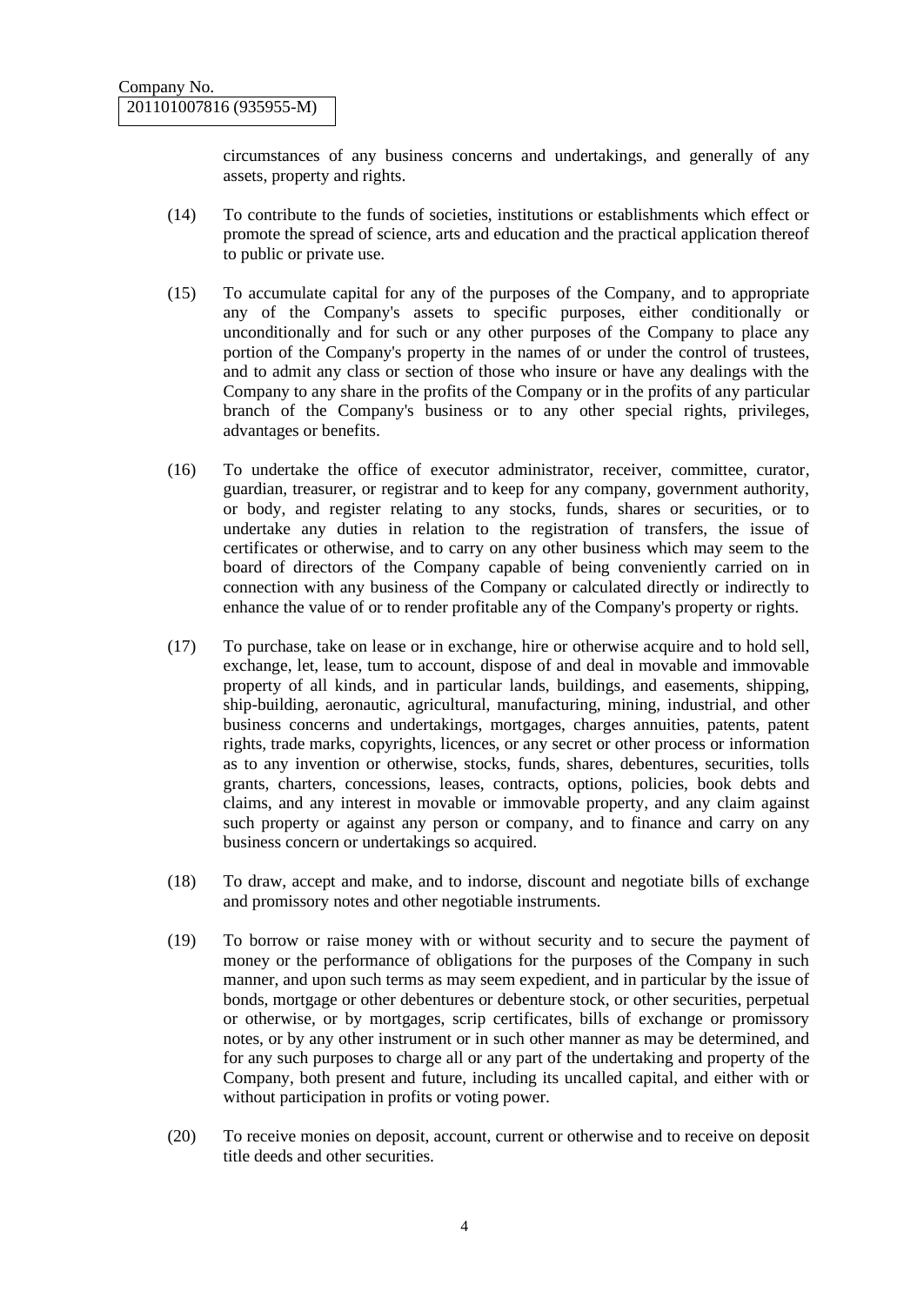- (21) To invest the monies of the Company not immediately required upon such securities (other than in the shares of the Company) and in such manner as from time to time may be determined.
- (22) To establish agencies (or local, boards) in any country and to regulate and discontinue the same.
- (23) To provide for the welfare of persons in the employment of the Company, or formerly engaged in any business acquired by the Company, and the spouses, widows, widowers and families of such persons, by grants of money pensions or other payment and by providing or subscribing towards places of instruction and recreation, and hospitals, dispensaries, medical and other attendance, and other assistance, as the Company thinks fit, and to form, subscribe to or otherwise any benevolent, religious, scientific, national or other institutions or objects, which has any moral or other claim to support or aid by the Company by reason of the locality of its operations or otherwise.
- (24) From time to time to subscribe or contribute or give prizes or awards to any charitable benevolent or useful object of a public character, the support of which will, in the opinion of the Company, tend to increase its reputation or popularity among its employees, its customers or the public.
- (25) To enter into and carry into effect any arrangement for joint working in business, or for sharing in profits or for amalgamation with any other Company, or any partnership or person, carrying on business within the objects of the Company.
- (26) To establish, promote and otherwise assist, any company or companies for the purpose of furthering any of the objects of the Company.
- (27) To sell, dispose of or transfer the business and undertaking of the Company or any part thereof for any consideration which the Company may see fit to accept.
- (28) To pay for any services rendered to and any property or right acquired by the Company in such manner as may seem expedient, and in particular by the issue of shares or securities of the Company, credited as fully or partly paid up.
- (29) To maintain, repair, build upon, alter, improve, extend, manage, develop, sell, lease, exchange, let on hire, mortgage or otherwise deal with the whole or any part of the property and assets at any time acquired, possessed or controlled by the Company.
- (30) To develop and turn to account any land acquired by the Company or in which it is interested, and in particular by laying out and preparing the same for building purposes, constructing, altering, pulling down, decorating, maintaining, fitting up, and improving buildings, and conveniences, and by planting, paving, draining, farming, cultivating, and letting on building lease or building agreement, and by advancing money to and entering into contracts and arrangements of all kinds with builders, tenants and others.
- (31) To make such deposits with any Government or State or public body as the laws or regulations of any such Government or State or public body may require.
- (32) To distribute in specie or otherwise as may be resolved any assets of the Company among its members, and particularly the shares, debentures or other securities of any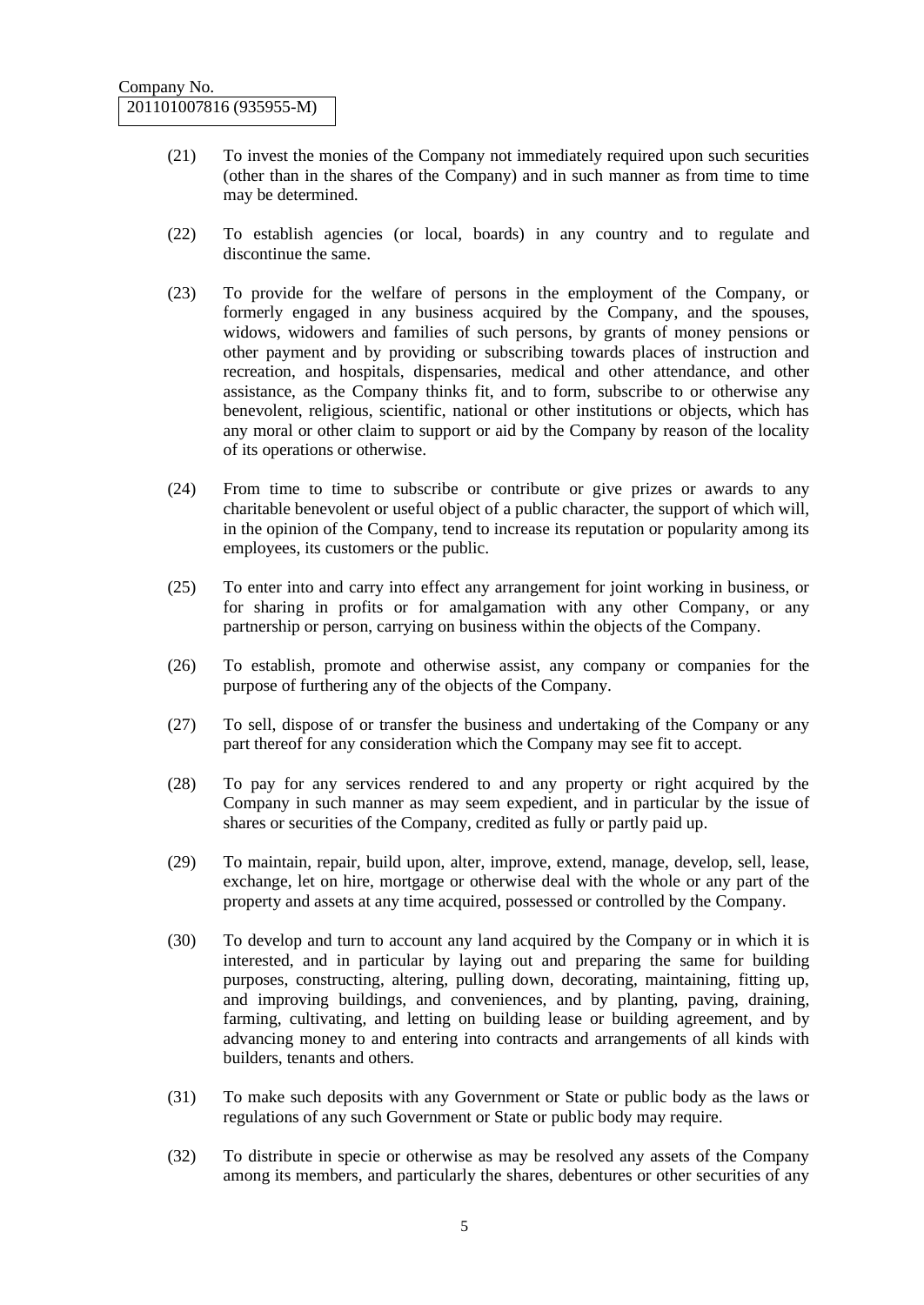other company formed to take over the whole or any part of the assets or liabilities of the Company.

- (33) To do all or any of the above things in any part of the world and as principals, agents, contractors, trustees, or otherwise, and by or through trustees, agents or otherwise, and either alone or in conjunction with others.
- (34) To pay out of the funds of the Company all, or any part of the expenses of, and preliminary and incidental to, the promotion, formation, establishment and registration of the Company or of any other company promoted, formed, established or registered by or on behalf of the Company, and all commission, brokerage, discount underwriting and where expenses lawfully payable which may be deemed necessary for taking, placing or underwriting all or any of the shares or debentures or other obligations of the Company or of any company so promoted, formed established or registered by the Company.
- (35) To carry on any other business which may be to the Company capable of being conveniently carried on in connection with any of the above or calculated directly or indirectly to enhance the value of or render profitable to the Company's property and rights: Provided Always that nothing contained in this Constitution shall empower the Company to carry on any business or do anything involving any element which is not approved by the religion of Islam.
- (36) To transfer to or otherwise cause to be vested in the Company or persons all or any of the lands and properties of the Company, to be held in trust for the Company or such trust for working, developing or disposing of such items as may be considered expedient.
- (37) Subject to the provisions of the laws in force to buy and sell foreign currency and exchange and to accept money for remittance to all countries and accept deposit of money with or without profit.
- (38) Generally to do all such other things as may appear to be incidental or conducive to the attainment of the above objects or any of them, as allowed by the Syariah or Shariah pursuant to the Islamic Financial Services Act 2013 and includes any statutory modification thereto or any re-enactment or re-certification thereof.

The objects set forth in any sub-clause of this clause shall not be restrictively construed but the widest interpretation shall be given thereto, and they shall not, except when the context expressly so requires, be in any way limited to or restricted by reference to or inference from any object or objects set forth in such sub-clause or from the terms of any other subclause or by the name of the Company. None of such sub-clauses or the object or objects therein specified or the powers thereby conferred shall be deemed subsidiary or ancillary to the objects or powers mentioned in any other sub-clause, but the Company shall have full power to exercise all or any of the powers and to achieve or to endeavour to achieve all or any of the objects conferred by and provided in any one or more of the said sub-clauses. A reference to 'Company' in this clause (including section 21 of the Companies Act), except where used in reference to the Company, shall be deemed to include any partnership or other body of persons, whether incorporated or unincorporated, and whether domiciled in Malaysia or elsewhere.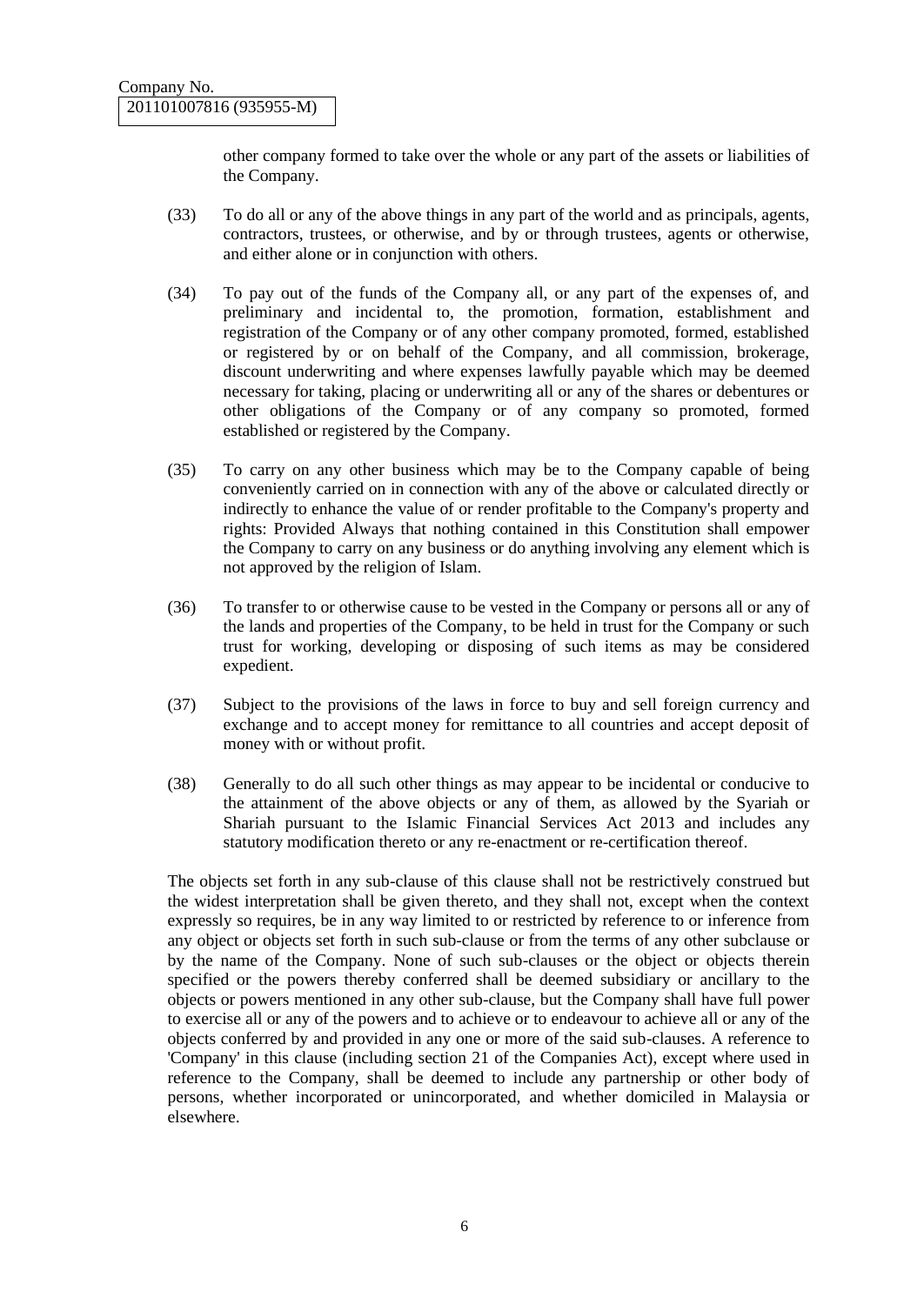- 4. To exercise any and/or all the powers contained in section 21 of the Act, 2016 including to purchase, subscribe for, underwrite, invest in, take or otherwise acquire and hold any shares, stocks, bonds, options, debentures, debenture stock obligations or securities in or of any company, corporation, public body, supreme, municipal, local or otherwise or of any Government or State, and to act as and perform all the functions of a holding company.
- 5. The liability of the members of the Company is limited.
- 6. The authorised share capital of the Company is RM200,000,000.00 only divided into 200,000,000 ordinary shares of RM1.00 each. The shares in the original or any increased capital may be divided into several classes and there may be attached thereto respectively any preferential, deferred or other special rights, privileges, conditions or restrictions as to dividends, capital, voting or otherwise.
- 7. Subject always to the respective rights, terms and conditions mentioned in paragraph 6 hereof the Company will have the power to increase or reduce the capital, to consolidate or sub-divide the shares into shares of larger or smaller amounts and to issue all or any part of the original or any additional capital as fully paid or partly paid shares, and with any special or preferential rights or privileges, or subject to any special terms or conditions and either with or without any special designation, and also from time to time to alter, modify, commute, abrogate or deal with any such rights, privileges, terms, conditions or designations in accordance. with the regulations for the time being of the Company.

#### **INTERPRETATION**

8. In this Constitution the words standing in the first column below will bear the meanings set opposite to them respectively in the second column thereof, if not inconsistent with the subject or context:-

| <b>WORDS</b>       | <b>MEANINGS</b>                                                                                                                                                                                                       |
|--------------------|-----------------------------------------------------------------------------------------------------------------------------------------------------------------------------------------------------------------------|
| Act                | the Companies Act, 2016 or any statutory modification,<br>amendment or re-enactment thereof for the time being in force<br>and all subsidiary legislation made thereunder.                                            |
| Affiliate          | with respect to any Person, any other Person which, directly or<br>indirectly, Controls, is Controlled by, or is under common<br>Control with, such first Person.                                                     |
| associated company | any company which is deemed to be related to the Company in<br>terms of Section 7 of the Act or which, in the opinion of the<br>Directors. can properly be otherwise regarded as being<br>connected with the Company. |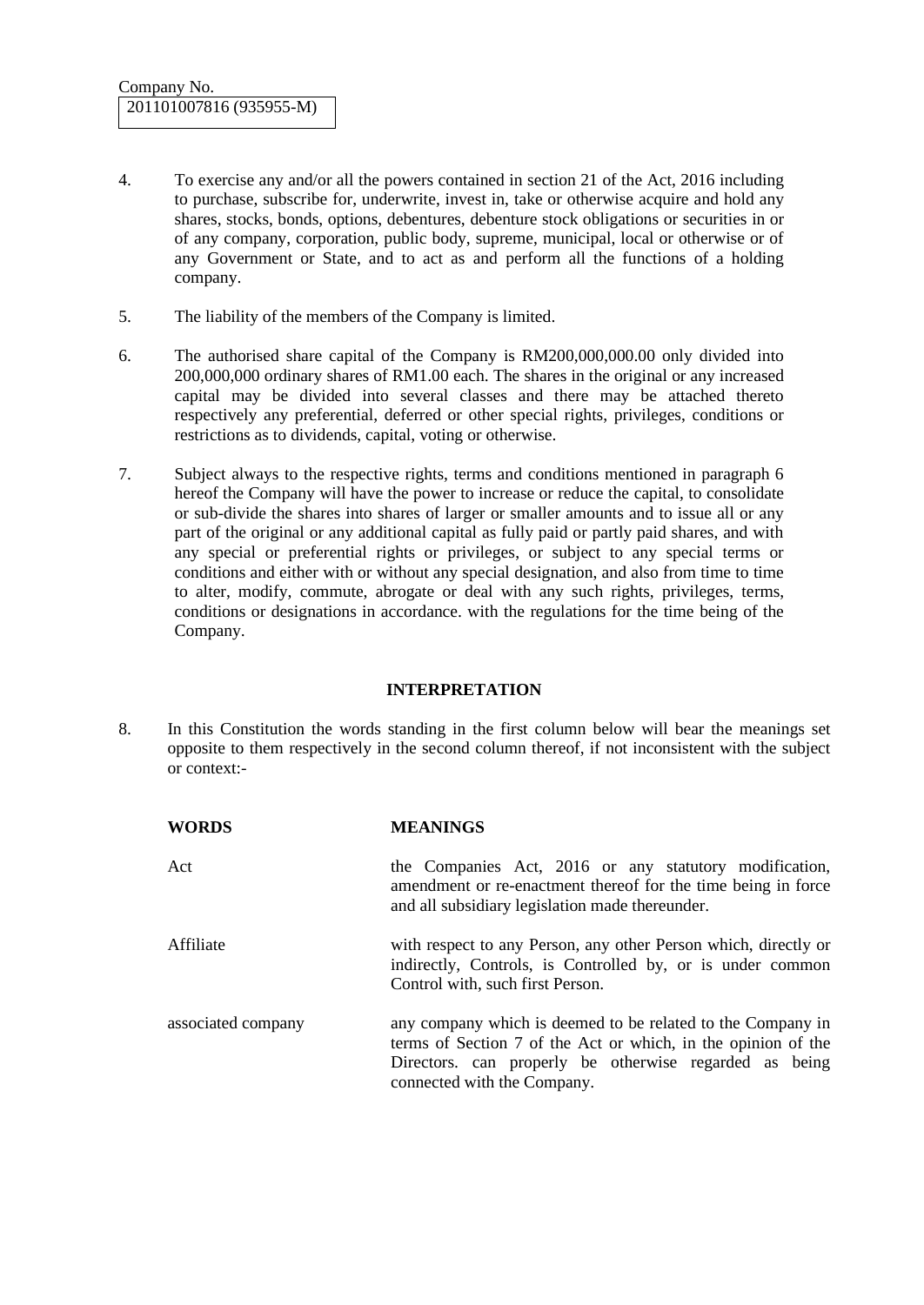Company No. 201101007816 (935955-M)

| Authority(ies)                | (i) in relation to AIA:                                                                                                                                                                                                                                                                                                                                                                                                                    |
|-------------------------------|--------------------------------------------------------------------------------------------------------------------------------------------------------------------------------------------------------------------------------------------------------------------------------------------------------------------------------------------------------------------------------------------------------------------------------------------|
|                               | BNM and/or any other authorities having jurisdiction over<br>insurance and/ or takaful matters in Malaysia pursuant to<br>the Financial Services Act 2013 and the Islamic Financial<br>Services Act 2013, and                                                                                                                                                                                                                              |
|                               | (ii) in relation to PB:                                                                                                                                                                                                                                                                                                                                                                                                                    |
|                               | BNM and/or any other authorities having jurisdiction over<br>banking and financial institutions in Malaysia pursuant to<br>the Capital Markets and Services Act, 2007 and Bursa<br>Malaysia Securities Berhad.                                                                                                                                                                                                                             |
| Board                         | the board of Directors of the Company, the minimum<br>composition of which shall be in accordance with the<br>requirements of the Islamic Financial Services Act 2013 or any<br>guidelines, circulars or notices issued under any of them.                                                                                                                                                                                                 |
| <b>BNM</b>                    | Bank Negara Malaysia, a body established under the Central<br>Bank of Malaysia Act, 1958, which is the authority presently<br>having jurisdiction over all insurance matters in Malaysia<br>pursuant to the Financial Services Act 2013 and over all<br>Takaful matters in Malaysia pursuant to the Islamic Financial<br>Services Act 2013.                                                                                                |
| <b>BNM</b> Approval           | the relevant approval of BNM.                                                                                                                                                                                                                                                                                                                                                                                                              |
| <b>Business</b>               | the family takaful business to be carried on by the Company in<br>Malaysia.                                                                                                                                                                                                                                                                                                                                                                |
| <b>Business Day</b>           | a day on which banks are open for the transaction of general<br>banking business and which is not a Saturday, Sunday or a<br>public holiday in Kuala Lumpur, Malaysia.                                                                                                                                                                                                                                                                     |
| <b>Business Plan</b>          | the annual business plan, prepared by the Chief Executive<br>Officer (CEO) with the support of the Senior Officers and<br>approved by the Board, setting out at least a rolling three (3)<br>year business plan (including, but not limited to, business<br>development and product development initiatives) and the<br>budget (including, but not limited to, projecting the income,<br>expenses, profits and cash flow) for the Company. |
| Chairman                      | the Person appointed as Chairman of the Board in accordance<br>with this Constitution.                                                                                                                                                                                                                                                                                                                                                     |
|                               | Chief Executive Officer (CEO) the Person appointed as "Chief Executive Officer" of the<br>Company from time to time in accordance with this<br>Constitution.                                                                                                                                                                                                                                                                               |
| Chief Financial Officer (CFO) | the person appointed as "Chief Financial Officer" of the<br>Company from time to time in accordance with this<br>Constitution.                                                                                                                                                                                                                                                                                                             |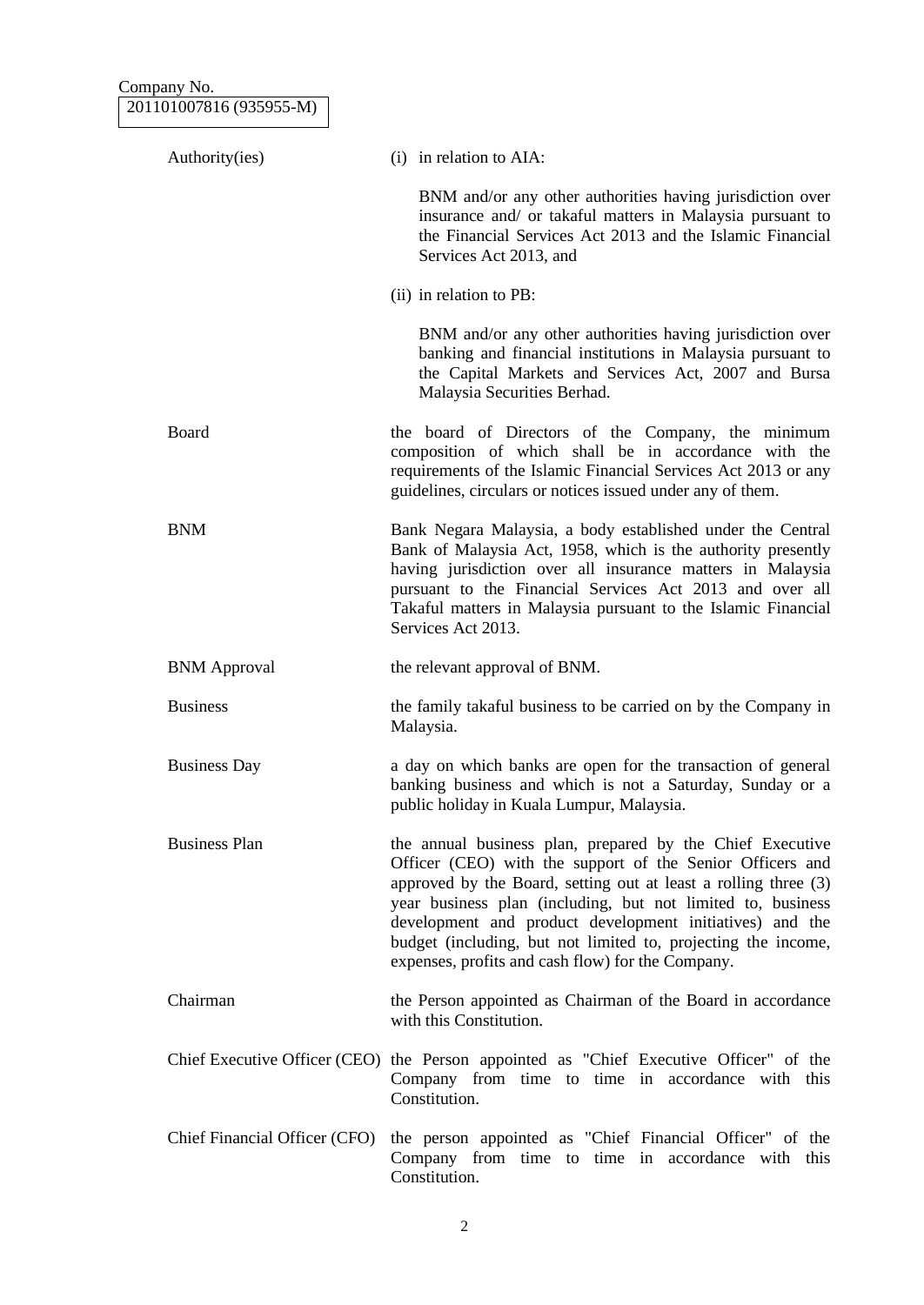| Committee              | has the meaning given in Clause $119(1)$ of this<br>Constitution.                                                                                                                                                                                                                                                                                                                                                                                                                                 |
|------------------------|---------------------------------------------------------------------------------------------------------------------------------------------------------------------------------------------------------------------------------------------------------------------------------------------------------------------------------------------------------------------------------------------------------------------------------------------------------------------------------------------------|
| Company                | AIA PUBLIC TAKAFUL BHD.                                                                                                                                                                                                                                                                                                                                                                                                                                                                           |
| Constitution           | This Constitution as originally framed or as altered from time to<br>time by Special Resolution.                                                                                                                                                                                                                                                                                                                                                                                                  |
| Control                | possession, directly or indirectly, of the power to direct or cause<br>the direction of the management or policies of a Person,<br>whether through the ownership of voting securities, by contract<br>or otherwise, and "Controlled" and "Controls" shall be<br>construed accordingly. Without limiting the foregoing, a Person<br>who directly or indirectly owns more than fifty per cent (50%)<br>of the voting rights in respect of another Person is deemed to<br>Control such other Person. |
| Deed of Accession      | a deed in the form set out in schedule 1 of the Shareholders'<br>Agreement.                                                                                                                                                                                                                                                                                                                                                                                                                       |
| Defaulting Shareholder | a Shareholder who falls within the definition in clause 17.1 of<br>the Shareholders' Agreement.                                                                                                                                                                                                                                                                                                                                                                                                   |
| Directors              | the directors for the time being of the Company as a body or a<br>quorum of the directors present at a meeting of the Directors.                                                                                                                                                                                                                                                                                                                                                                  |
| <b>Election Notice</b> | a notice in writing issued by the Non Defaulting Shareholder to<br>the Defaulting Shareholder to either:                                                                                                                                                                                                                                                                                                                                                                                          |
|                        | (i) sell all of the Non Defaulting Shareholder's Shares to the<br>Defaulting<br>Shareholder(s),<br>unless<br>the<br>Defaulting<br>Shareholder(s) is/ are not able to purchase such Shares as a<br>matter of law or regulation; or                                                                                                                                                                                                                                                                 |
|                        | (ii) require the Defaulting Shareholder(s) to sell all of its/their<br>Shares to the Non Defaulting Shareholder. If the Non<br>Defaulting Shareholder(s) is/ are not able to purchase all or<br>part of such Shares due to the prevailing laws in Malaysia,<br>the Non- Defaulting Shareholder may nominate any third<br>party to acquire such Shares, subject to obtaining BNM<br>Approval (provided such approval is required).                                                                 |
| Encumbrance            | any mortgage, lien, charge, pledge, assignment by way of<br>security, security interest, title retention, preferential right or<br>trust arrangement, claim, covenant, easement or any other<br>security arrangement or any other arrangement having the same<br>effect (or any agreement or commitment to create any of the<br>foregoing), and "Encumber" shall be construed accordingly.                                                                                                        |
| Event of Default       | the occurrence of an event specified in clause 17.1 of the<br>Shareholders' Agreement.                                                                                                                                                                                                                                                                                                                                                                                                            |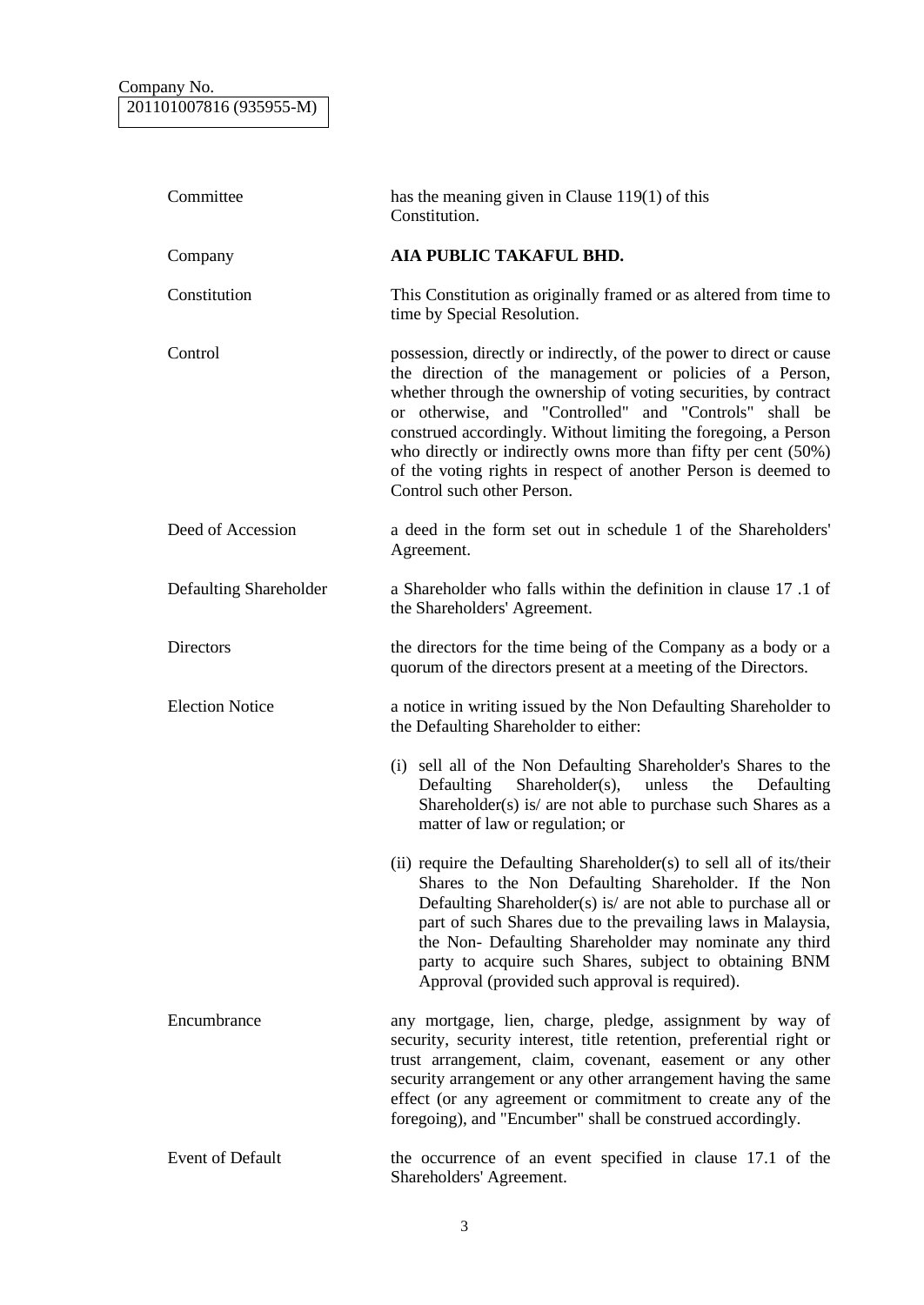| <b>Executive Director</b>    | any Director, including a Chief Executive Officer (CEO) who is<br>a Director, who has been or is engaged substantially whole-time<br>in the business of the Company or of any associated company<br>or partly in one and partly in another. |
|------------------------------|---------------------------------------------------------------------------------------------------------------------------------------------------------------------------------------------------------------------------------------------|
| <b>FSA</b>                   | means the Financial Services Act 2013 or any statutory<br>modification or re-enactment thereof for the time being in force.                                                                                                                 |
| Government Agency            | means any governmental, quasi-governmental, administrative.<br>fiscal, judicial or quasi-judicial body. department. commission.<br>authority, tribunal, agency or entity.                                                                   |
| in writing                   | written, printed or lithographs or visibly expressed in all or any<br>of these or any other modes of representing or reproducing<br>words.                                                                                                  |
| <b>IFSA</b>                  | means the Islamic Financial Services Act 2013 or any statutory<br>modification or re-enactment thereof for the time being in force.                                                                                                         |
| <b>Independent Director</b>  | a Director who meets the criteria of an "independent director"<br>under the BNM Guidelines on Directorship for Takaful<br>Operators.                                                                                                        |
| <b>AIA</b>                   | AIA Bhd. (Company No. 200701032867 (790895-D)) a<br>company incorporated in Malaysia and having its registered<br>office at Level 29, Menara AIA, 99 Jalan Ampang, 50450<br>Kuala Lumpur Malaysia.                                          |
| <b>AIA</b> Director          | any Director (approved by BNM (if such approval is required))<br>appointed, removed or replaced under Clauses 94(a) and 95 (a)<br>of this Constitution respectively.                                                                        |
| AIA Group                    | the group of corporations comprising AIA Group Limited or<br>AIA Company Limited, as the case may be, and any Person<br>which is a Subsidiary of it from time to time.                                                                      |
| <b>Minority Shareholders</b> | (a) PB or (b) PBB and PIBB (and Minority Shareholder means<br>PBB or PIBB).                                                                                                                                                                 |
| Month                        | a calendar month.                                                                                                                                                                                                                           |
| Non Defaulting Shareholder   | where an Event of Default has occurred, a Shareholder other<br>than the Defaulting Shareholder.                                                                                                                                             |
| <b>Offer Period</b>          | the period during which an offer made in a Transfer Notice<br>under Clause $31(2)$ of this Constitution is open and may be<br>accepted.                                                                                                     |
| Office                       | the registered office of the Company.                                                                                                                                                                                                       |
| <b>PB</b>                    | PBB and PIBB.                                                                                                                                                                                                                               |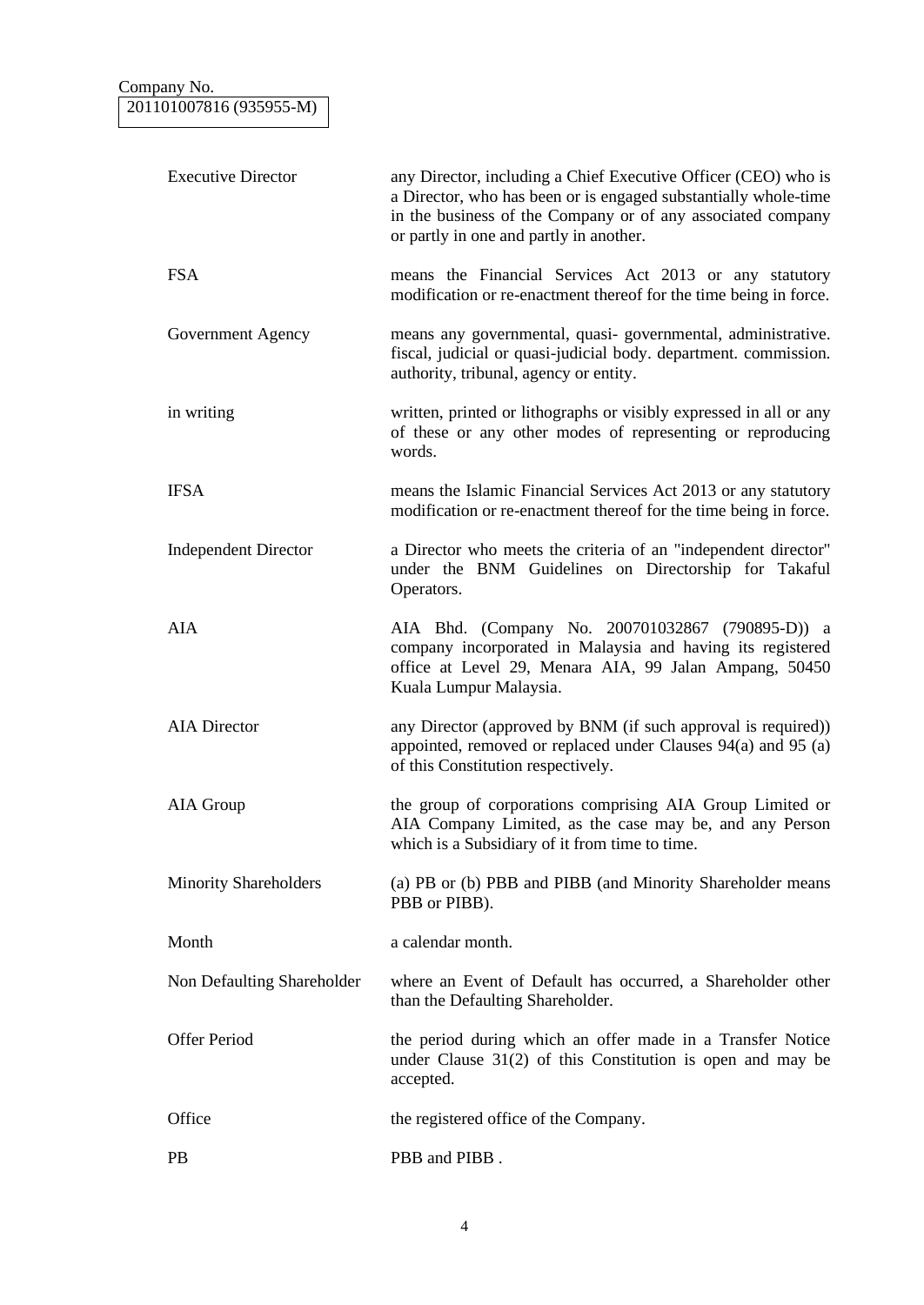| Company No.                      |                                                                                                                                                                                                                                                                                                                            |
|----------------------------------|----------------------------------------------------------------------------------------------------------------------------------------------------------------------------------------------------------------------------------------------------------------------------------------------------------------------------|
| 201101007816 (935955-M)          |                                                                                                                                                                                                                                                                                                                            |
| <b>PBB</b>                       | Public Bank Berhad (Company number: 196501000672 (6463-<br>H)), a company incorporated in Malaysia and having its<br>registered office at 27th Floor, Menara Public Bank, 146 Jalan<br>Ampang, 50450 Kuala Lumpur.                                                                                                         |
| PB Director                      | any Director (approved by BNM (if such approval is required))<br>appointed, removed or replaced under Clauses 94(b) and 95(b)<br>of this Constitution respectively.                                                                                                                                                        |
| <b>PIBB</b>                      | Public Islamic Bank Berhad (Company number: 197301001433<br>(14328-V)), a company incorporated in Malaysia and having its<br>registered office at 27th Floor, Menara Public Bank, 146 Jalan<br>Ampang, 50450 Kuala Lumpur.                                                                                                 |
| <b>Permitted Transfer</b>        | a Transfer referred to in Clause $30(2)$ of this Constitution.                                                                                                                                                                                                                                                             |
| Person                           | includes a reference to any individual, company, corporation,<br>enterprise or other economic organisation, Government Agency<br>or any joint venture, partnership, trust, firm or association<br>(whether or not having separate legal personality) and a<br>reference to that Person's successors and permitted assigns. |
| <b>Register of Members</b>       | the register of members to be kept pursuant to the Act.                                                                                                                                                                                                                                                                    |
| <b>Related Party Transaction</b> | agreement, arrangement or transaction between the<br>any<br>Company and a "related party" (as such term defined in the<br>Related Party Transactions policy document issued by BNM, as<br>may be amended from time to time).                                                                                               |
| Seal                             | the common seal of the Company.                                                                                                                                                                                                                                                                                            |
| Secretary                        | the Secretary of the Company appointed by the Directors under<br>this Constitution.                                                                                                                                                                                                                                        |
| Securities                       | include shares, debentures, stocks or bonds issued or proposed<br>to be issued and includes any right, option or interest in respect<br>thereof.                                                                                                                                                                           |
| Seller                           | has the meaning given in Clause $31(1)$ of the Constitution.                                                                                                                                                                                                                                                               |
| Senior Officers                  | the persons who are respectively appointed as Chief Financial<br>Officer, Chief Risk Officer, Head of Distribution, Chief<br>Actuary, Head of Human Resources and Head of Audit of the<br>Company from to time to time.                                                                                                    |
| Share(s)                         | any share in the capital of the Company.                                                                                                                                                                                                                                                                                   |
| Shareholder                      | any Person/ Persons currently holding Shares in the Company<br>and whose names appear in the Register of Members.                                                                                                                                                                                                          |
| Shareholders' Agreement          | the Shareholders' Agreement in respect of the Company<br>between ING, PBB and PIBB.                                                                                                                                                                                                                                        |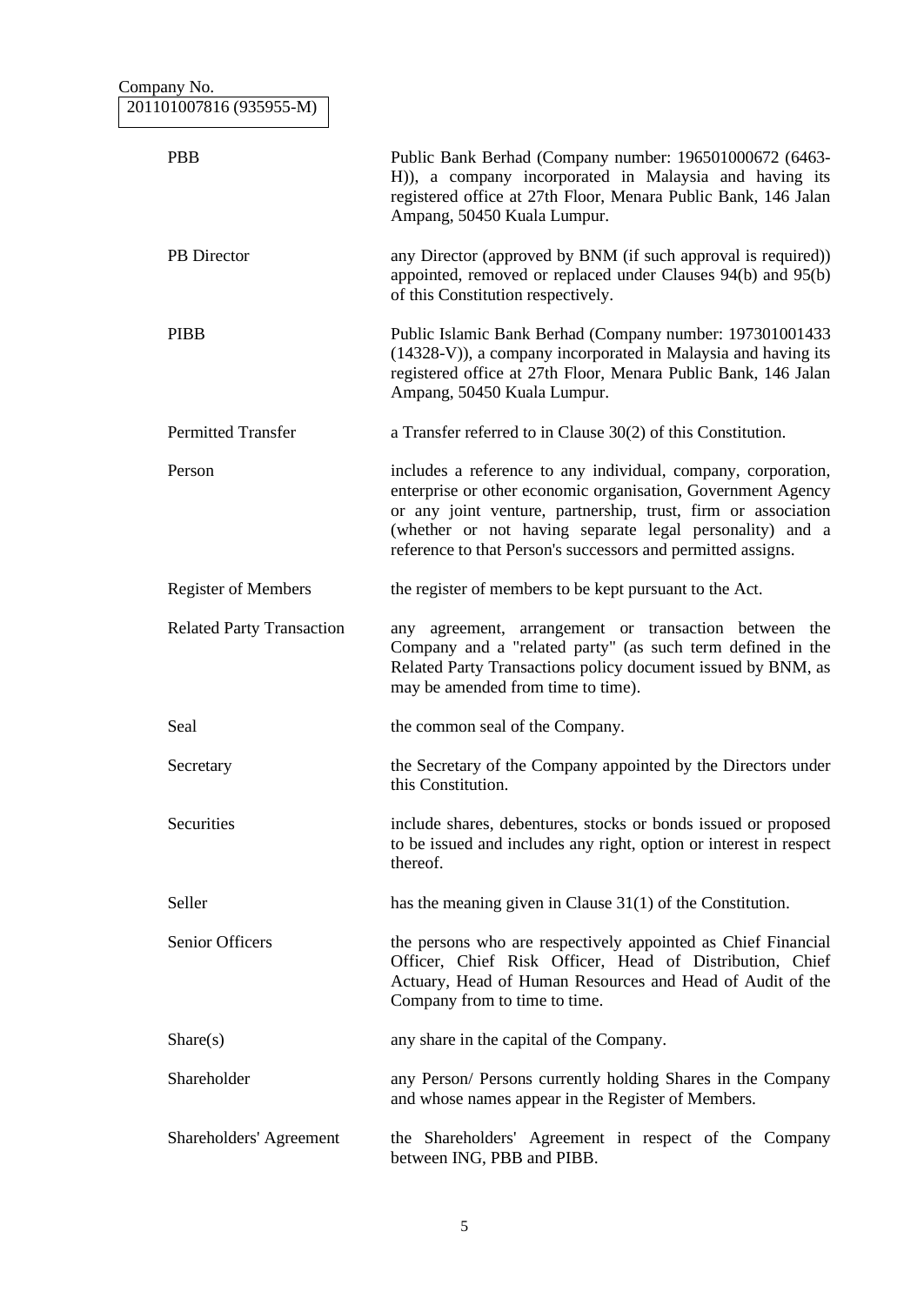### Company No. 201101007816 (935955-M)

| Shareholding              | the total number of Shares held by a Shareholder.                                                                                                                                                                                                                                                                                                                                                                      |
|---------------------------|------------------------------------------------------------------------------------------------------------------------------------------------------------------------------------------------------------------------------------------------------------------------------------------------------------------------------------------------------------------------------------------------------------------------|
| Shariah                   | the body of law known in English as Islamic Law.                                                                                                                                                                                                                                                                                                                                                                       |
| <b>Special Resolution</b> | a special resolution as defined in the Act.                                                                                                                                                                                                                                                                                                                                                                            |
| <b>Statutes</b>           | the Act and every other act for the time being in force<br>concerning joint stock companies and affecting the Company.                                                                                                                                                                                                                                                                                                 |
| Subsidiary                | any legal entities from time to time (a) which a party (or one or<br>more of its holding of subsidiary companies) owns directly or<br>indirectly more than fifty percent (50 %) of the voting shares;<br>and (b) over which a party (or one of its holding or subsidiary<br>companies, or a subsequent holding or subsidiary company of<br>such entity) either directly or indirectly exercises management<br>control. |
| Transfer                  | to sell, transfer, assign, swap or otherwise dispose of or deal<br>with any legal or equitable interest in any Shares or agree<br>(whether conditionally or otherwise) to do any of the foregoing,<br>and includes taking any steps or attempting to dispose of or deal<br>in any Shares.                                                                                                                              |
| <b>Transfer Notice</b>    | the notice given by a Seller to an Offeree under Clause $31(1)$ of<br>this Constitution.                                                                                                                                                                                                                                                                                                                               |
| Transferee                | a Person who accepts a Transfer of Shares in accordance with<br>this Constitution.                                                                                                                                                                                                                                                                                                                                     |
| Transferor                | a Person who Transfers any Shares in accordance with this<br>Constitution.                                                                                                                                                                                                                                                                                                                                             |

Words importing the singular number includes the plural number and vice versa.

Words importing the masculine gender include the feminine gender. Words importing persons includes corporations.

Subject as aforesaid, any words or expression defined in the statutes or this Constitution will, except where the subject or context forbids, bear the same meaning in the Act.

Words or expressions contained in this Constitution shall be interpreted in accordance with the provisions of the Interpretation Acts, 1948 and 1967 as amended from time to time and any reenactment thereof.

This Constitution headings are inserted for convenience only and shall not affect the construction of this Constitution.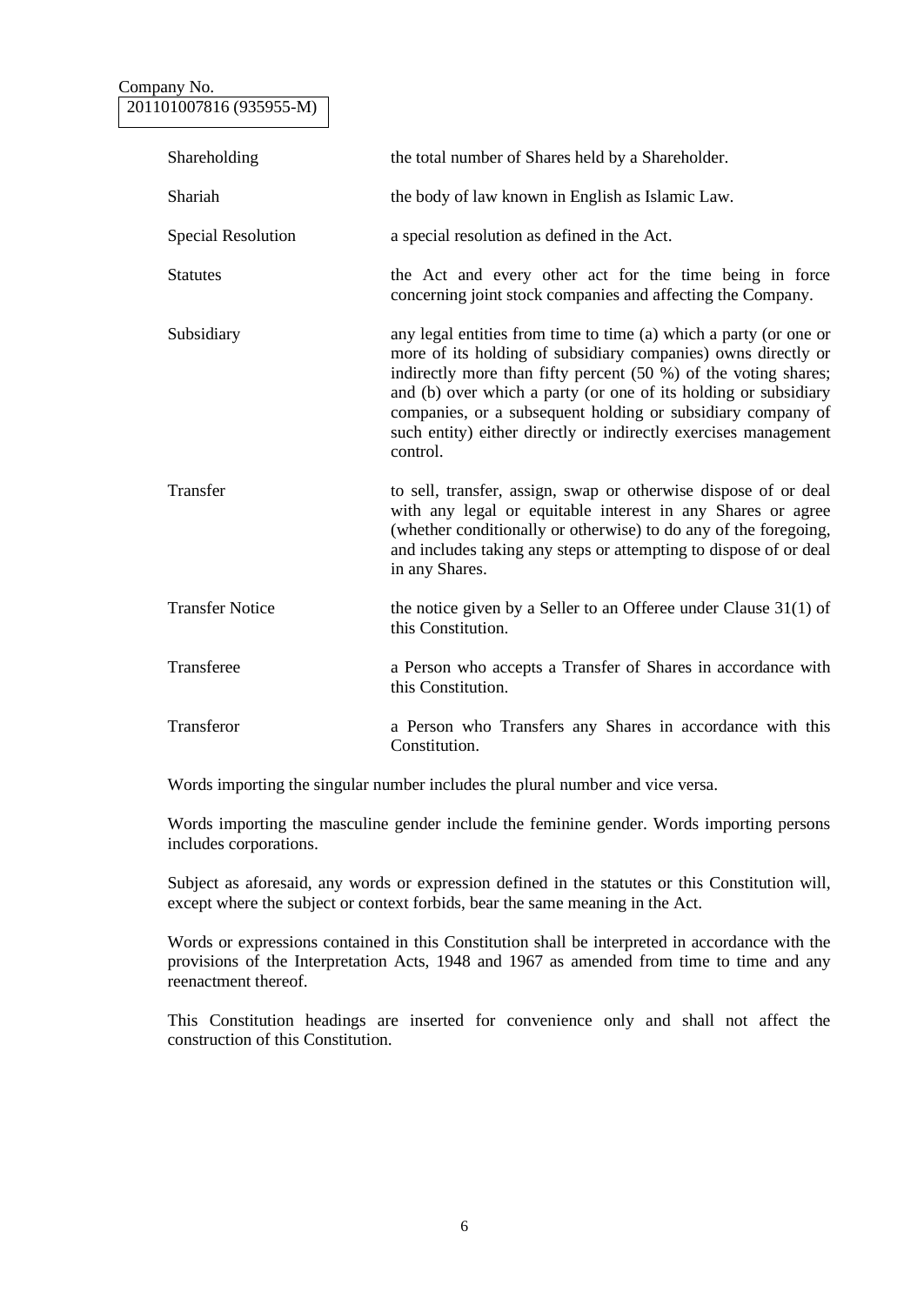### **SHARIAH COMMITTEE**

- 9(1) The Company shall establish a Shariah Committee as may be approved by the Director General of Takaful to advise the Company on the operations of its business in order to ensure that it does not involve any element which is not approved by the Shariah.
- 9(2) The Shariah Committee shall comprise of a minimum of five (5) members, whereby a minimum of three (3) shall be Muslim religious scholars with requisite Shariah knowledge and qualifications. The members shall be appointed for a term as approved by BNM and may be eligible for reappointment.
- 9(3) Each Shareholder shall be entitled to nominate such number of members to the Shariah Committee so that, to the maximum extent permissible, the composition of the Shariah Committee shall be in proportion to the respective Shareholdings of the Shareholders, unless the Shareholders otherwise agree in writing. For the avoidance of doubt, AIA shall nominate the majority of members to the Shariah Committee.
- 9(4) The remuneration of the members of the Shariah Committee shall be as determined from time to time by the Board. The remuneration shall commensurate with and reflect the roles and functions of the Shariah Committee.

#### **BUSINESS**

- 10(1) Any branch or kind of business which by the Constitution, is either expressly or by implication authorised to be undertaken by the Company, may be undertaken by the Directors at such time as they think fit.
- 10(2) The Office will be at such place in Malaysia as the Board from time to time appoints.
- 10(3) No part of the Company's funds must be employed in the purchase of or in financing upon the security of any Shares in the Company. Except as provided by law and this Constitution, the Company must not give any financial assistance for the purpose of or in connection with the purchase of or subscription for any Shares in the Company.

#### **SHARE CAPITAL**

11 The Authorised Share Capital of the Company is RM200,000,000.00, divided into 200,000,000 ordinary Shares of RM1.00 each.

#### **SHARES**

- 12 Subject to this Constitution the Company may, with the consent of the Shareholders:-
	- (a) increase or reduce its Share capital;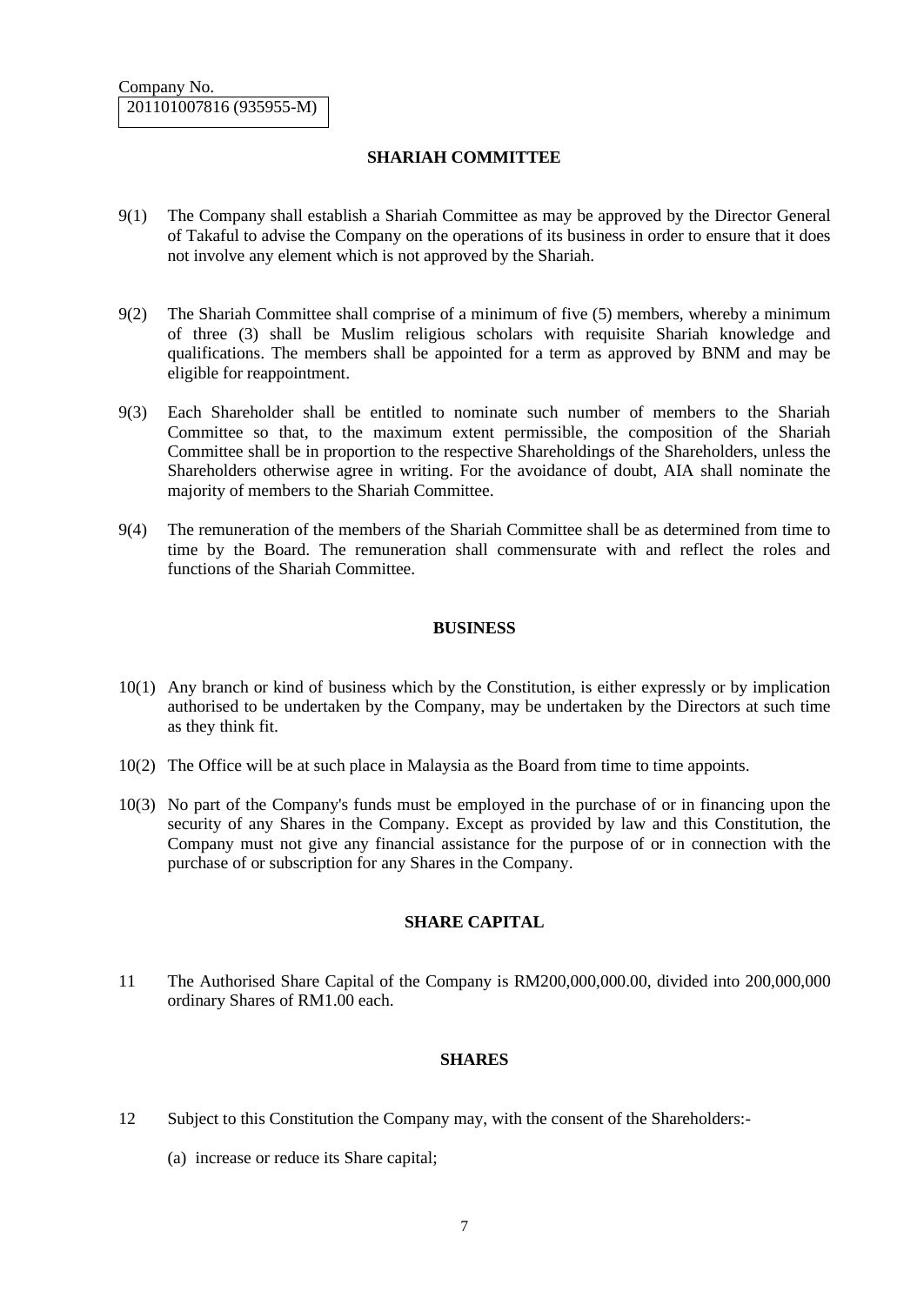- (b) issue any part of its Share capital, original, or increased, with or without any preference, priority or special privilege; or
- (c) subject to any postponement of rights, or to any conditions or restrictions, issue preference capital, ranking equally with or in priority to preference Shares already issued.

Unless the conditions of issue otherwise expressly declare, every issue of Shares, whether declared to be preference or otherwise, will be subject to the provisions of this Constitution.

- 13 Without prejudice to any special rights previously conferred on the holders of any existing Shares or class of Shares but subject to the Act and the provisions of this Constitution, the Shares of the Company will be under the control of the Directors.
- 14 The Directors may allot or otherwise dispose of the same to such Persons and on such terms and conditions with such preferred, deferred or other special rights or such restrictions as the Directors determine, provided always that the rights attaching to Shares of a class other than ordinary Shares will be expressed in the resolution creating the same and in this Constitution.
- 15 Subject to the Act and the provision of this Constitution, the Company will have power to issue preference Shares, on such terms and conditions and carrying such rights or restrictions provided that the total nominal value of the issued preference Shares must not exceed the total nominal value of the issued ordinary Shares at any time. The Company must not, unless with the consent of existing preference Shareholders at a class meeting, issue preference Shares ranking in priority to the preference Shares already issued but may issue preference Shares ranking equally therewith.
- 16 The Shares to be issued and subscribed for pursuant to this Constitution and any other class of Shares created, issued and subscribed for pursuant to the provisions of this Constitution shall, save as expressly provided in this Constitution, confer upon the holders thereof the same rights and be held subject to the same restrictions and rank pari passu in all respects.
- 17 Where any Shares are issued for the purpose of raising money to defray the expenses of the construction of any works or buildings or the provision of any plant which cannot be made profitable for a long period, the Company may, subject to the conditions and restrictions mentioned in the Act, pay to the Shareholders an amount as a hibah in respect of such Shares, and may charge the same to capital as part of the cost of construction of the works or buildings or the provision of the plant.
- 18 Except as required by law, no Person shall be recognized by the Company as holding any Share upon any trust, and the Company shall not be bound by or be compelled in any way to recognize (even when having notice thereof) any equitable, contingent, future, or partial interest in any Share or unit of a Share or (except only as by this Constitution or by law otherwise provided) any other rights in respect of any Share except an absolute right to the entirety thereof in the registered holder.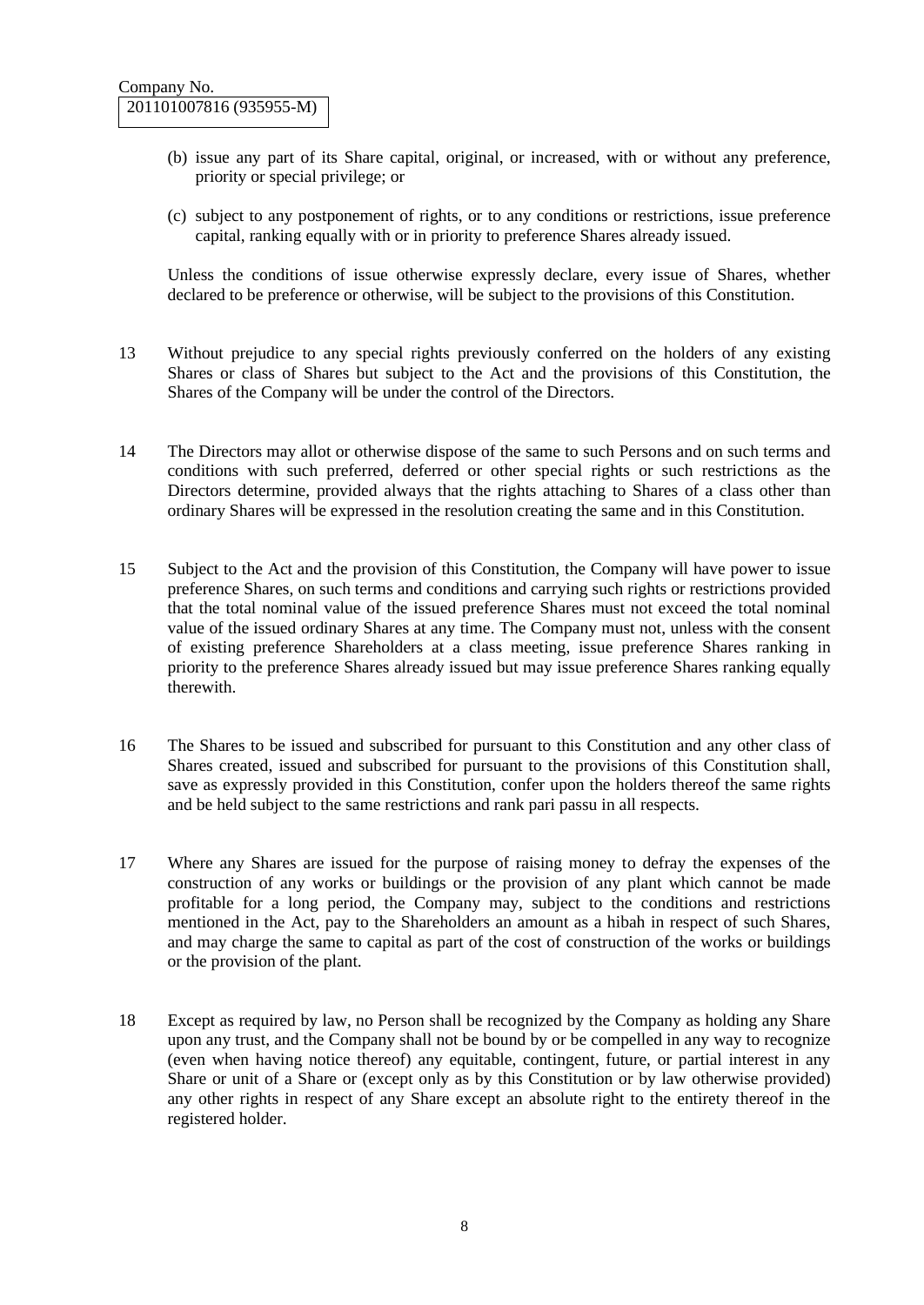## **CERTIFICATES**

- 19 Subject to the provisions of the Act, every Person whose name is entered as a Shareholder in the Register of Members will be entitled without payment to receive one (1) certificate under the Seal for all the Shares registered in its name, or upon payment of Ringgit Malaysia Three (RM3.00) or such other sum as the Board may determine for each additional certificate, or several certificates each for one or more of such Shares.
- 20 A Shareholder who has transferred part of the Shares registered in its name shall be entitled to a certificate for the balance without any payment.
- 21 Subject to any directions given by the Directors from time to time regulating the issue of such certificates, the Seal shall be affixed on all Share and stock certificates debentures or debenture stock certificates and be signed by one (1) Director and the Secretary or a second Director.
- 22 Subject to the provisions of the Act, any certificate which is defaced, worn out, destroyed, lost or stolen, may be replaced on such evidence being produced and a letter of indemnity (if required) being given by the Shareholder, transferee or Person entitled as the Board may require, and (in case of defacement or wearing out) on delivery up of the old certificate, and on payment of the amount of any costs and expenses incurred by the Company in connection with the matter plus the amount of the stamp duty payable on each such certificate under any law for the time being in force relating to stamps and generally on such terms as the Board may require.

## **CALLS ON SHARES**

- 23 The Directors may, from time to time, make calls upon the Shareholders in respect of any moneys unpaid on their Shares or on any class of their Shares and each Shareholder must (subject to it having been given at least twenty-one (21) days notice specifying the time or times and place of payment) pay to the Company at the time or times and place so specified the amount called on its Shares. A call may be made payable by instalments. A call may be revoked or postponed as the Directors may determine. A call will be deemed to have been made at the time when the resolution of the Directors authorising the call was passed. No Shareholder shall be entitled to receive any dividend or to exercise any privilege as a Shareholder unless it has paid calls for the time being due and payable on every Share held by it, whether alone or jointly with any other Person, together with compensation (ta'widh) and expenses (if any).
- 24 If, before or on the day appointed for payment thereof, a call payable in respect of a Share is not paid, the Person from whom the amount of the call is due must pay compensation (ta'widh) of an amount equal to the actual loss incurred by the Company as the Directors shall determine, upon the advice of the Shariah Committee, and any expenses that may have accrued by reason of that non-payment up to the time of actual payment, but the Directors will have power to waive such compensation or any part thereof.
- 25 Any sum which by the terms of allotment of a Share is made payable upon issue or at any fixed date whether on account of the nominal value of the Share or by way of premium and any instalment of a call will for all purposes of this Constitution be deemed to be duly called and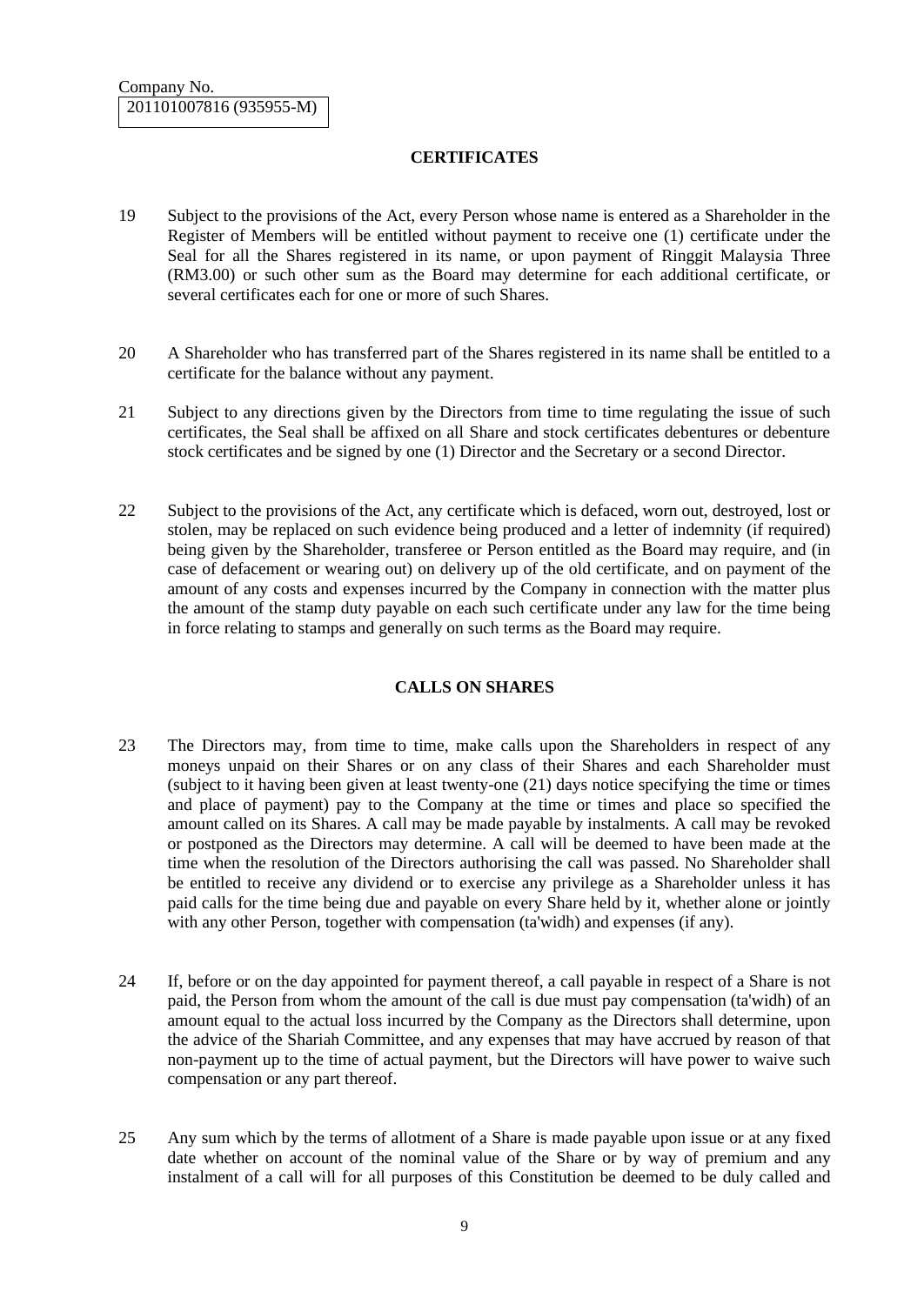payable on the date fixed for payment, and in case of non-payment, the provisions of this Constitution as to payment of compensation (ta'widh) and expenses forfeiture and the like, and all other relevant provisions of the Statutes or of this Constitution, will apply as if such sum were a call duly made and notified.

- 26 The Directors may, on the issue of Shares, differentiate between the holders as to the amount of calls to be paid and the times of payment.
- 27 The Directors may, if they think fit, receive from any Shareholder willing to advance the same all or any part of the money uncalled and unpaid upon any Shares held by it, and upon all or any part of the money so advanced may (until the same would, but for the advance, become payable) at their discretion pay hibah in respect of such advance. Except in liquidation, sums paid in advance of calls will not, until the same would but for such advance have become payable, be treated as paid up on the Shares in respect of which they have been paid. Capital paid on Shares in advance of calls will not confer a right to participate in profits.

### **CAPITAL/ FUNDING**

- 28(1) (a) All further issues of Share capital by the Company shall be made in accordance with the business requirements of the Company from time to time, as set out in the then current approved Business Plan, and shall be made to all the Shareholders in proportion to their respective Shareholdings in the Company on the date immediately prior to such further issue ("Capital Call"). Capital Calls shall be made by the Company by addressing letters to the Shareholders setting out necessary particulars of the Capital Call being made, including the total number of Shares being issued, the number of such Shares to which the relevant Shareholder is entitled and to issue price per Share ("Offer").
	- (b) In the event that the Company is, at any time, required by any regulatory or statutory authority (including BNM) to additionally capitalise the Company solely on account of any statutory or regulatory requirements, then the Company shall be entitled to raise such additional capital by way of further issues of Share capital to its Shareholders in proportion to their respective Shareholdings in the Company on the date immediately prior to such further issue ("Statutory Capital Call"), notwithstanding that the then current approved Business Plan does not reflect such additional capital requirements. The Company shall make Statutory Capital Calls by addressing letters to the Shareholders setting out necessary particulars of the Statutory Capital Call being made, including the statutory/regulatory requirements that necessitate the Statutory Capital Call, the total number of Shares being issued, the number of such Shares to which the relevant Shareholder is entitled and the issue price per share ("Offer").
	- (c) Shares issued pursuant to a Capital Call and/or Statutory Capital Call shall be issued to all Shareholders at the same price.
	- (d) Each Shareholder shall exercise its voting rights in support of any resolution required to be passed in order to give effect to a Capital Call or a Statutory Capital Call. The failure by any Shareholder to comply with its obligations under this Clause  $28(1)(d)$  of this Constitution shall constitute a material breach of the Shareholders' Agreement by such Shareholder for the purposes of clause 17 .1 of the Shareholders' Agreement.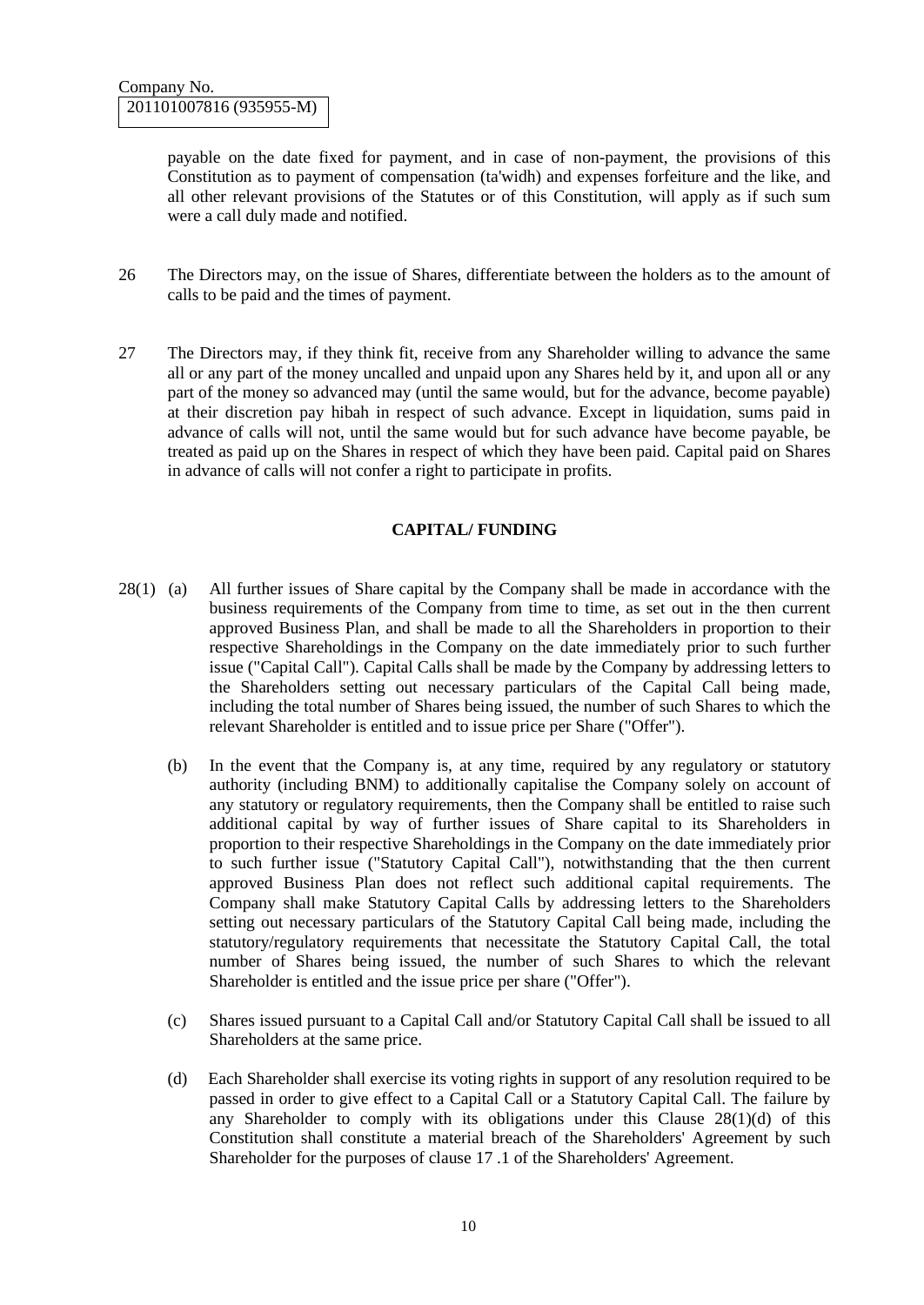- 28(2) Each Shareholder must give notice in writing to the Company stating that such Shareholder accepts all of its entitlement under the Offer or rejects the Offer in full within twenty five (25) Business Days after receiving the Offer.
- 28(3) If a Shareholder does not give a written notice of its acceptance or rejection of the Offer to the Company within the period stated in Clause 28(2) of this Constitution, the Shareholder shall be deemed to have rejected the Offer.
- 28(4) If a Shareholder accepts the Shares referred to in the Offer, the Shareholder must subscribe for all the Shares stated in its notice of acceptance of the Offer on the terms specified in the Offer.
- 28(5) If the Shares are not taken up under the Offer by AIA, or PBB and PIBB, (the "Non-Funding Shareholder") as the case may be:
	- (a) PBB and/or PIBB (in the case of AIA not accepting the Offer in full) or AIA (in the case of PBB and PIBB not accepting the Offer in full) (in each case, the "Subscribing Shareholder") may (but shall not be obliged to) subscribe for such Shares on terms no more favourable than those in the Offer, subject to prior BNM Approval being obtained (provided such approval is required), and the percentage shareholding of the Non Funding Shareholder shall be diluted accordingly; and/or
	- (b) if, due to the prevailing laws in Malaysia, the Subscribing Shareholder is unable to subscribe for such Shares, the Subscribing Shareholder may:
		- (i) if the prevailing laws so permit, nominate an Affiliate to subscribe for such Shares; or
		- (ii) if the prevailing laws do not permit nomination of an Affiliate under Clause 28(5)(b)(i) of this Constitution, nominate a third party to subscribe for such Shares,

in each case, subject to prior BNM Approval being obtained (if such approval is required).

- 28(6) The Board may only allot or issue Shares to a Person that is not a Shareholder provided that the Person has executed, and delivered to the Company a Deed of Accession.
- 28(7) All other funding requirements of the Company which are not Capital Calls or Statutory Capital Calls shall be satisfied by the Shareholders on an ad-hoc basis, subject to the written approval of the Board.

#### **NO ENCUMBRANCES WITHOUT CONSENT**

29 No Shareholder may Encumber any of its Shares, without the prior written consent of the other Shareholders.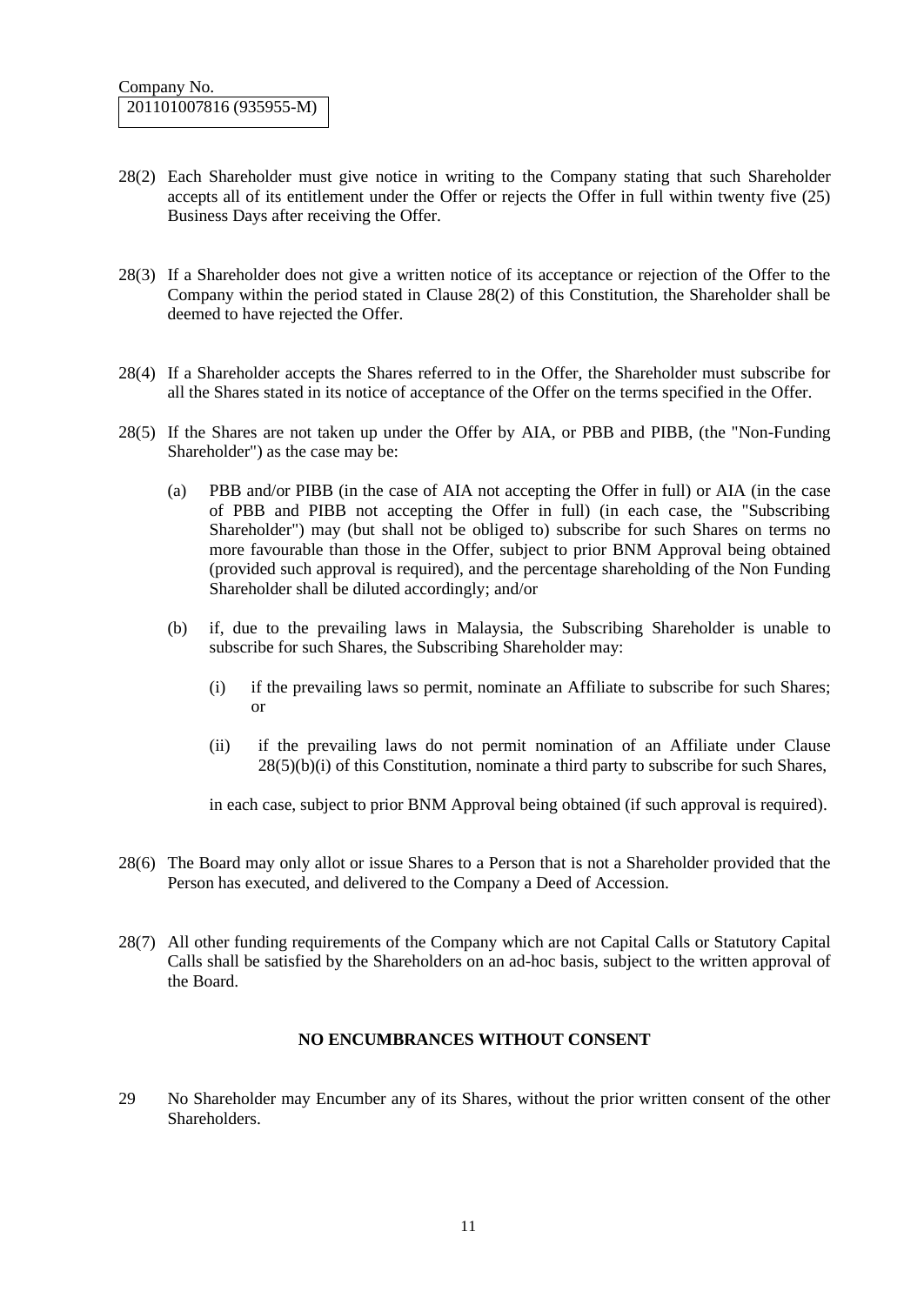### **TRANSFER OF SHARES**

- 30(1) No Shareholder may Transfer any of its Shares during the Lock-in Period, save for a Permitted Transfer set out in Clause 30(2) of this Constitution below.
- 30(2) A Shareholder is only permitted to Transfer its Shares during the Lock-in Period if such Transfer is:
	- (a) subject to Clause 30(3) of this Constitution, to a Subsidiary of AIA Group or a Subsidiary of PBB (as the case may be), provided that the Transferee has first executed a Deed of Accession; or
	- (b) required under clause 8.2(b) or clause 17 of the Shareholders' Agreement.
- 30(3) If the Transferee of Shares under Clause 30(2)(a) of this Constitution subsequently ceases to be a Subsidiary of AIA Group or a Subsidiary of PBB (as the case may be), the Transferee must promptly transfer all Shares it holds back to the Transferor as a condition precedent to the Transferee leaving the group of companies of which the Transferor is a member.

A Transferor of Shares pursuant to Clause 30(2)(a) of this Constitution shall remain liable for the performance of the Transferee under the Shareholders' Agreement to the extent that such Transferee fails to perform any of its obligations under the Shareholders' Agreement.

- 30(4) A Transfer of Shares to a Person that is not a Shareholder is void and of no effect and the Board shall not register such Transfer, unless and until the proposed transferee has executed and delivered to the Company a Deed of Accession.
- 31(1) Following the expiry of the Lock-in Period, if AIA, or PBB and/or PIBB (as the case may be) ("Seller") proposes to Transfer all or part of the Shares it holds, it must first give a Transfer Notice to PB (in the case of a Transfer by AIA) or AIA (in the case of a Transfer by PBB and/or PIBB) (each an "Offeree").

For the avoidance of doubt:

- (a) this Clause 31 of this Constitution does not apply to a Permitted Transfer; and
- (b) a Seller may not give a Transfer Notice under this Clause 31 of this Constitution in circumstances where it is a Defaulting Shareholder and an Election Notice has been served under clause 17.2 of the Shareholders' Agreement.
- 31(2) A Transfer Notice must state:
	- (a) the total number of Shares the Seller wishes to Transfer;
	- (b) the price at which the Seller wishes to Transfer the Shares and any other terms of the proposed Transfer; and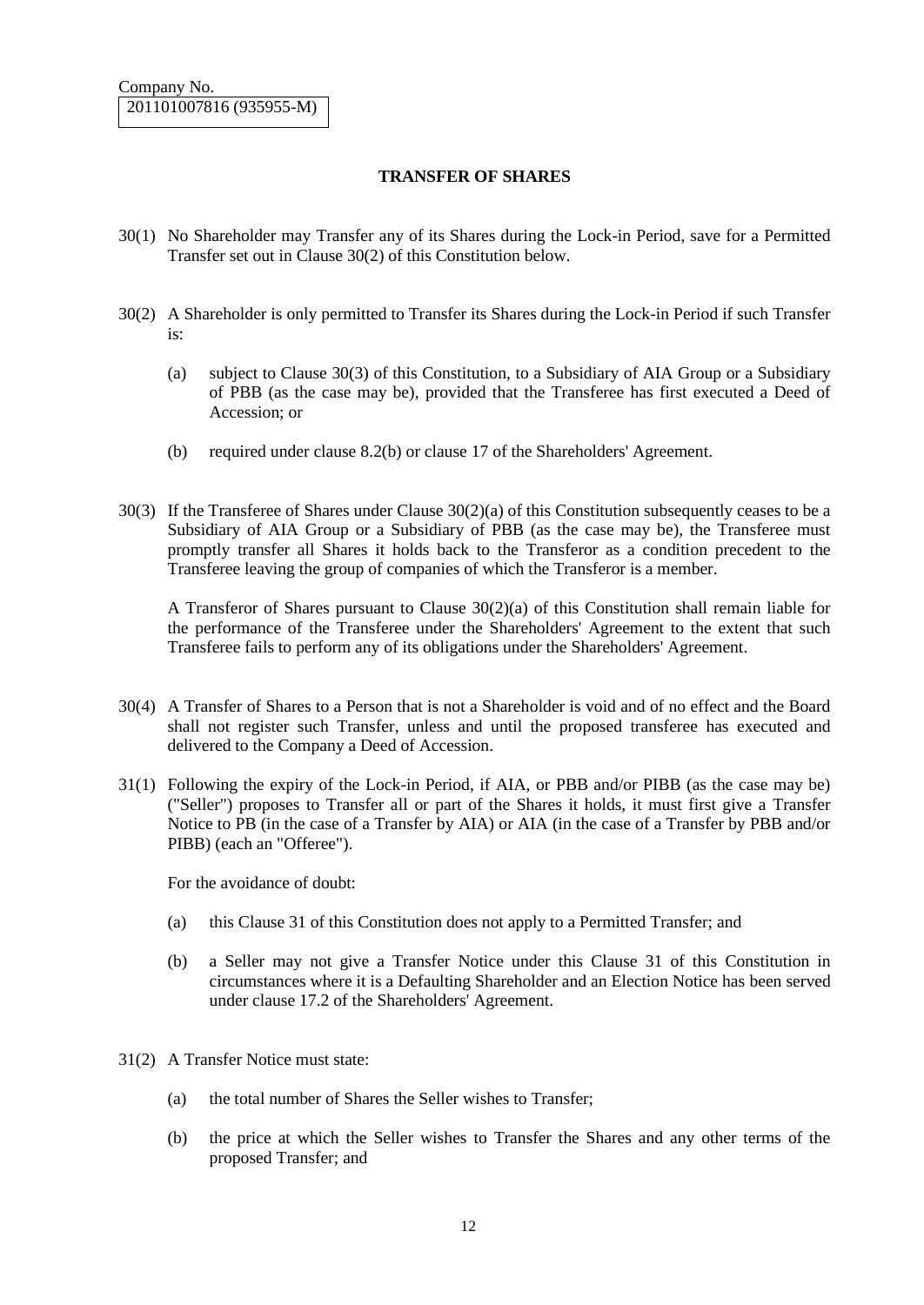- (c) the Offer Period, which may not be less than twenty five (25) Business Days from the date of the Transfer Notice.
- 31(3) A Transfer Notice once given shall not be capable of being withdrawn and may not be varied, save in each case with the prior written consent of the other Shareholders.
- 31(4) (a) Prior to the expiry of the Offer Period, the Offeree must give written notice to the Seller (with a copy to the Company) stating whether it accepts all of the Shares offered to it in the Transfer Notice (and if so, whether such acceptance is subject to prior BNM Approval having been obtained), or rejects such offer in full.
	- (b) If the Offeree gives notice to the Seller accepting such offer, it is obliged to buy, and the Seller is obliged to sell, all of the Shares specified in the Transfer Notice and in accordance with the terms of the Transfer Notice. If, due to the prevailing laws in Malaysia, such Offeree is unable to acquire all or part of the Shares, that Offeree may nominate any third party to acquire such Shares, subject to obtaining prior BNM Approval (provided such approval is required).
	- (c) If the Offeree does not give a notice within the Offer Period, it is deemed to have rejected such offer in the Transfer Notice in full.
- 31(5) Completion of the Transfer of Shares pursuant to this Clause 31 of this Constitution shall occur not later than seven (7) Business Days after the date of acceptance of the offer or, if prior BNM Approval is required, the date of receipt of such BNM Approval.
- 31(6) (a) If the procedures in Clause 31(1) of this Constitution are followed, and the Offeree has or is deemed to have rejected such offer, then the Seller may, within the following three (3) months, transfer all of the Shares to a third party purchaser, subject to obtaining prior BNM Approval (if such approval is required).
	- (b) A Transfer to a third party purchaser under Clause  $31(6)(a)$  of this Constitution must be:
		- (i) on terms no more favourable than those set out in the Transfer Notice;
		- (ii) a bona fide sale and the Directors may require reasonable evidence to be produced to satisfy themselves in this regard, and if not so satisfied, may refuse to register the Transfer; and
		- (iii) conditional on the third party purchaser executing a Deed of Accession.
- 32 Subject to this Constitution and to the Shareholders' Agreement, any transfer of Shares pursuant to this Constitution shall be effected by an instrument in writing in the form prescribed under the Act or in any other form which the Directors are permitted to accept under the Act.
- 33 The instrument of transfer of a Share lodged with the Company must be signed both by the transferor and the transferee, and the transferor is deemed to remain the holder of the Security until the name of the transferee is entered in the Register of Members in respect thereof.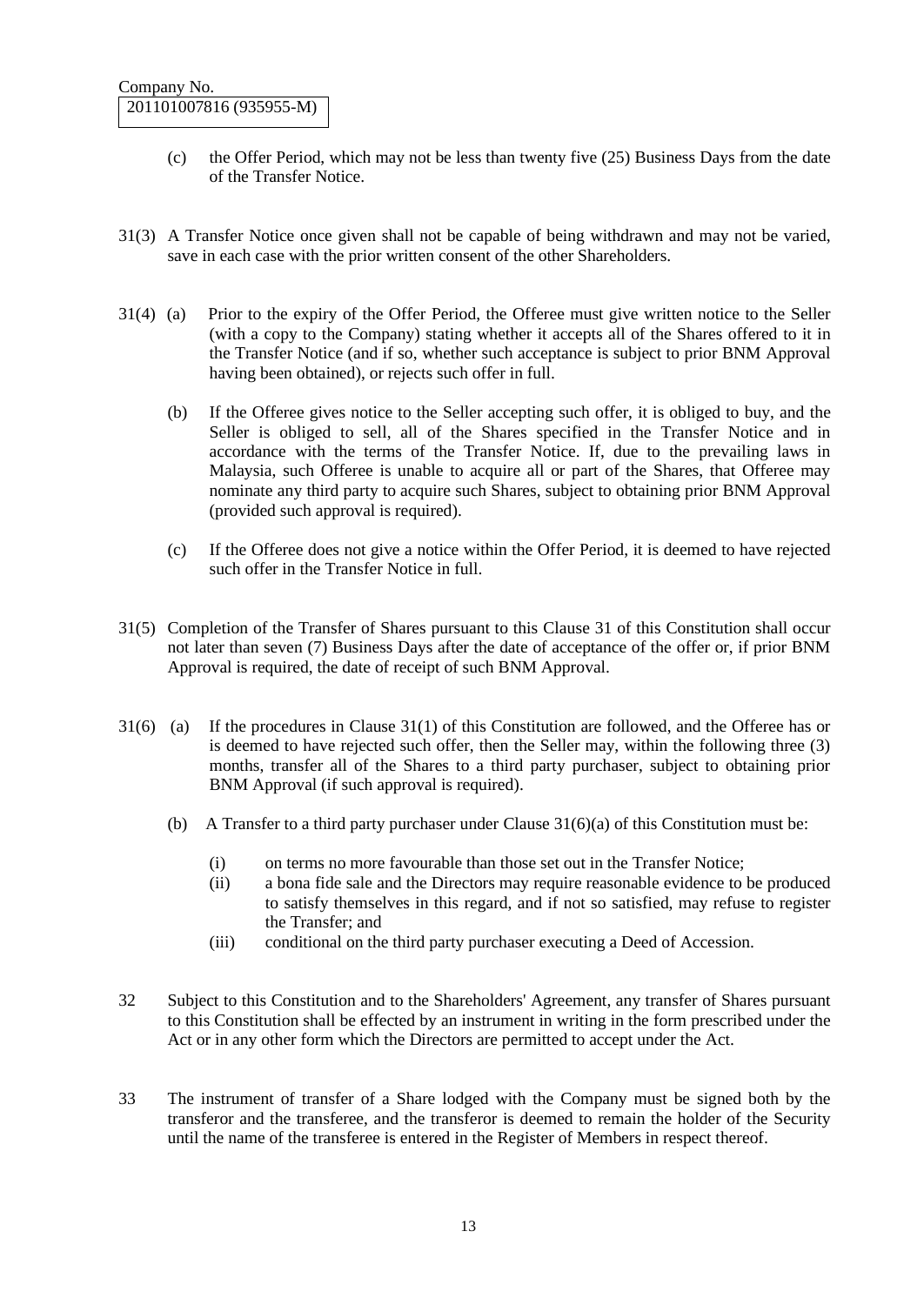- 34 The Company must provide a book to be called "Register of Transfers", which must be kept by the Secretary or the registrar, under the control of the Directors, and in which will be entered the particulars of every transfer of every Share.
- 35 The Directors may, in their discretion, refuse to register a transfer of any Share where the registration of this transfer would result in contravention of or failure to observe the provisions of any laws in Malaysia or the transfer is in respect of a partly paid Share which a call has been made and is unpaid and they may also refuse to register a transfer of any Share on which the Company has a lien.
- 36 All instruments of transfer which are to be registered will be retained by the Company. If the Directors decline to register any transfer they shall send to the transferor and the transferee notice of its refusal within one (1) month after the date on which the transfer was lodged with the Company if the Board declines to register that transfer. Any instrument of transfer which the Directors may decline to register pursuant to Clause 35 of this Constitution will be returned to the Person who tendered the same for registration within one (1) month after the date on which the transfer was lodged with the Company.
- 37 The registration of transfers may be suspended at such time and for such period as the Directors may from time to time determine, PROVIDED ALWAYS that such registration is not suspended for more than thirty (30) days in any year.
- 38 The Board shall not recognize any renunciation of any Share by the allottee thereof in favour of some other Person unless all the Shareholders agree in writing or such renunciation is in accordance with this Constitution.

### **FORFEITURE**

- 39 If any Shareholder fails to pay any call or instalment on or before the day appointed for payment of the same the Directors may at any time thereafter during such time as the call or instalment remains unpaid serve a notice on such Shareholder requiring it to pay the same together with compensation (ta'widh) of an amount equal to the actual loss incurred by the Company as the Directors shall determine, upon the advice of the Shariah Committee, and any expenses that may have accrued by reason of that non-payment and all amounts which the Company may be called upon by law to pay in respect of the Share of any Shareholder.
- 40 The notice must name a day (not being less than fourteen (14) days of the notice) and a place or places on and at which such call or instalment and such compensation (ta'widh) and expenses as aforesaid are to be paid. The notice must also state that in the event of non-payment at or before the time and at the place appointed, the Shares in respect of which the call was made or instalment is payable will be liable to be forfeited.
- 41 If the requirements of any such notice as aforesaid are not complied with, any Shares in respect of which such notice has been given may, at any time thereafter, before the payment required by the notice has been made, be forfeited by a resolution of the Directors to that effect. Such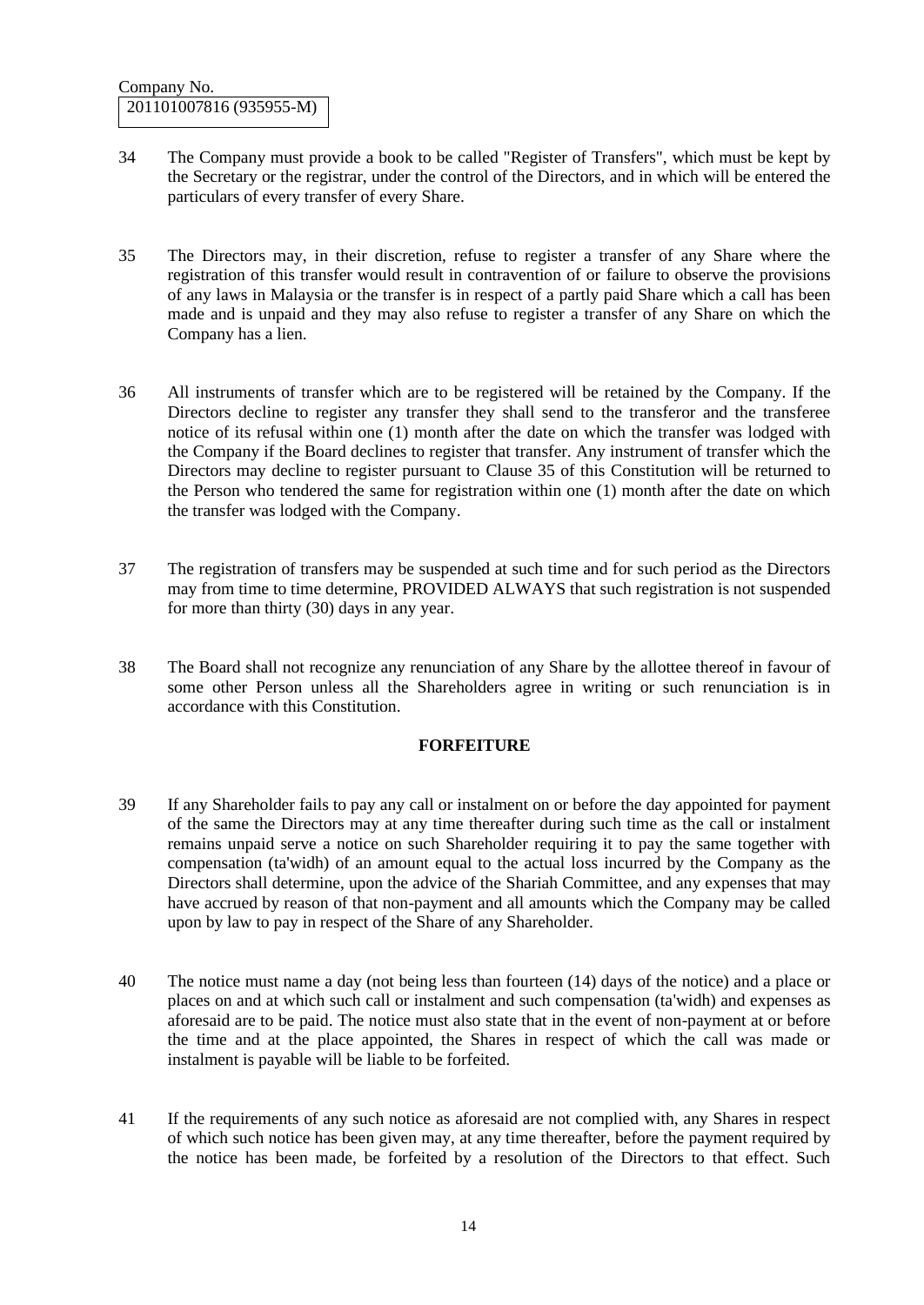forfeiture will also include all dividends declared in respect of the forfeited Shares and not actually paid before the forfeiture.

- 42 When any Share is to be so forfeited, notice of the forfeiture may be given to the Shareholder in whose name it stood immediately prior to the forfeiture and an entry of the forfeiture with the date thereof will forthwith be made in the Register of Members but the failure to give such notice or to make such entry will not in any way invalidate the forfeiture.
- 43 Any Share so forfeited will be deemed to be the property of the Company and the Directors may sell, re-allot or otherwise dispose of the same in such manner as they think fit and in case of reallotment with or without any money paid thereon by any former holder thereof being credited as paid up. The Directors may at any time before any Share so forfeited is sold, re-allot or otherwise dispose or annul the forfeiture thereof upon such conditions as they think fit.
- 44 Any Shareholder whose Shares have been forfeited will, notwithstanding such forfeiture, be liable to pay and must forthwith pay to the Company all compensation (ta'widh) of an amount equal to the actual loss incurred by the Company as the Directors shall determine, upon the advice of the Shariah Committee, and any expenses that may have accrued by reason of that non-payment and the Directors may enforce payment thereof if they think fit but will not be under any obligation to do so.
- 45 A statutory declaration in writing by a Director or Secretary that a Share has been forfeited or surrendered or sold to satisfy a lien of the Company on a date stated in the declaration shall be conclusive evidence of the facts stated therein as against all Persons claiming to be entitled to the Share.
- 46 The provisions of this Constitution as to forfeiture shall apply in the case of non-payment of any sum which, by the terms of issue of a Share, becomes payable at a fixed time, whether on account of the nominal value of the Share or by way of premium, as if the same had been payable by virtue of a call duly made and notified.

#### **LIEN**

47 The Company will have a first and paramount lien upon all the Shares (not being fully paid-up Shares) registered in the name of each Shareholder and upon all dividends from time to time declared in respect thereof and upon the proceeds of sale of such Shares. Such lien for or in respect of unpaid calls is to extend only to the specific Shares on which such calls are for the time being unpaid and to all dividends from time to time declared in respect of such Shares. Any moneys paid by the Company as aforesaid will be subject to compensation (ta'widh) of an amount equal to the actual loss incurred by the Company as the Directors shall determine, upon the advice of the Shariah Committee, from the time of payment until repayment and such moneys and compensation (ta'widh) may notwithstanding such lien be recovered by action from such Shareholder or its legal representative as a debt due by such Shareholder. Unless otherwise agreed, the registration of a transfer of Shares will operate as a waiver of the lien (if any) on such Shares.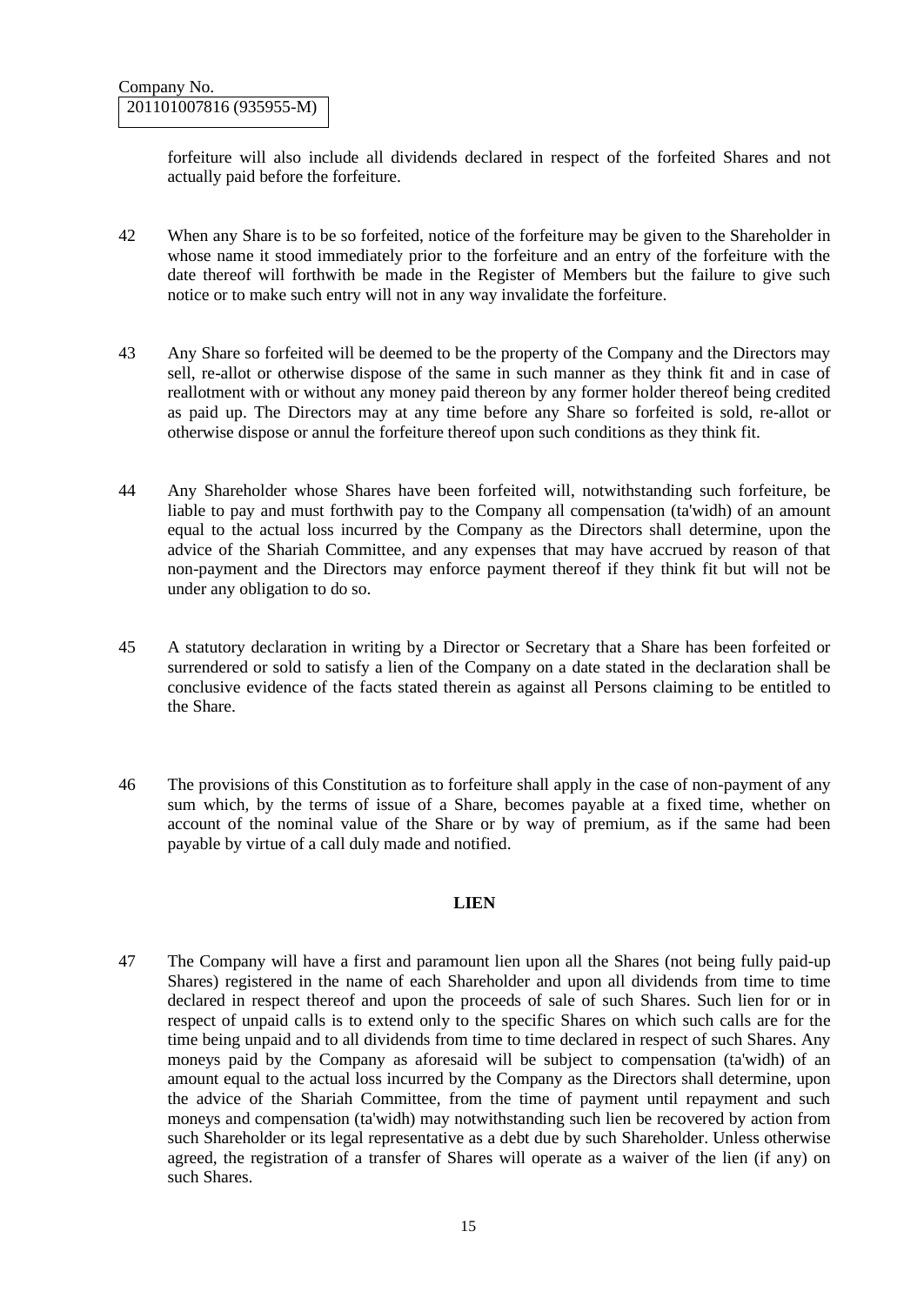- 48 For the purpose of enforcing such lien the Directors may sell the Shares subject thereto in such manner as they think fit but no sale is to be made until such period as aforesaid has arrived and until notice in writing of the intention to sell has been served on such Shareholder, and default must have been made by it or them in payment fulfillment or discharge of such debts, liabilities or engagements for seven (7) days after such notice.
- 49 Subject to any lien for sums not presently payable, if any, the net proceeds of any such sale or of a sale of forfeited Shares after payment of tl1e costs of such sale be applied in or towards satisfaction of calls unpaid or instalments payable at fixed times, compensation (ta'widh) thereon and expenses directly connected therewith and the residue (if any) paid to such Shareholder.
- 50 Upon any sale after forfeiture or for enforcing a lien in purported exercise of the powers under this Constitution, the Directors may appoint some person to execute an instrument of transfer of the Shares sold and cause the purchaser's name to be entered in the register in respect of the Shares sold and the purchaser will not be bound to see to the regularity of the proceedings or to the application of the purchase money and after his name has been entered in the Register of Members in respect of such Shares. The remedy of any Person aggrieved by the sale will be in damages only and against the Company exclusively.

## **CONVERSION OF SHARES INTO STOCK**

- 51 The Directors may, from time to time, with the sanction of the Company previously given in general meeting, convert any paid-up Shares into stock and may from time to time, with the like sanction, reconvert such stock into paid-up Shares of any denomination.
- 52 When any Shares have been converted into stock, the holders of such stock may transfer their respective interests herein, or any part of such interests in such manner as the Company in general meeting directs, but in default of any such direction, then in the same manner and subject to the same regulations as and subject to which the Shares from which the stock arose might previously to conversion have been transferred, or as near thereto as circumstances will admit. But the Directors may, if they think fit, from time to time, fix the minimum amount of stock transferable provided that such minimum must exceed the nominal amount of the individual Shares from which the stock arose.
- 53 The several holders of stock will be entitled to participate in the dividends and profits of the Company according to the amount of their respective interests in such stock and such interests will, in proportion to the amount thereof, confer on the holders thereof respectively the same privileges and advantages for the purposes of voting at meetings of the Company and for other purposes as if they held the Shares from which the stock arose, but so that none of such privileges or advantages, except the participation in the dividends, profits and assets of the Company, will be conferred by any such part of consolidated stock as would not, if existing in Shares, have conferred such privilege or advantage.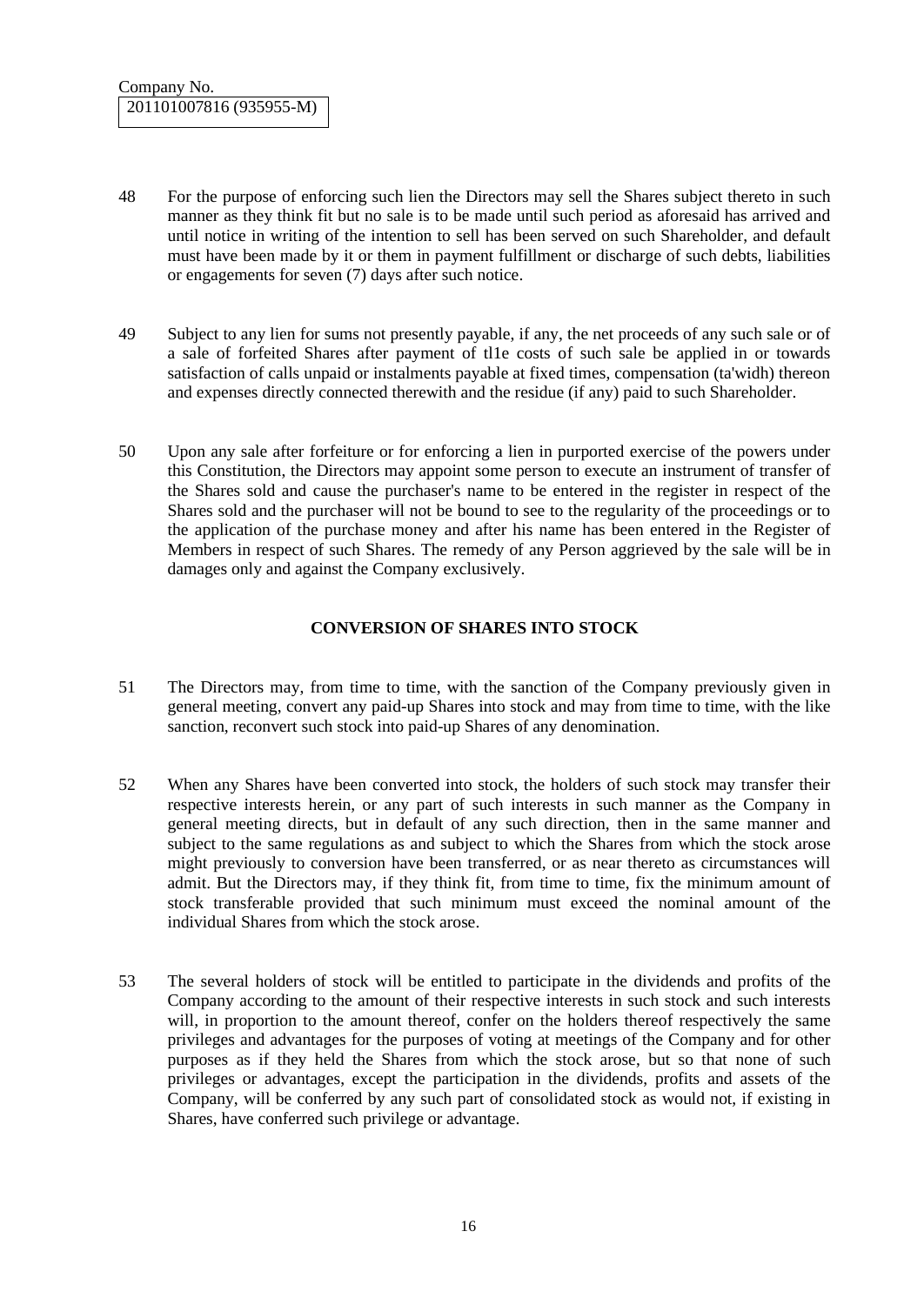54 All such provisions of this Constitution as are applicable to paid-up Shares will apply to stock, and in such provisions the words "Shares" and "Shareholder" will include "stock" and "stockholders".

### **INCREASE IN CAPITAL**

- 55 The Company may, subject to Clause 28 of this Constitution, from time to time in general meeting by ordinary resolution whether all tile Shares for the time being authorised have been issued or the Shares for the time being issued have been fully called up or not, increase its capital by the creation and issue of new Shares, such aggregate increase to be of such amount and to be divided into shares of such respective amounts as the Company by the resolution authorising such increase directs. The new Shares will be issued upon such terms and conditions and with such rights and privileges annexed thereto as the general meeting resolving upon the creation thereof directs and if no direction be given, as the Directors will determine, and in particular, but without prejudice to the rights attached to any preference Shares, that may have been issued, such new Shares may be issued with a preferential or qualified right to dividends, and in the distribution of the assets of the Company and with a special or restricted or without any right of voting.
- 56 Unless otherwise determined by the Company in general meeting and without limiting the generality of the foregoing provisions in this Constitution, all new Shares or other convertible Securities must, before they are issued, be offered to the Shareholders in accordance with Clause 28 of this Constitution and the Shareholders' Agreement.
- 57 Subject to any directions that may be given in accordance with the powers contained in this Constitution, any capital raised by the creation of new Shares will be considered as part of the original capital and as consisting of ordinary Shares and such other classes of Shares created from time to time, and will be subject to the provisions herein contained and the Shareholders' Agreement with reference to the payment of call and instalments, transfer and transmission, forfeiture, lien, surrender and otherwise.

## **ALTERATION OF CAPITAL**

- 58(1) The Company may by ordinary resolution:-
	- (a) consolidate and divide its capital into shares of larger amount than its existing Shares; or
	- (b) cancel any Shares which at the date of the passing of the resolution have not been taken or agreed to be taken by any Person and diminish the amount of its Share capital by the amount of the Shares so cancelled;

and may by Special Resolution:-

(c) subdivide its capital or any part thereof into shares of smaller amount than is fixed by its Constitution and so that as between the holders of the resulting Shares one or more of such Shares may by the resolution by which the subdivision is effected be given any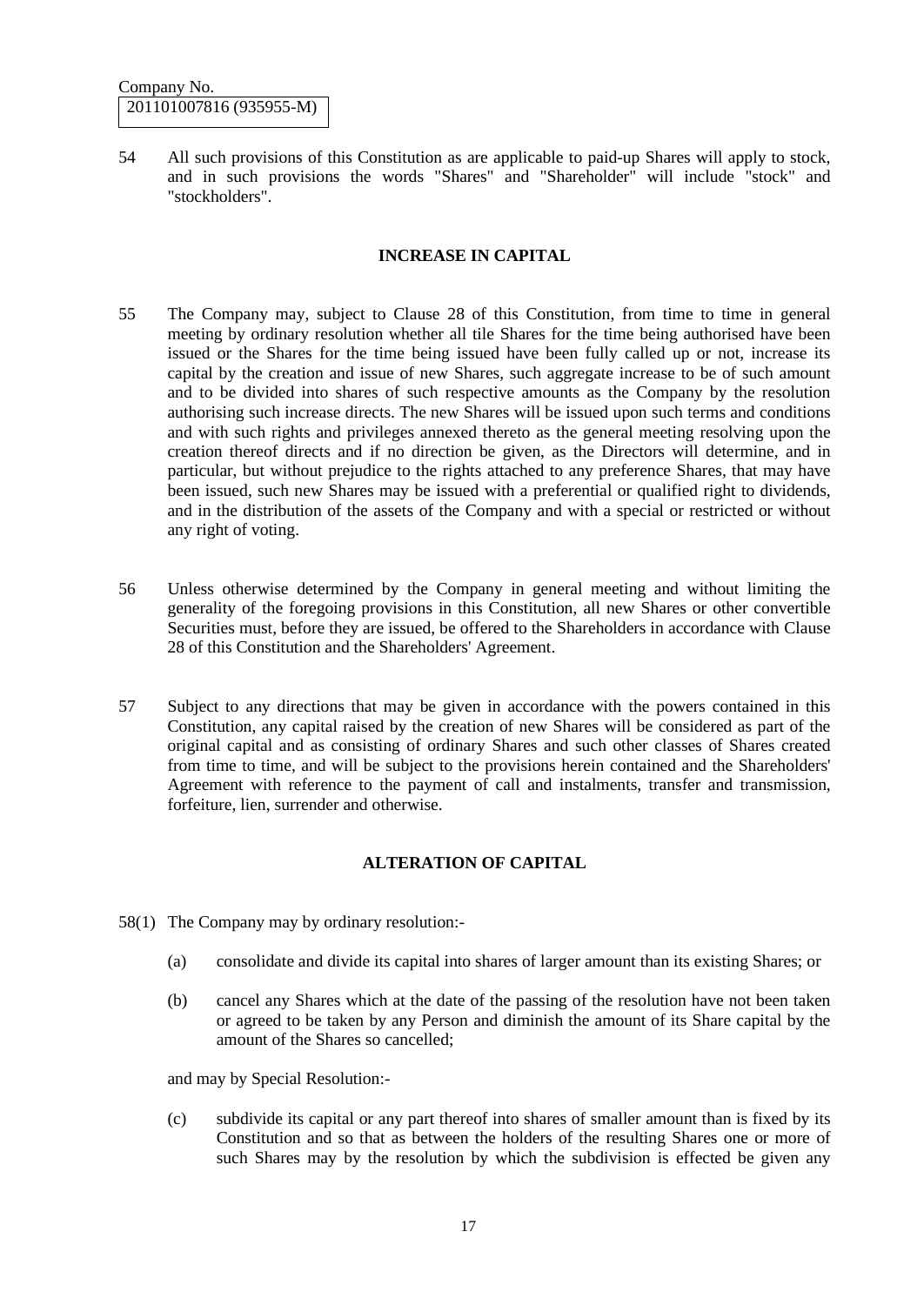preference or advantage as regards dividend, capital, voting or otherwise over the other or any other of such Shares;

- (d) reduce its Share capital, any capital redemption reserve fund or any share premium account, in any manner and with and subject to any incident authorised and consent required by law; or
- (e) subject to any postponement of rights, or to any conditions or restrictions, issue further preference capital ranking equally with, or in priority to preference Shares already issued.
- 58(2) Anything done in pursuance of this Constitution is to be done in manner provided and subject to the Shareholders' Agreement.

#### **MODIFICATION OF CLASS RIGHTS**

59 If at any time the capital by reason of the issue of preference Shares, or otherwise is divided into different classes, the repayment of such preferred capital (other than redeemable preference capital) may only be made, and all or any of the rights and privileges attached to each class may subject to the provisions of the Act be varied, modified, commuted, affected, abrogated or dealt with, by Special Resolution passed at a separate general meeting of the holders of that class. All the provisions hereinafter contained as to general meetings will mutatis mutandis apply to every such meeting except that the quorum will be two (2) members of that class present in person or by proxy or where there is only one (1) holder of the issued Shares of that class, one (1) member of that class present in person or by proxy, PROVIDED ALWAYS that where the necessary majority is not obtained at the meeting, consent in writing if obtained from holders of at least 3/4 of the issued Shares of that class within two (2) months from the date of the separate general meeting will have the force and validity of a resolution duly carried by a vote in person or by proxy. The special rights attached to any class of Shares having preferential rights will not, unless otherwise expressly provided by the terms of issue, be deemed to be varied by the creation or issue of further Shares ranking as regards participation in the profits or assets of the Company in some or all respect pari passu therewith but in no respect in priority thereto.

#### **GENERAL MEETINGS**

- 60 An annual general meeting of the Company shall be held in accordance with the provisions of the Act. All general meetings other than the annual general meetings shall be called extraordinary general meetings. All general meetings shall be held within Malaysia at such time and place as the Board determines. The Company must, in each year, hold a general meeting as its annual general meeting, in addition to any other general meetings in that year.
- 61 The Board may whenever it so decides by resolution and the Board shall upon receipt of a requisition in writing in accordance with the Act, convene a general meeting of the Company by serving at least fourteen (14) days written notice (in the case where only ordinary resolutions are to be passed) and at least twenty-one (21) days written notice (in the case where Special Resolutions are to be passed). If the Company fails upon a valid requisition to convene a meeting in compliance with the Act, the requisitionists, or any of them representing more than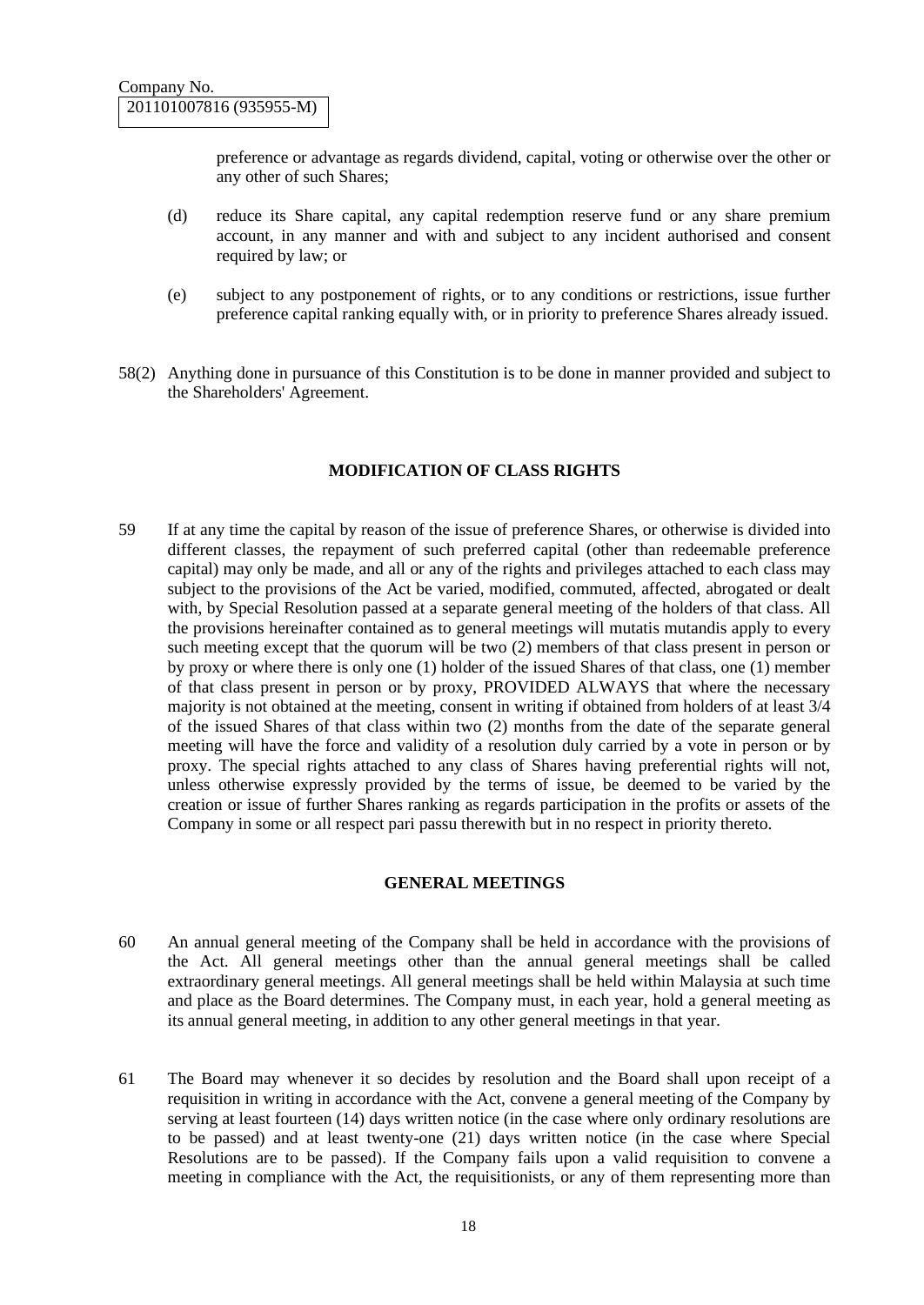one-half of the total voting rights of all of them, may themselves convene a meeting in accordance with the Act.

- 62 Every notice of a general meeting of the Company shall specify the day, time and place of the meeting and be accompanied by an agenda for the meeting. Notice of a meeting may be waived by written consent of all Shareholders. The notice will be exclusive of the day on which it is served or deemed to be served. Any general meeting called to consider special business must be accompanied by a statement of the general nature of the business in respect of such special business.
- 63 The notice convening an annual general meeting must specify the meeting as such.
- 64 The notice convening a meeting to consider a Special Resolution must specify the intention to propose the resolution as a Special Resolution.
- 65 In every notice calling a meeting there must appear with reasonable prominence a statement that a Shareholder entitled to attend and vote is entitled to appoint one (1) or more proxies to attend and vote instead of it and that a proxy need not also be a Shareholder.
- 66 Notice of every general meeting must be given in any manner authorised by this Constitution  $to:$ 
	- (a) every Shareholder holding Shares conferring the right to attend and vote at the meetings who, at the time of the convening of the meeting, has paid all calls or other sums presently payable by it in respect of Shares in the Company;
	- (b) the Directors of the Company; and
	- (c) the auditors of the Company.
- 67 The accidental omission to give notice of a meeting to, or the non-receipt of notice of a meeting by, any person entitled to receive notice will not invalidate the proceedings at that meeting.
- 68(1) Subject to the laws for the time being in force, all or any Shareholders may participate in a general meeting of the Company by means of a telephone conference, video conference or any other communication equipment which allows all persons participating in the meeting to hear each other ("Communication Equipment"). A Person so participating is deemed to be present in person at the meeting and will be entitled to vote. For the purpose of recording attendance, the chairman or Secretary will mark on the attendance sheet that the Shareholders were present and participating by Communication Equipment. All the provisions of this Constitution as to general meetings of the Company shall apply to such meeting involving Communication Equipment so long as the following conditions are fulfilled:-
	- (a) all the Shareholders must have received notice of a meeting in accordance with this Constitution;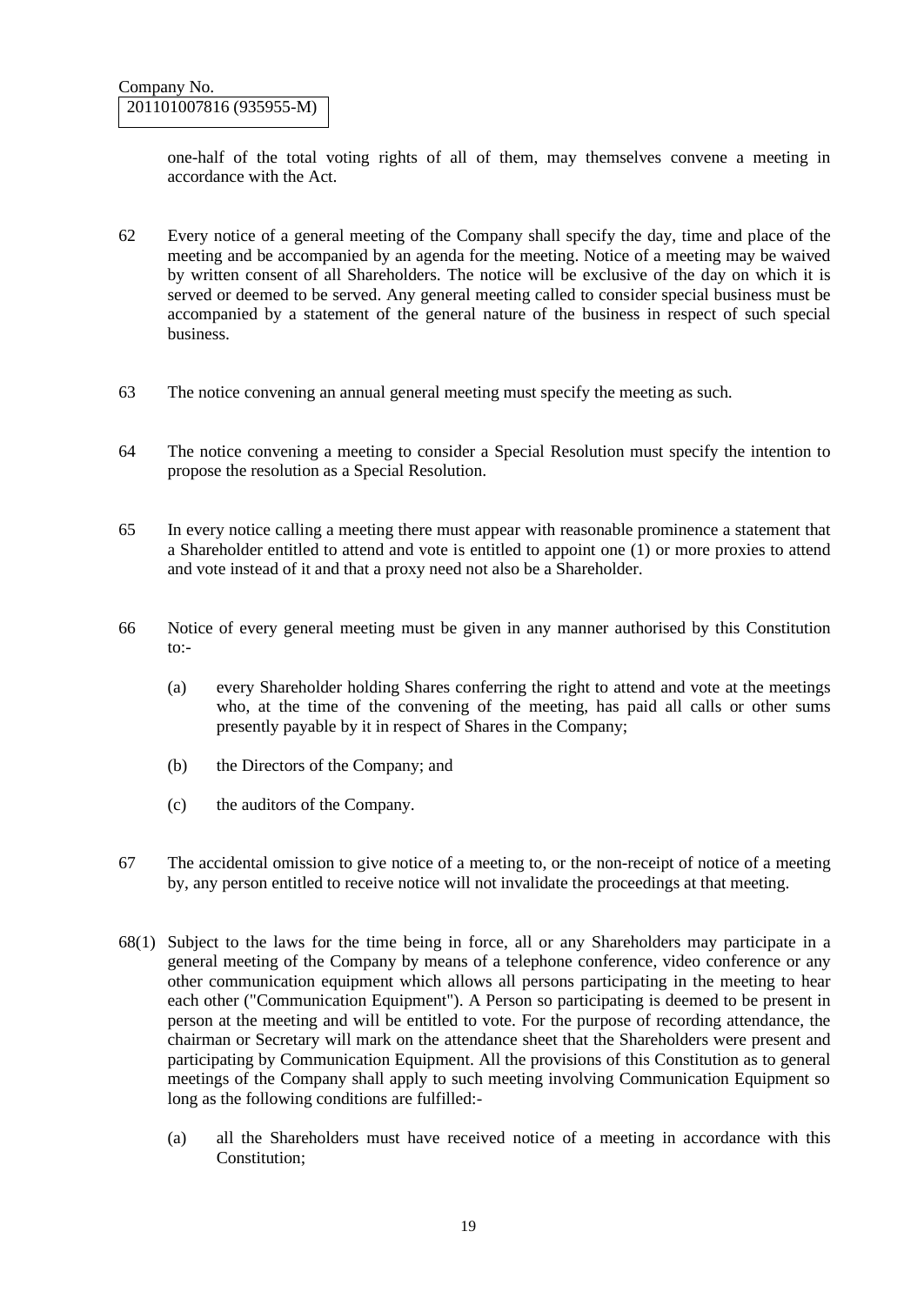- (b) at the commencement of the meeting, each Shareholder acknowledges its presence thereof to all other Shareholders taking part;
- (c) each of the Shareholders taking part is able to be heard and hear each of the other Shareholders throughout the meeting subject as hereinafter mentioned;
- (d) in the event the Communication Equipment is disconnected resulting in the number of Shareholders participating in the meeting to be less than the quorum, the meeting must be adjourned, unless the Communication Equipment is reconnected and no decision was made by the Shareholders during the disconnection and the Shareholder whose Communication Equipment is reconnected is informed of any deliberation during disconnection; and
- (e) all information and documents are made equally available to all Shareholders prior to, at or during the meeting.
- 68(2) A Shareholder who intends to leave the meeting shall inform the chairman of the meeting prior to disconnecting its Communication Equipment and a Shareholder will be conclusively presumed to have been present and to have formed part of the quorum at all times during such meeting unless it has so informed the chairman of the meeting.
- 68(3) Minutes of the proceedings at a general meeting by Communication Equipment will be sufficient evidence of such proceedings and of the observance of all necessary formalities if confirmed as correct by the chairman of the meeting.
- 69 Subject to the provisions of the Act, a resolution in writing signed by or on behalf of every Shareholder of the Company entitled to receive notice of and to vote at a general meeting of the Company shall be valid and effective as if the same had been passed at a general meeting. Such resolution may consist of several documents in the like form each signed by or on behalf of one or more Shareholders.

## **REPRESENTATION OF CORPORATIONS**

70 A Shareholder which is a corporation may by resolution of its Directors or other governing body authorize such person as it thinks fit to act as its representative either at a particular meeting or at all meetings of the Company or of any class of Shareholders. A person so authorized shall in accordance with his authority and until his authority is revoked by the corporation be entitled to exercise the same powers on behalf of the corporation as the corporation could exercise if it were an individual Shareholder.

#### **PROCEEDINGS AT GENERAL MEETING**

71 Subject to the Act and unless in any particular case all the Shareholders shall otherwise agree, all business will be deemed special that is transacted at an extraordinary general meeting and also all that is transacted at an annual general meeting, with the exception of declaring a dividend, the tabling of the accounts, balance sheets, and the reports of the Directors and auditors of the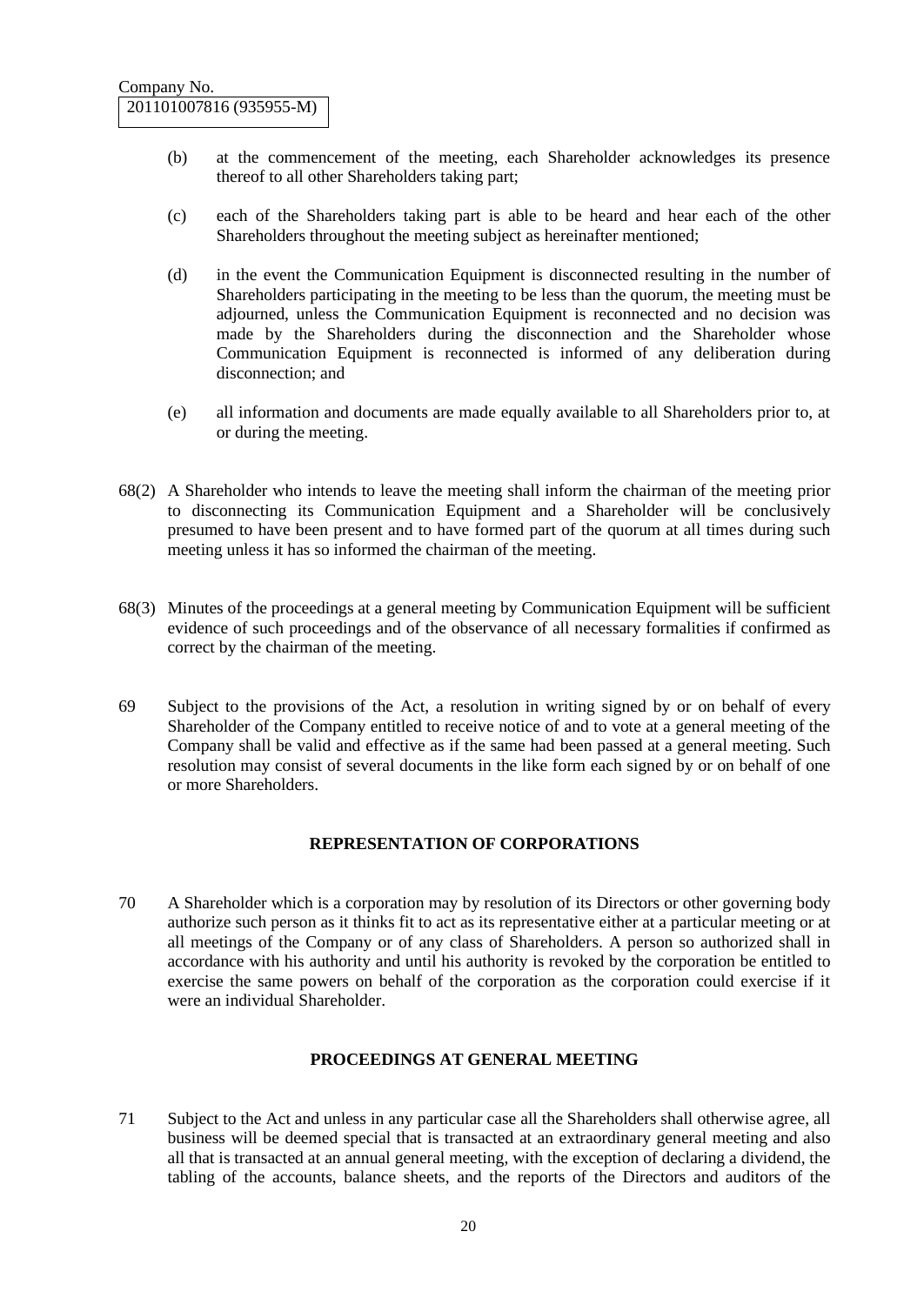Company, the fixing of the fees of Directors, the election of Directors in the place of those retiring and of the chairman of the meeting and the appointment of, and the fixing of the remuneration of the auditors of the Company.

- 72 No business will be transacted at any general meeting unless a quorum is present when the meeting proceeds to business. The quorum for every general meeting (including an adjourned meeting) shall be two (2) Shareholders of which one (1) shall be AIA, and the other shall be either PBB or PIBB, each present by their respective proxies or attorney or corporate representatives.
- 73 If a quorum is not present within thirty (30) minutes from the time appointed for a general meeting or if during the meeting there is no longer a quorum, that meeting shall, if convened upon the requisition of Shareholders, be dissolved and in any other case, stand adjourned to the same day in the next week (or if that day is a public holiday, then to the next Business Day following that holiday) at the same time and place, or to such other day and at such other time and place as the Board may determine, whereupon any Shareholder holding at least fifty percent (50 %) of the issued and paid up capital for the time being of the Company shall constitute a quorum. If a quorum is not present within thirty (30) minutes from the time appointed for the adjourned meeting, the meeting shall be dissolved.
- 74 The Chairman of the Board as appointed pursuant to Clause 138 of this Constitution shall be the chairman at every general meeting, and in his absence, another Director nominated by AIA shall act as chairman of the meeting.
- 75 The chairman of the meeting may, with the consent of any meeting at which a quorum is present, and must, if so directed by the meeting, adjourn the meeting from time to time and from place to place, but no business must be transacted at any adjourned meeting other than the business left unfinished at the meeting from which the adjournment took place. When a meeting is adjourned for thirty (30) days or more, notice of the adjourned meeting must be given as in the case of an original meeting. Save as aforesaid, it will not be necessary to give notice of an adjournment or of the business to be transacted at an adjourned meeting.
- 76 Subject to Clause 81 of this Constitution, all general meetings of the Company shall be deemed to be held by way of poll such that on a show of hands, each Shareholder (or its representative or proxy or attorney) shall have one (1) vote for every Share that it holds.
- 77 Except where a greater majority is required by the Act and save as provided in Clause 78 of this Constitution, any resolution to be passed at a general meeting of the Company shall be passed by the votes of holders of more than fifty per cent (50%) of the issued and paid-up capital for the time being of the Company.
- 78 For so long as PB and/or any Permitted Transferees of PB collectively holds not less than twenty- six per cent (26 %) of the issued Share capital of the Company, all shareholder matters which are required under the Act and/or relevant regulatory guidelines for the time being in force to be passed as a Special Resolution by the Shareholders shall require the prior joint approval of PB and/or any such of their Permitted Transferees.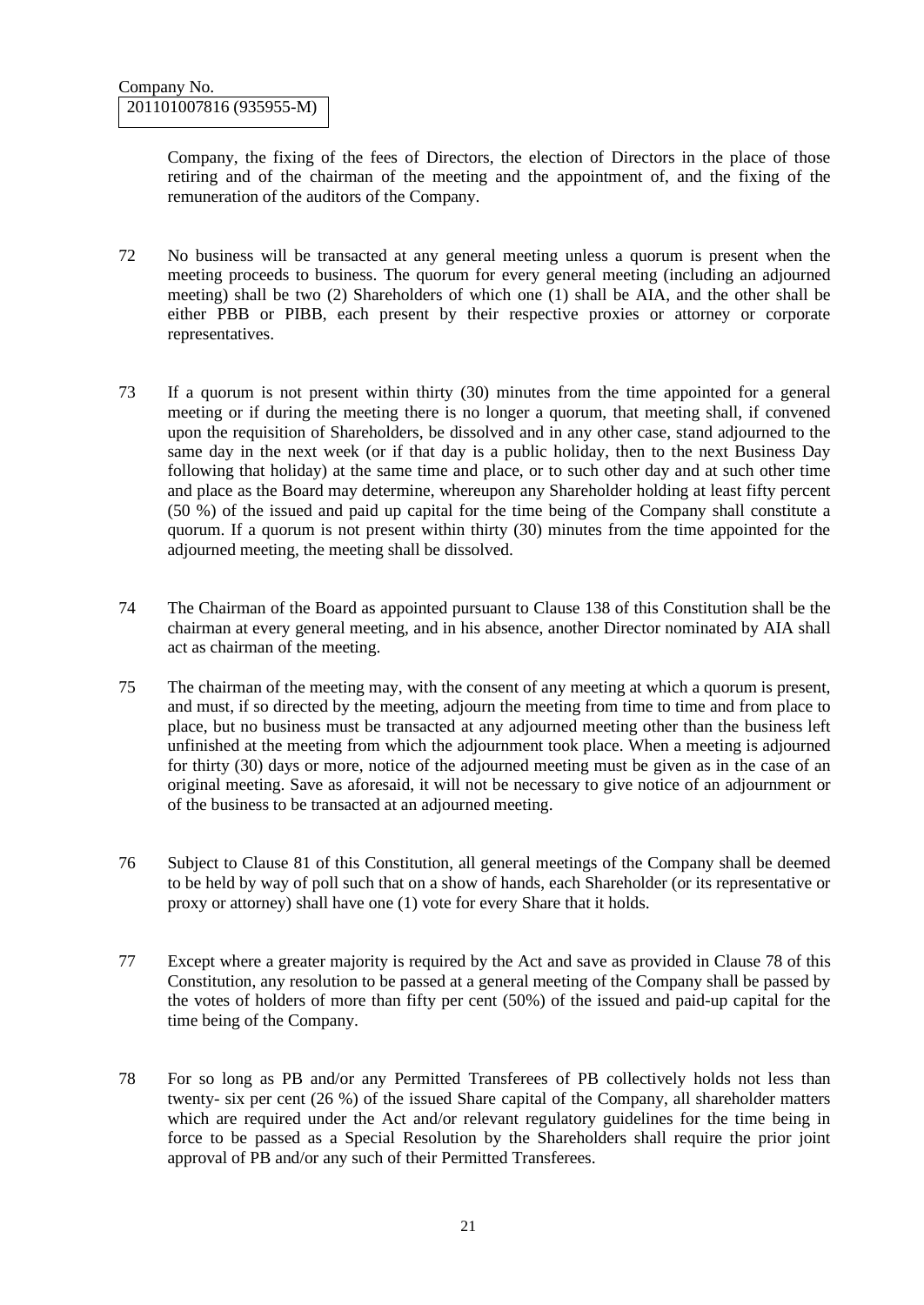- 79 If at any general meeting, any votes are counted which ought not to have been counted or might have been rejected, the error will not vitiate the result of the voting unless it be pointed out at the same meeting, and not in that case unless it will, in the opinion of the chairman of the meeting, be of sufficient magnitude to vitiate the result of the voting.
- 80 In the case of an equality of votes, whether on a show of hands or on a poll, the chairman of the meeting at which the show of hands takes place, or at which the poll is demanded, will not be entitled to a further or casting vote in addition to the votes to which he may be entitled as a Shareholder.

## **VOTES OF SHAREHOLDERS**

- 81 Subject to any rights or restrictions attached to any class of Shares, at meetings of Shareholders or any class of Shareholders, each Shareholder entitled to vote may do so by proxy or by attorney. A Person entitled to more than one (1) vote need not use all its votes or cast all the votes it uses on a poll in the same way.
- 82 If the capital of the Company consists of Shares of different monetary denominations, voting rights will be prescribed in such a manner that a unit of capital in each class, when reduced to a common denominator, will carry the same voting power when such right is exercisable.
- 83 No objection shall be raised to the qualification of any voter except at the meeting or adjourned meeting at which the vote objected to is tendered, and every vote not disallowed at such meeting shall be valid. Any such objection made in due time shall be referred to the chairman of the meeting whose decision shall be final and conclusive.
- 84 Subject to any rights or restrictions for the time being attached to any class or classes of Shares, at meetings of Shareholders or classes of Shareholders and subject to this Constitution, a Shareholder will be entitled to be present and to vote on any question either personally or by proxy, or as proxy for another Shareholder at any general meeting, or upon a poll and to be reckoned in a quorum in respect of any fully paid-up Shares and of any Shares upon which calls due and payable to the Company have been paid. No Shareholder will be entitled so to vote or be recognised in a quorum in respect of any Shares upon which any call or other sum so due and payable is unpaid.
- 85 Any corporation which is a Shareholder may, by resolution of its Directors, authorise any person to act as its representative at any meetings of the Company. Such representative will be entitled to exercise the same powers on behalf of the Company which he represents as if he had been an individual Shareholder, including power, when personally present to speak to vote on a show of hands and to demand or join in demanding a poll at any such meetings.
- 86 The instrument appointing a proxy will be in the form or to the effect following or in any other form which the Directors may approve and subject to the requirements of the Act and other relevant authorities.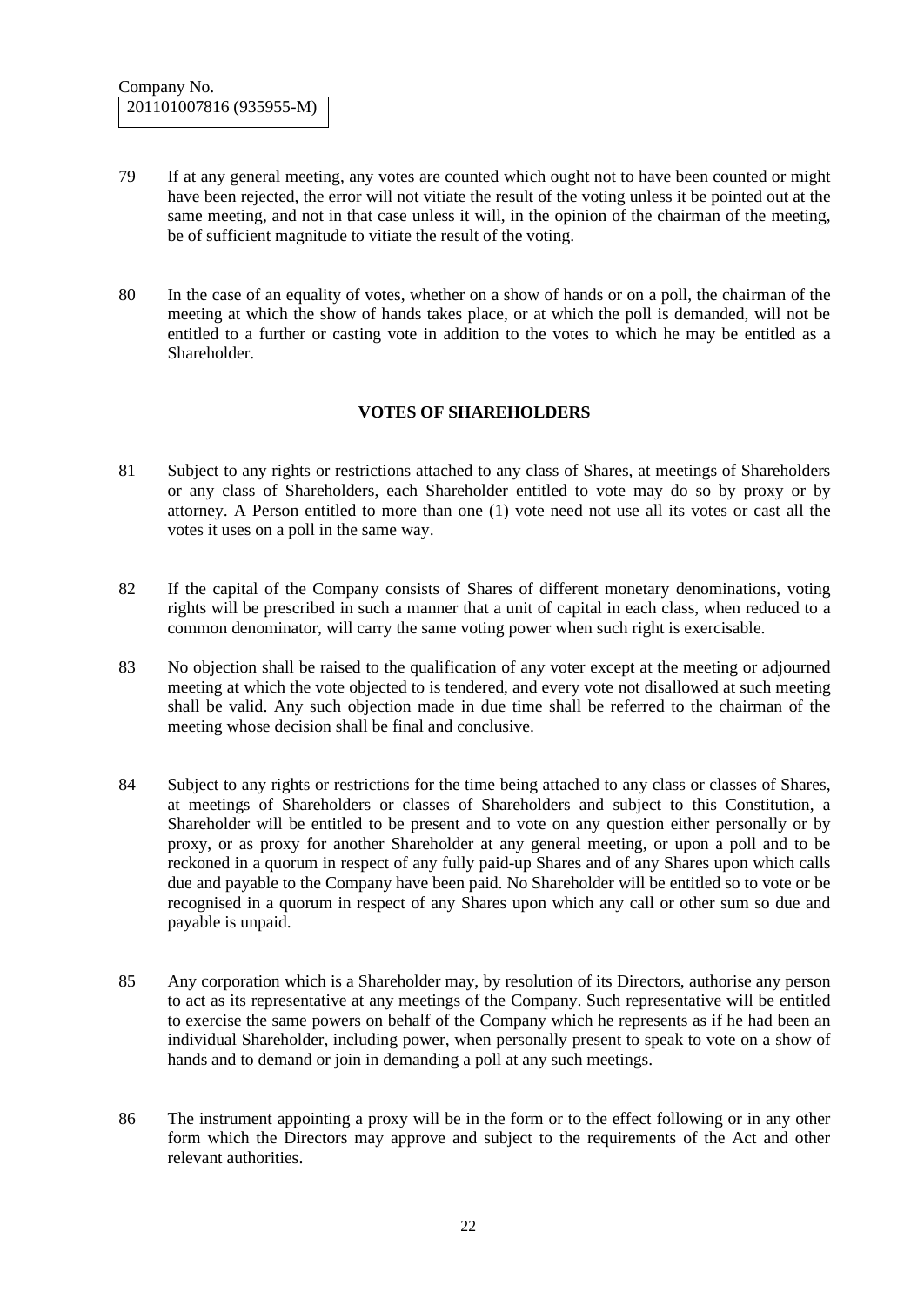### **AIA PUBLIC TAKAFUL BHD.**

I/We, NO CONSERVANC No. 1 of the being a being a being a being a being a being a being a being a being a being a being a being a being a being a being a being a being a being a being a being a being a being a being a being member/members of AIA PUBLIC TAKAFUL BHD. [Company No. 201101007816 (935955- M)] do hereby appoint (NRIC No. ) of or failing him/her, the chairman of the meeting as my/or proxy to vote for me/us and on my/our behalf at the Annual General Meeting/the Extraordinary General Meeting of the Company to be held at on at any adjournment thereof, on the following resolutions referred to in the Notice of Annual General Meeting/Extraordinary General Meeting.

My/our proxy is to vote as indicated below:-

\* Please indicate with an (X) in the spaces as to how you wish your votes to be cast. If you do not do so, the Proxy will vote or abstain from voting at his/her discretion.

Dated this day of

Signature/Common Seal of shareholder(s)

- 87 The instrument appointing a proxy will be in writing under the hand of the appointor or of his attorney duly authorised in writing, or if the appointor is a corporation, either under seal or in some other manner approved by the Directors. The instrument may be accepted if it is transmitted to the Company by any technology purporting to include a signature and/or electronic or digital signature by the Member.
- 88 An instrument appointing a proxy executed in Malaysia need not be witnessed. The signature to an instrument appointing a proxy executed outside Malaysia must be attested by a solicitor, notary public, consul or magistrate, but the Directors may from time to time waive or modify this requirement either generally or in a particular case or cases.
- 89 The instrument appointing a proxy and the power of attorney or other authority, if any, under which it is signed or a notarially certified copy of such power or authority, will be deposited at the Office or at such other place within Malaysia as is specified for that purpose in the notice convening the meeting at least forty-eight (48) hours before the time appointed for holding the meeting or adjourned meeting at which the person named in such instrument proposes to vote, or in the case of a poll, not less than twenty-four (24) hours before the time appointed for the taking of the poll, otherwise the person so named will not be entitled to vote in respect thereof. The instrument may be accepted if it is transmitted to the Company by any technology, purporting to include a signature and/or an electronic or digital signature by the Member.
- 90 The instrument appointing a proxy will be deemed to confer authority to demand or join in demanding poll and generally to act at the meeting for the Shareholder giving the proxy.
- 91 Unless otherwise directed by the chairman, a vote given in accordance with the terms of an instrument of proxy will be treated as valid notwithstanding the revocation of the proxy or of the authority under which the proxy was executed, or the transfer of the Share in respect of which the proxy is given provided that no intimation in writing of such transfer as aforesaid has been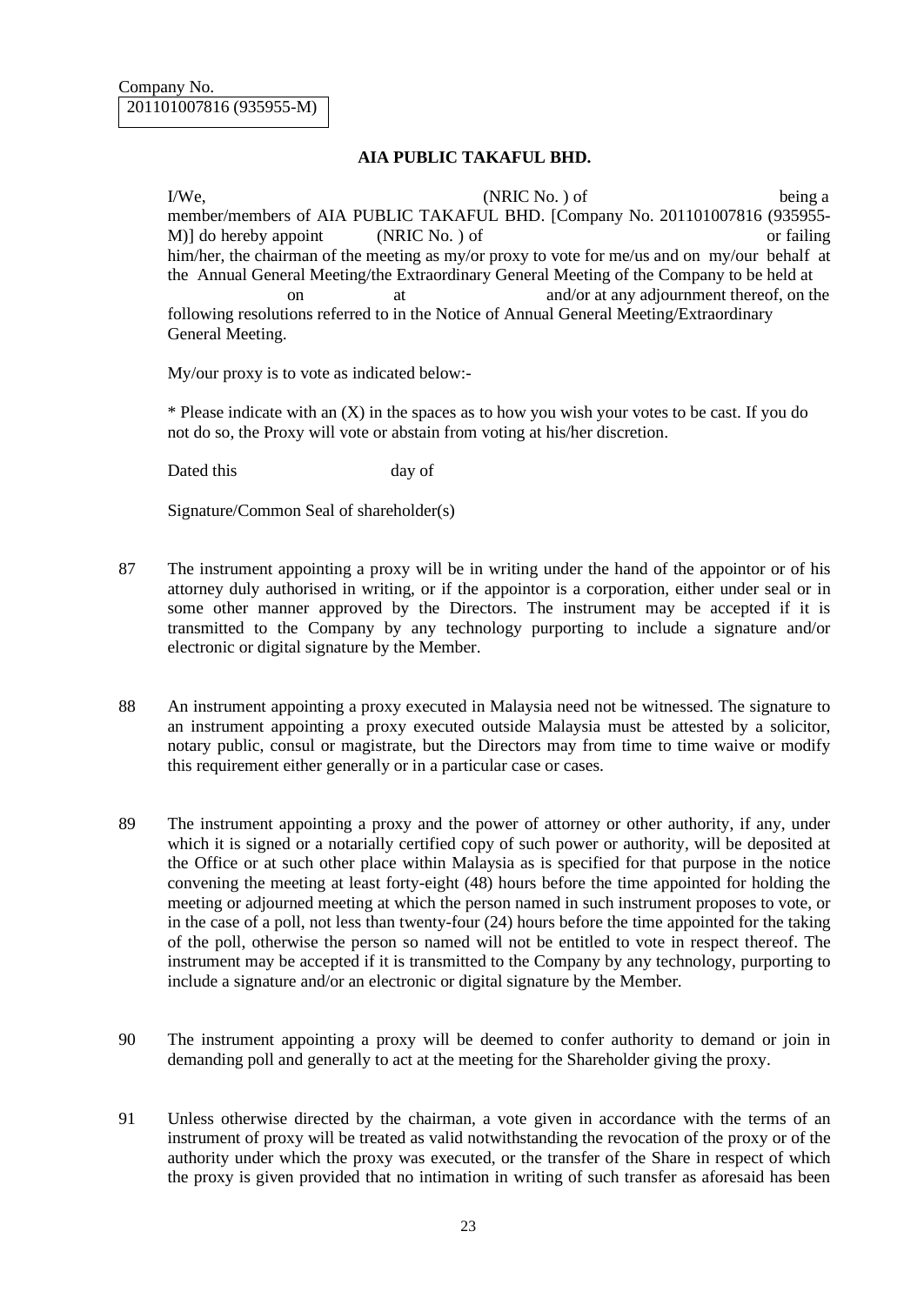received by the Company at the Office before the commencement of the meeting or adjourned meeting at which the proxy is used.

### **DIRECTORS**

- 92 The First Directors of the Company shall be:-
	- (i) Dato' Chang Kat Kiam
	- (ii) Nirmala Menon A/P Y.B. Menon (f)
	- (iii) Anusha A/P Thavarajah (f)
	- (iv) Dato' Abdullah Bin Mat Zaid
	- (v) Abu Hassan Assari Bin Ibrahim
	- (vi) Dato' Haji Abdul Aziz Bin Dato' Dr. Omar
- 92 Until otherwise determined by a general meeting, the number of Directors all of whom must be natural persons will not be less than seven (7) but no more than ten (10), majority of whom must be Independent Directors and the number of Executive Director must not exceed one (1) (or such other number as stipulated in the relevant guidelines, notices and directives as may be issued by BNM).
- 94 Subject to BNM's applicable guidelines and requirements or directives issued by BNM and unless the Shareholders agree otherwise:
	- (a) (AIA Directors) AIA may nominate and maintain in office up to four (4) AIA Directors of whom at least one (1) Director must meet the criteria of an Independent Director and one (1) Director shall also be the Chairman in accordance with Clause 138 of this Constitution below and in each case with BNM Approval (provided such approval is required); and
	- (b) (PB Directors) PB may nominate and maintain in office, up to three (3) PB Directors as determined collectively by them, of whom at least one (1) Director must meet the criteria of an Independent Director, subject to BNM Approval being obtained (provided such approval is required).
- 95 Subject to the applicable laws and this Constitution:
	- (a) (AIA Directors) AIA may remove any AIA Director (subject to the prior approval of BNM, if required) and nominate another AIA Director in his place at any time and from time to time, in each case, subject to prior BNM Approval being obtained (provided such approval is required);
	- (b) (PB Directors) PB may collectively remove any PB Director (subject to the prior approval of BNM, if required) and nominate another PB Director in his place at any time and from time to time, in each case, subject to prior BNM Approval being obtained (provided such approval is required); and
	- (c) (Vacancy) In the event any of the directorships shall become vacated due to death, retirement by rotation or resignation or the Director is prohibited co continue to sit as Director on the Board by process of the applicable laws for the time being in force, then the appointment/nomination as the case may be of a replacement to fill such vacant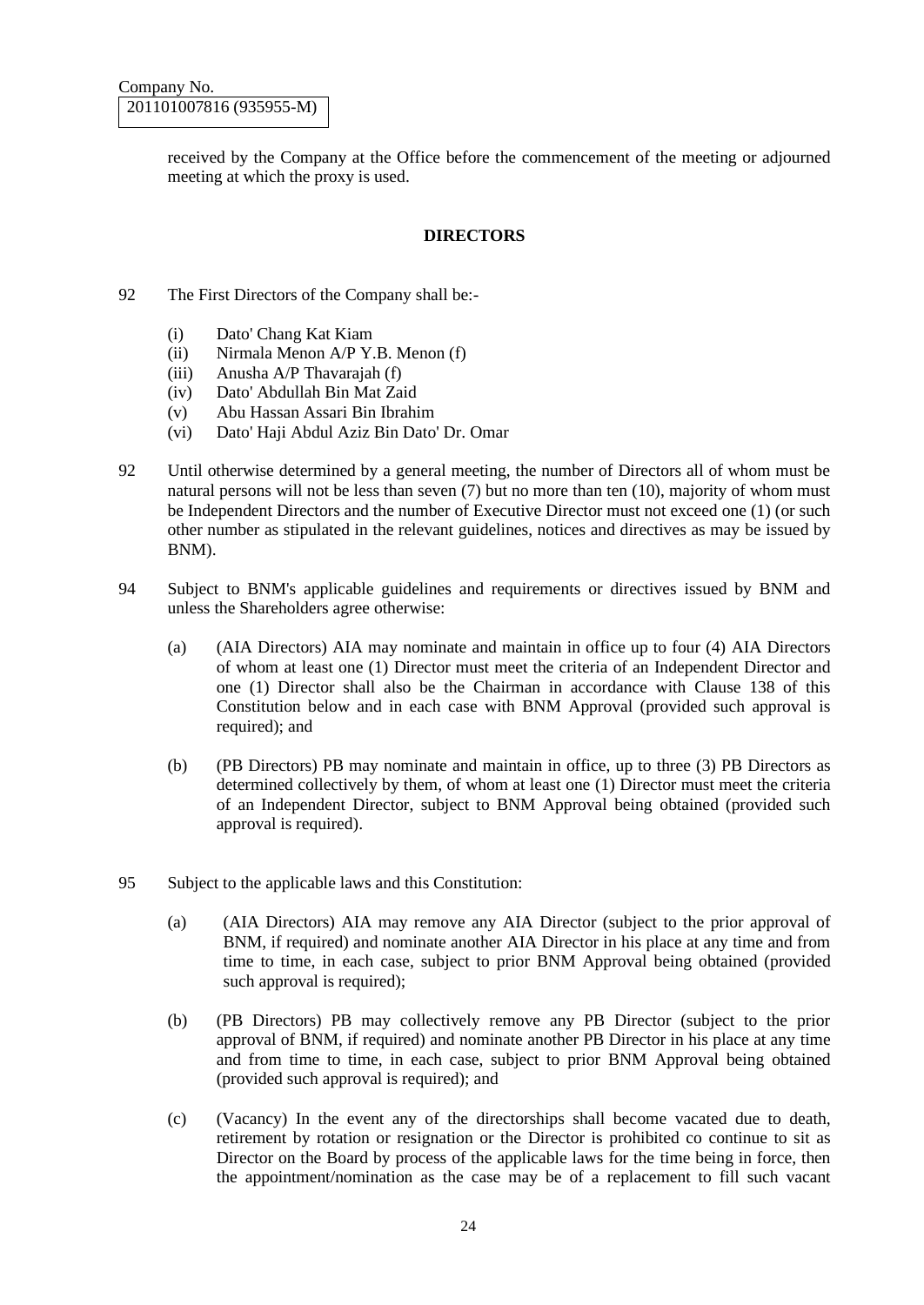directorship shall follow the provisions as set out in Clauses 95(a) and (b) of this Constitution above.

- 96(1) Any appointment or removal and replacement of a Director under Clauses 94 and 95 of this Constitution respectively (as approved by the Board and BNM (if such approval is required)), must be by the Shareholder entitled to appoint, remove or replace that Director giving written notice to the Company. Upon receipt of such written notice, the Company shall seek BNM Approval for the appointment or replacement of such Director as specified in the notice.
- 96(2) Each of AIA and PB shall, and shall procure that each of their appointed Directors shall, exercise their respective voting rights at a Shareholders' meeting or Board meeting (as the case may be) to give effect to the appointment, removal or replacement of the other Shareholder's nominated Directors (in the case of an appointment or replacement) or appointed Directors (in the case of a removal) (and to each and any Committee of the Board) as soon as reasonably practicable after receipt of: (i) BNM Approval (in the case of an appointment or replacement of a Director or removal of an Independent Director); or (ii) the written notice referred to in Clause 96(1) of this Constitution above (in the case of a removal of a non-Independent Director).
- 96(3) If a Director is removed from office at the request of the Shareholder that nominated that Director, that Shareholder shall be responsible for and shall indemnify the Company and the other Shareholders against any claim by such Director arising out of such removal, whether for unfair or wrongful dismissal or otherwise.
- 97 Subject to this Constitution, the Directors will have the power at any time and from time to time to appoint any person to be a Director, either to fill a casual vacancy or as an addition to the existing Directors, but so that the total number of Directors will not at any time exceed the number fixed in accordance with Clauses 94 of this Constitution. Any Director so appointed will hold office only until the next following annual general meeting and will then be eligible for reelection but will not be taken into account in determining the Directors who are to retire by rotation at that meeting.
- 98 A Director who is in any manner, whether directly or indirectly, interested in a contract or proposed contract or arrangement with the Company must declare the nature of his interest at a meeting of the Directors in accordance with the Act and the IFSA.
- 99 A Director may hold any other office or place of profit under the Company (other than the office of auditor) in conjunction with his office of Director for such period and on such terms as the Directors may determine. No Director or intending Director will be disqualified by his office from contracting with the Company, either with regard to his tenure of any such other office or place of profit or as a vendor, purchase or otherwise. Subject to the preceding provisions of this Constitution, no contract or arrangement entered into by or on behalf of the Company in which any Director is in any way interested, is liable to be avoided, nor will any Director so contracting or being so interested be liable to account to the Company for any profit realised by any such contract or arrangement by reason of such Director holding that office or of the fiduciary relationship thereby established.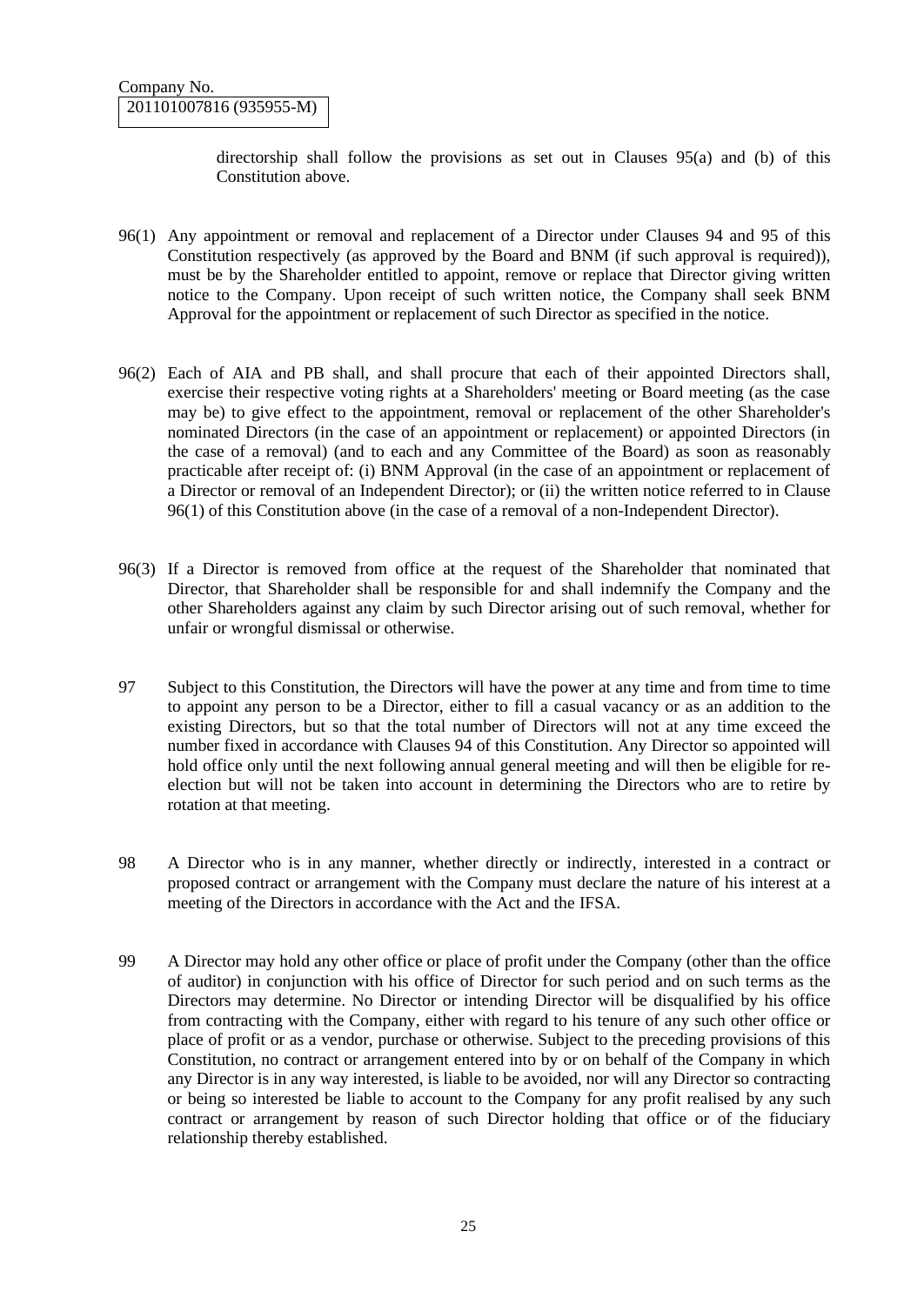- 100 A Director, notwithstanding his interest, may be counted in the quorum present at any meeting at which he or any other Director is appointed to hold any such office or place of profit under the Company or at which the terms of any such appointment are arranged and he may vote on any such appointment or arrangement other than his own appointment or the arrangement of the terms thereof.
- 101 Any Director may act by himself or his firm in a professional capacity for the Company, and he or his firm are entitled to remuneration for professional services as if he were not a Director, provided that nothing herein contained will authorise a Director or his firm to act as auditor of the Company.
- 102 A general notice that a Director is a Shareholder of or interested in any specified firm or corporation with whom any contract is proposed to be entered into in relation to the affairs of the Company and is to be regarded as interested in all transactions with such firm or corporation will be a sufficient disclosure under this Constitution as regards such Director and the said transactions. After such general notice, it will not be necessary for such Director to give any special notice relating to any particular transaction with such firm or corporation.
- 103 A Director of the Company may be or become a Director or other officer of or otherwise interested in, any corporation promoted by the Company or in which the Company may be interested as Shareholder or otherwise and no such Director will be accountable to the Company for any remuneration or other benefits received by him as a Director or officer of, or from his interest in such corporation unless the Company otherwise directs at the time of his appointment.
- 104 The Directors may exercise the voting power conferred by the Shares or other interest in any such other corporation held or owned by the Company, or exercisable by them as Directors of such other corporation in such manner and in all respects as they think fit (including the exercise thereof in favour of any resolution appointing themselves or any of the Director or other officers of such corporation) and any Director may vote in favour of the exercise of such voting rights in manner aforesaid, notwithstanding that he may be, or be about to be appointed a Director or other officer of such corporation and as such is or may become interested in the exercise of such voting rights in manner aforesaid.
- 105 The Company must keep a register of Directors as required by the Act and the Directors may determine the times at which the register is open to the inspection of Shareholders and holders of the debentures of the Company.
- 106(1) Any fees of the Directors will be a fixed sum (not being commission on or percentage of profits or turnover) as from time to time determined by an ordinary resolution of the Company in accordance with the remuneration policy formulated by the remuneration committee of the Company which shall consist of at least three (3) non-executive Directors and must be chaired by an independent non-executive Director.
- 106(2) The Directors are entitled to be paid all travelling or such reasonable expenses as may be incurred by them in attending and returning from meetings of the Directors or of any committee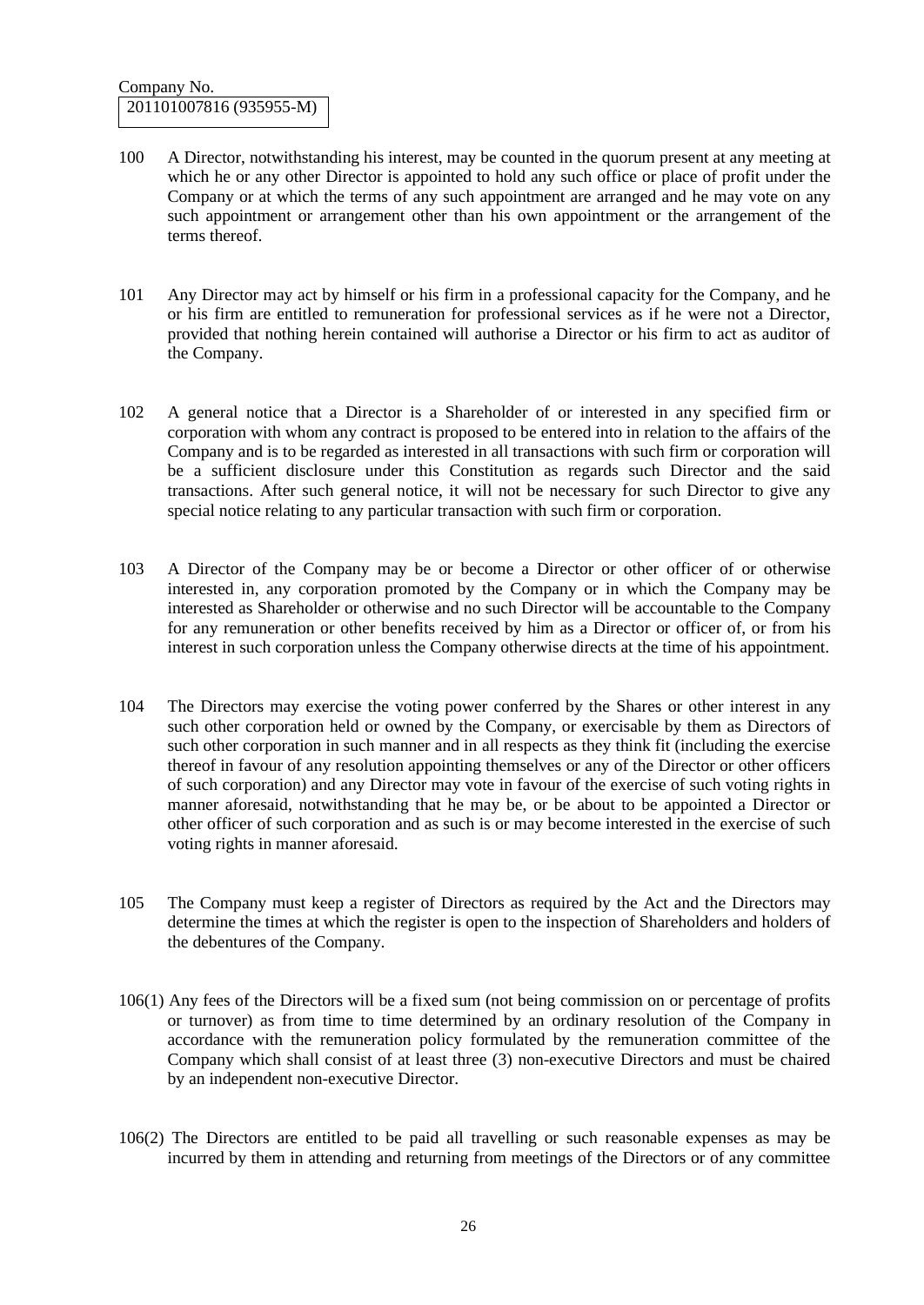of the Directors or general meetings or otherwise howsoever in or about the business of the Company in the course of the performance of their duties as Directors.

- 106(3) The salaries of Executive Directors may not include a commission on or percentage of turnover.
- 106(4) Any Director who is appointed to any executive office or serves on any committee or who otherwise performs or renders services, which in the opinion of the Directors are outside his ordinary duties as a Director, may be paid such extra remuneration as the Directors may determine, subject however to the provisions of this Constitution.
- 107 Subject to the provision of the Act, the Directors may pay a pension or allowances (either revocable or irrevocable and either subject or not subject to any terms and conditions) to any Executive Director (as hereinafter defined) on or at any time after his retirement from his office or employment under the Company or under any associated company or on or after his death to his widow or other dependants.
- 108 The Directors have the power and will be deemed always to have had the power to establish and maintain and to concur with subsidiary company or companies in establishing and maintaining any schemes or funds for providing pensions, sickness or compassionate allowance, life assurances, gratuity or other benefits for staff (including any Director for the time being holding any executive officer or any office of profit in the Company) or employees of the Company or any such subsidiary company or companies and for the widows or other dependants of such persons and to make contributions out of the Company's moneys for any such schemes or funds.

## **PRINCIPAL OFFICERS**

- 109 The CEO shall be nominated by AIA, and such appointment shall be subject to the approval of the Board and prior BNM Approval (provided such approval is required). PBB shall have the prior right to veto the Person nominated by AIA to be CEO.
- 110(1) AIA shall have the right to nominate the Chief Risk Officer, Head of Distribution and the Chief Actuary, and such nominated Senior Officers' appointment shall have to be first approved by the Board.
- 110(2) PBB shall have the right to nominate the CFO, the Head of Human Resources and the Head of Audit, and such nominated Senior Officers' appointment shall have to be first approved by the Board;
- 110(3) Subject to Clauses 110(1) and 110(2), the Board shall:
	- (a) appoint, remove and replace the following officers (the "Senior Officers"):; and
		- (i) CFO;
		- (ii) Chief Risk Officer;
		- (iii) Head of Distribution;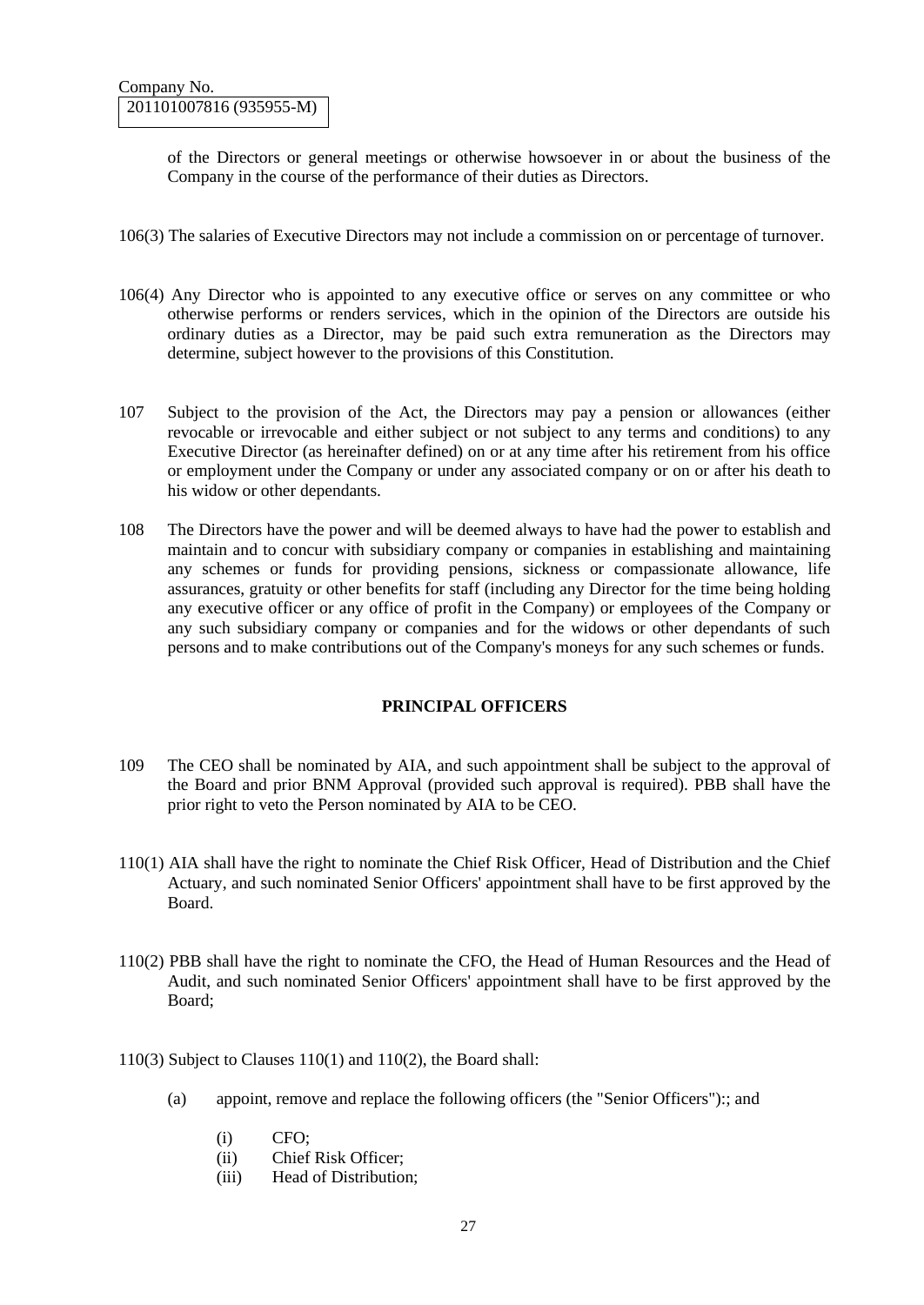- (iv) Chief Actuary (subject to prior BNM Approval (provided such approval is required);
- (v) Head of Human Resources; and
- (vi) Head of Audit; and
- (b) delegate to the Senior Officers functions and authority customarily accorded to such offices as specified above and otherwise as determined from time to time by the Board.

110(4) The Senior Officers must report, and are responsible, to the CEO.

- 111 Subject to provisions in Clause 106 of this Constitution, a Director holding office as CEO of the Company will be entitled to receive such remuneration as the Directors may determine but will not be remunerated by a commission on or a percentage of turnover.
- 112 The Directors may entrust to and confer upon a Director holding the office as CEO of the Company such powers and responsibilities the Directors deem appropriate upon such terms and conditions and with such restrictions as they deem appropriate and the Directors may from time to time revoke, withdraw, alter or vary all or any such powers.

### **MANAGEMENT CONTROL**

- 113 AIA shall have management control of the Company.
- 114(1) Subject to the matters requiring Shareholders' approval under any applicable laws the Board is responsible for the overall direction and management of the Company and the formulation of the policies to be applied to the Company and the Business.
- 114(2) The Board is responsible for ensuring that the Business is managed in accordance with the Business Plan and the terms of the Shareholders' Agreement.
- 115 The Company and the Business are to be managed on a day-to-day basis by the CEO, in accordance with the Business Plan and the terms of the Shareholders' Agreement. The CEO reports and is responsible to, and is subject to any lawful direction or delegation of authority from, the Board.

#### **POWERS AND DUTIES OF DIRECTORS**

116 The Directors who in addition to the powers and authorities by this Constitution or otherwise expressly conferred upon them may exercise all such powers and do all such acts and things as may be exercised or done by the Company and are not hereby or by the statutes expressly directed or required to be exercised or done by the Company in general meeting.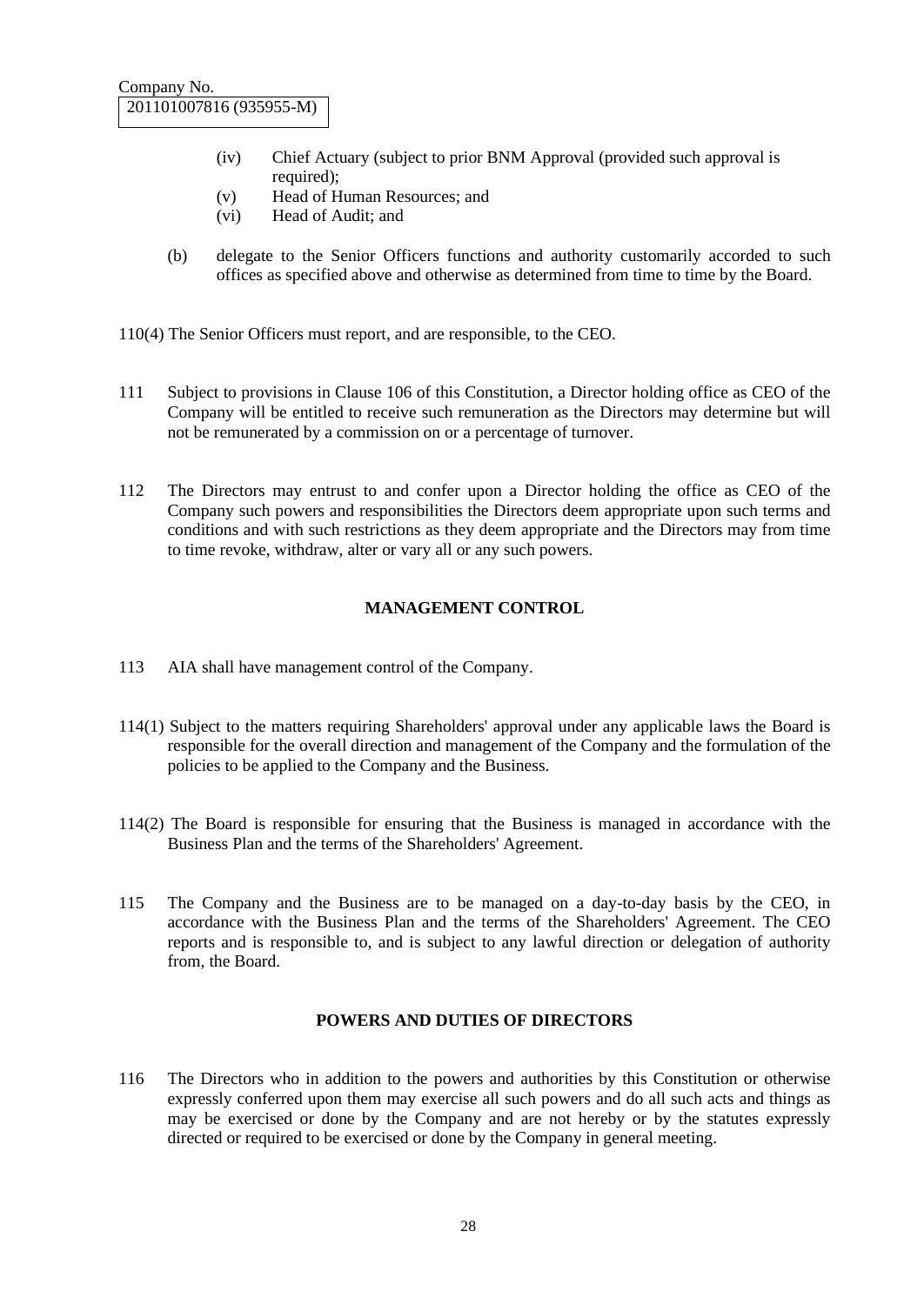- 117 Subject to the Act, the Directors may exercise all the powers of the Company to borrow or secure money and to mortgage or charge its undertaking, property and uncalled capital, or any part thereof and to issue debentures and other Securities, whether outright or as security for any debt, liability or obligation of the Company or of any subsidiary or related corporation.
- 118 The Directors from time to time and at any time may establish any local boards or agencies for managing any of the affairs of the Company, either in Malaysia or elsewhere and may appoint any persons to be members of such local boards, or any managers, inspectors, or agents, and may fix their remuneration and, may delegate to any local board, manager, inspector, or agent, any of the powers, authorities and discretions vested in the Directors with power to sub-delegate and, may authorise the members of any local board, or any of them to fill any vacancies therein and to act notwithstanding vacancies and any such appointment or delegation may be made upon such terms, and, subject to such conditions as the Directors may think fit, and the Directors may remove any person so appointed, and may annul or vary such delegation, but no person dealing in good faith and without notice of any such annulment or variation will be affected thereby. Every Director while present in the country or territory in which any such local board or any committee thereof is established will be ex-officio a member thereof and entitled to attend and vote at all meetings thereof held while he is present in the country or territory.
- 119(1) The Board shall establish Board committees ("Committees") from time to time as required by BNM in compliance with the applicable BNM guidelines. As soon as practicable following the date of incorporation of the Company, the Board shall establish:
	- (i) an audit committee;
	- (ii) a nominating committee;
	- (iii) a risk management committee; and
	- (iv) a remuneration committee.
- 119(2) The Board may determine or amend from time to time the procedures and functions of any Committees, having regard at all times to any applicable BNM guidelines.
- 119(3) The Board may establish other committees at its discretion, including, but not limited to, an investment committee.
- 119(4) Unless otherwise agreed in writing by the Shareholders and subject to applicable law:
	- (a) each Shareholder shall be entitled to nominate such number of members to each Committee so that, to the maximum extent permissible, the composition of the Committees shall be in proportion to the respective Shareholdings of the Shareholders (for the avoidance of doubt, AIA shall nominate the majority of members to all Committees, save for sub-Clause (b) below); and
	- (b) PBB and PIBB shall jointly nominate the majority of members to the audit committee and thereafter the Board shall approve and appoint such nominated members accordingly, provided that each Shareholder shall procure its appointed Directors to vote in favour of the nominations of the other Shareholders.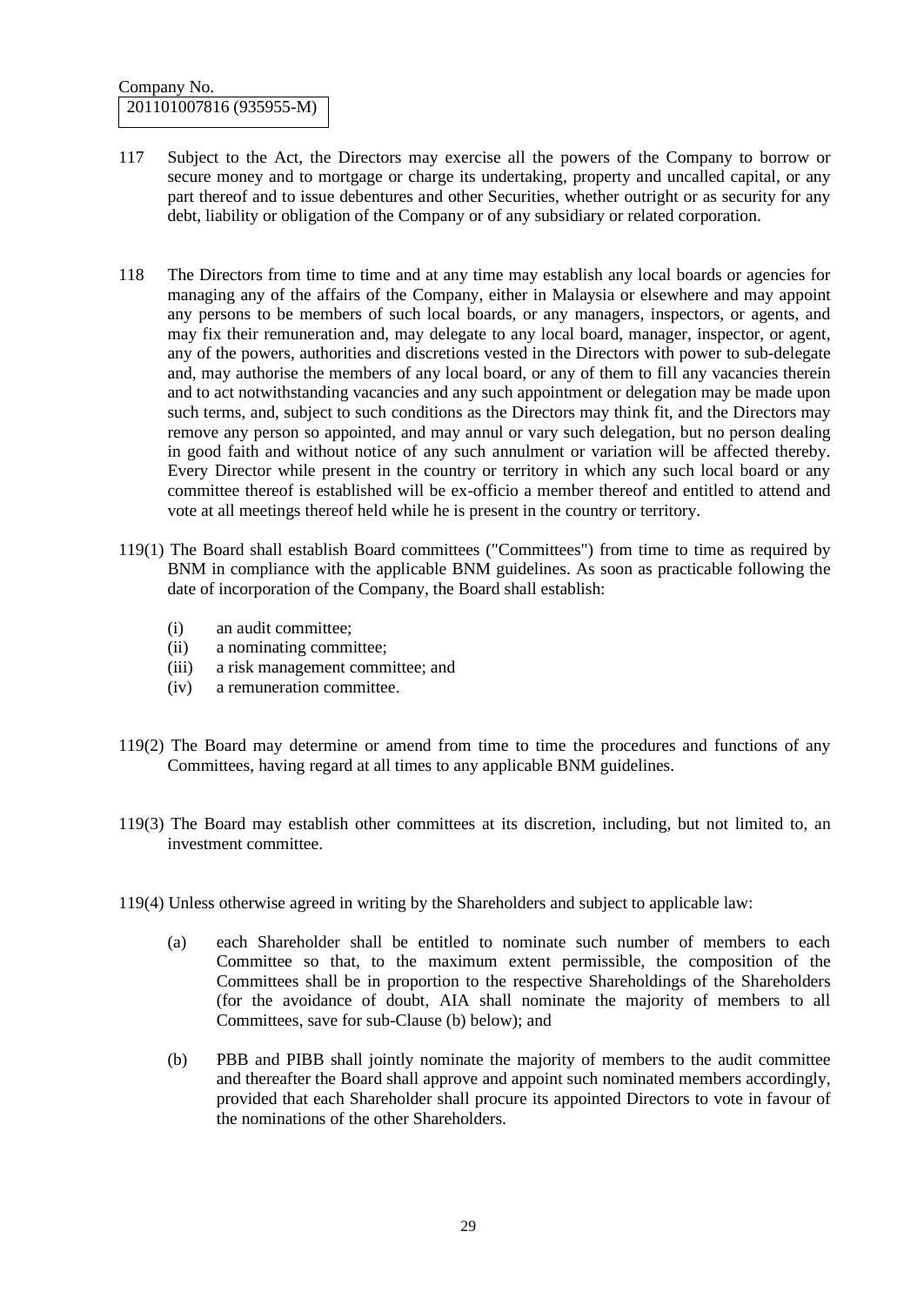- 119(5) Any Committee that is constituted by the Board from time to time (including the audit committee, the nominating committee, the risk management committee and the remuneration committee) reports, and is responsible, to the Board.
- 120 The Directors may delegate any of their powers to committees and appoint any persons to be members of such committees. Any committee so formed will in the exercise of the powers so delegated conform to any regulations that may be imposed on it by the Directors.
- 121 The Directors may at any time, and from time to time, by power of attorney under the Seal, appoint any person or persons to be the attorney or attorneys of the Company for such purposes and with such powers, authorities and discretions (not exceeding those vested in or exercisable by the Directors under this Constitution), and for such period and subject to such conditions as the Directors may from time to time think fit. Any such appointment may (if the Directors think fit) be made in favour of any of the members of any local board established as aforesaid, or in favour of any company or firm, or in favour of any fluctuating body of persons, whether nominated directly or indirectly by the Directors. Any such power of attorney may contain such powers and provisions for the protection or convenience of persons dealing with such attorney or attorneys as the Directors may think fit. Any such delegates or attorneys as aforesaid may be authorised by the Directors to sub-delegate all or any of the powers, authorities and discretions for the time being vested in them.
- 122 All cheques, promissory notes, drafts, bills of exchange and other negotiable instruments and all receipts for money paid to the Company shall be signed, drawn, accepted, endorsed or otherwise executed, as the case may be, in such manner as the Directors determine.

## **DISQUALIFICATION OF DIRECTORS**

- 123 The office of a Director shall be vacated if the Director:-
	- (a) becomes of unsound mind;
	- (b) becomes bankrupt or makes any arrangement or composition with his creditors;
	- (c) resigns his office by notice in writing to the Company;
	- (d) becomes restricted or prohibited from being a Director pursuant to any provisions of the Act and/or the IFSA;
	- (e) is removed from office pursuant to Clauses 95(a) and (b) of this Constitution; or
	- (t) is in breach of any qualification requirements relating to the holding of office as a Director under the IFSA.
- 124 A Director who has failed to attend at least seventy-five (75) per cent (%) of the Board meeting a year without valid reason may be removed from office and a Director who has breached the seventy-five (75) per cent (%) attendance rule without valid reason for two (2) consecutive years may also be removed from office.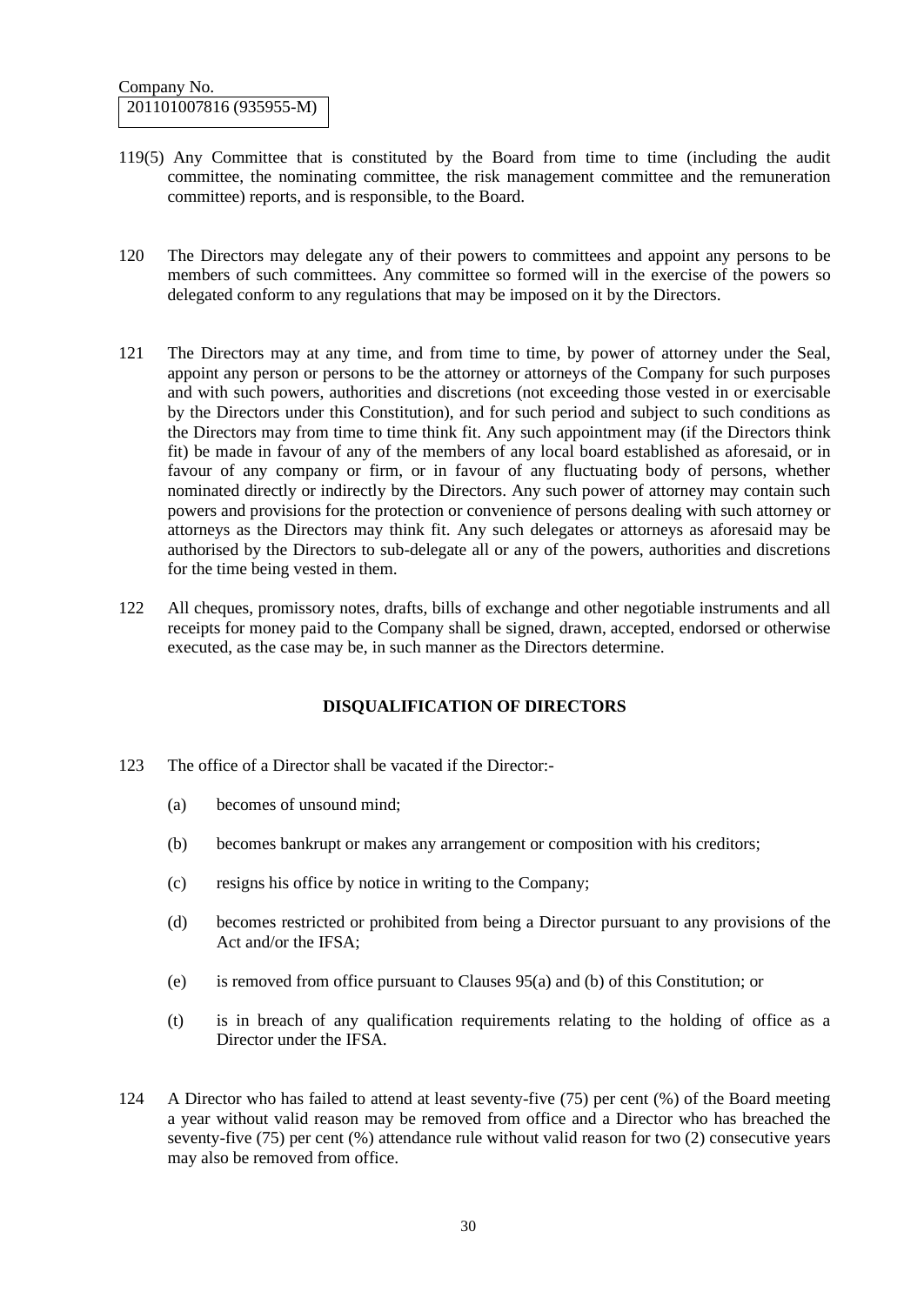125 Any act done in good faith by a Director whose office is vacated will be valid unless prior to the doing of such act, written notice has been served upon the Director or an entry has been made in the Directors' minutes book stating that such Director has ceased to be a Director of the Company.

#### **ROTATION OF DIRECTORS**

- 126(1) An election of Directors must take place each year. At the annual general meeting in every year 1/3 of the Directors for the time being, or if their number is not a multiple of 3, then the number nearest to 113 must retire from office. A retiring Director will be eligible for reelection.
- 126(2) The Directors to retire in every year will be those who have been longest in office since their appointment or last election but as between persons who became Directors on the same day, those to retire will (unless they otherwise agree amongst themselves) be determined by lot. Notwithstanding anything above, all Directors must retire from office at least once every three (3) years but will be eligible for re-election.
- 126(3) The Company at the meeting which a Director retires may, subject to Clause 95(c) of this Constitution, fill the vacated office by electing a person thereto. and in default the retiring Director is deemed to have been re-elected, unless at such meeting it is expressly resolved not to fill such vacated office or unless a resolution for the re-election of such Director is put to the meeting and lost.
- 126(4) No person other than a retiring Director will be eligible for election to the office of Director at any general meeting unless some Shareholder intending to propose him has, at least eleven (11) days before the meeting, deposited at the Office a notice in writing duly signed by the nominee giving his consent to the nomination and signifying his candidature for the office or the intention of such Shareholder to propose him for election. PROVIDED THAT in the case of a person recommended by the Directors for election, nine (9) days' notice only will be necessary. Notice of each and every candidature must, at least seven (7) days prior to the meeting at which the election is to take place, be served on the Shareholders. The Notice is writing may be accepted if it is transmitted to the Company, be any technology purporting to include a signature and/or an electronic signature by the Member.
- 127 Without prejudice to the powers of the Directors in this behalf, the Company may appoint any person to be a Director either to fill a casual vacancy or as an additional Director but so that the total number of Directors will not at any time exceed the number fixed in accordance with Clause 94 of this Constitution. Any Director so appointed will hold office only until the next following annual general meeting and will then be eligible for re-election but will not be taken into account in determining the Directors who are to retire by rotation at that meeting.
- 128 A motion for the appointment or reappointment of two or more persons as Directors of the Company by a single resolution must not be made at a general meeting of the Company unless a resolution that it will be so made has first been agreed to by the meeting without any vote being given against it.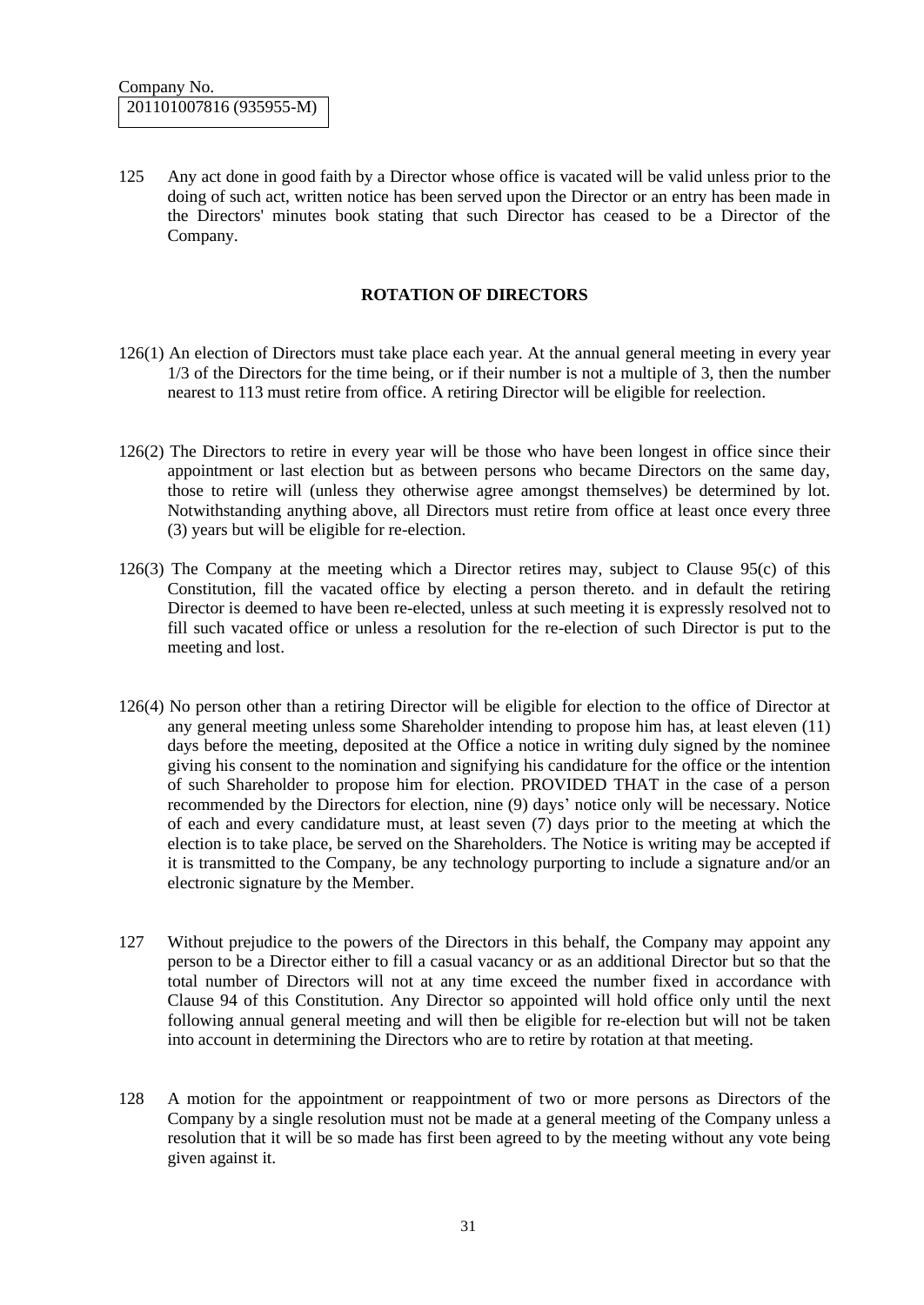### **PROCEEDINGS OF DIRECTORS**

- 129 Unless all Directors agree otherwise, the Directors must receive at least five (5) Business Days' written notice of each meeting of Directors. Each notice of meeting shall specify the date, time and place of the meeting, the agenda and be accompanied by copies of all relevant reports and papers to be discussed thereat. Notices of meetings shall be given in accordance with this Constitution. Notice of meetings may be waived by the unanimous consent of all Directors.
- 130 The Directors must meet at least once every two (2) months unless otherwise agreed by the Board, subject always to regulatory requirements. The Directors may agree the dates for meetings of Directors for each calendar year.
- 131 If the Chairman is not present within thirty (30) minutes after the time appointed for the holding of a meeting of the Board or is unable to act, the Directors present at the meeting must elect one of the AIA Directors to act as Chairman of the meeting.
- 132(1) Subject to sub-Clause 132(3) of this Constitution, the quorum for a meeting of Directors is at least half of the Board which shall consist of both AIA Directors and PB Directors.
- 132(2) If a quorum is not present at a meeting of Directors within thirty (30) minutes from the time stated in the notice of meeting, the meeting must be adjourned to the same time and place on the date being not more than three (3) Business Days after the date of the adjourned meeting. Each Director must be notified of the adjourned meeting.
- 132(3) If a quorum is not present at the adjourned meeting under sub-Clause (2) of this Constitution within thirty (30) minutes after the time notified for the meeting, the quorum at the adjourned meeting is at least half of the Board which shall consist of both AIA Directors and PB Directors.
- 132(4) At a meeting of Directors each Director has one (1) vote.
- 133 Subject to this Constitution, resolutions of the Board shall be effective if carried by a simple majority of the Directors present and voting at that meeting on the relevant resolution.
- 134(1) Each of AIA and PB shall be entitled to invite up to two (2) persons as an observer(s) (each being an "Observer") to attend all meetings of Directors.
- 134(2) The Observer(s) shall not be entitled to vote and shall not be counted in the quorum of any meeting of Directors.
- 135(1) Every Director shall comply with the provisions of the Act in connection with the disclosure of:-
	- (a) his interest, directly or indirectly, in any contract or proposed contract with the Company; or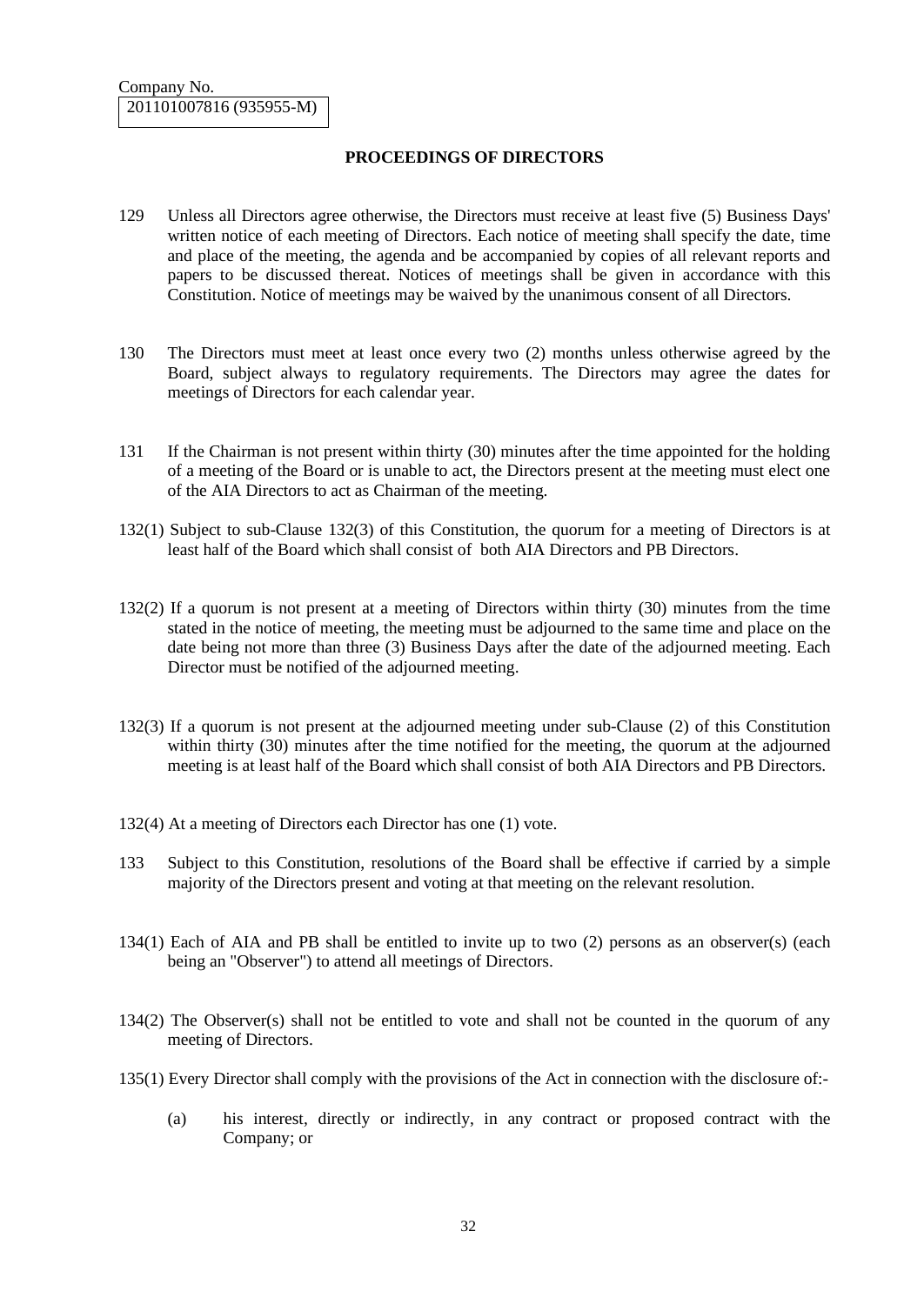- (b) the fact and the nature, character and extent of any office or property that he holds or possesses whereby, whether directly or indirectly, duties or interests may be created in conflict with his duty or interest as a Director of the Company.
- 135(2) Subject always to compliance with Clause 135(1) of this Constitution, any Related Party Transaction with a value in excess of RM250,000 or such other higher amount as agreed between the Shareholders under the Shareholders' Agreement, must be approved by at least one (1) PB Director and one (1) AIA Director.
- 135(3) Subject always to compliance with Clause 135(1) of this Constitution and all relevant provisions of the Act, a Director may vote at a meeting in respect of:-
	- (a) any arrangement for giving the Director himself or any other Director any security or indemnity in respect of money lent by him to or obligations undertaken by him for the benefit of the Company; or
	- (b) any arrangement for the giving by the Company of any security to a third party in respect of a debt or obligation of the Company for which the Director himself or any other Director has assumed responsibility in whole or in part under a guarantee or indemnity or by the deposit of a security.
- 135(4) A Director shall, notwithstanding his interest, be counted in the quorum for any meeting where any decision is to be taken upon any contract or arrangement or transaction in which he is in any way interested.
- 136 Any Director may and the Secretary shall on the request of any Director convene a Board meeting.
- 137 Unless in any particular case all the Directors agree and unless the urgency of the matter reasonably requires, no resolution relating to any business may be proposed or passed at any Board meeting unless the nature of the business is specified in the agenda sent together with the notice convening that meeting issued in accordance with this Constitution. The Company shall procure that a copy of the resolution passed pursuant to this Constitution is provided to all Directors of the Board as soon as possible after the meeting.
- 138 The Chairman of the Board:
	- (a) is to be nominated by AIA and approved by the Board and shall be a non-executive Director; and
	- (b) is not entitled to a casting vote at any meeting of the Board.
- 139(1) Subject to the laws for the time being in force, all or any members of the Board or any committee of the Board may participate in the meeting of the Board or committee of the Board (as the case may be) by means of a telephone conference, video conference or any other communication equipment which allows all persons participating in the meeting to hear each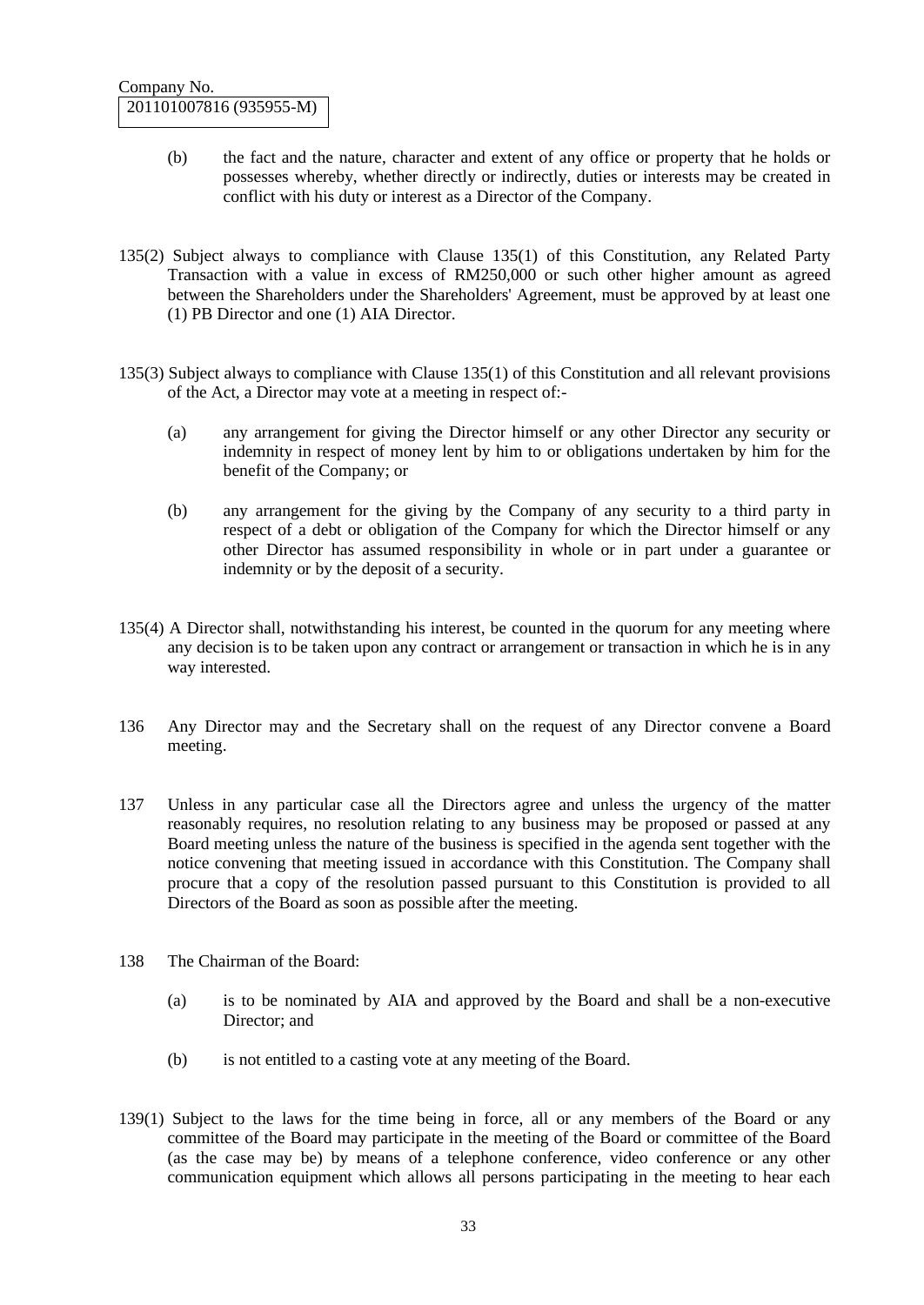other ("Communication Equipment"). A person so participating is deemed to be present in person at the meeting and will be entitled to vote. For the purpose of recording attendance, the Chairman or Secretary will mark on the attendance sheet that the Directors were present and participating by Communication Equipment. All provisions of this Constitution as to meetings of the Directors shall apply to such meeting involving Communication Equipment so long as the following conditions are fulfilled:

- (a) all the Directors must have received notice of a meeting in accordance with this Constitution;
- (b) at the commencement of the meeting, each Director acknowledges his/her presence thereof to all other Directors taking part;
- (c) each of the Directors taking part is able to be heard and hear each of the other Directors throughout the meeting subject as hereinafter mentioned;
- (d) in the event the Communication Equipment is disconnected resulting in the number of Directors participating in the meeting to be less than the quorum, the meeting must be adjourned, unless the Communication Equipment is reconnected and no decision was made by the Directors during the disconnection and the Director whose Communication Equipment is reconnected is informed of any deliberation during disconnection; and
- (e) all information and documents are made equally available to all Directors prior to, at or during the meeting.
- 139(2) A Director who intends to leave the meeting shall inform the Chairman of the meeting prior to disconnecting his Communication Equipment and a Director will be conclusively presumed to have been present and to have formed part of the quorum at all times during such meeting unless he has so informed the Chairman of the meeting.
- 139(3) Minutes of the proceedings at a meeting of the Board by Communication Equipment will be sufficient evidence of such proceedings and of the observance of all necessary formalities if confirmed as correct by the Chairman of the meeting.
- 140 The continuing Directors may act notwithstanding any vacancy in their body but if, and so long as their number is reduced below the minimum number fixed by or pursuant to this Constitution, the continuing Director or Directors may, except in an emergency, act only for the purpose of appointing sufficient Directors to bring the Board up to that number, or to summon a general meeting of the Company.
- 141 All acts bona fide done by any meeting of Directors or by any persons acting as a Director will, notwithstanding it be afterwards discovered that there was some defect in the appointment of any such Director or person acting as aforesaid or that any of them were disqualified, be as valid, as if even such person had been duly appointed and was qualified to be a Director.
- 142(1) A resolution in writing either by way of a written resolution or at a meeting of the Director, signed by a simple majority of the number of Directors on the Board, consisting of at least (2) AIA Directors and one (1) PB Director, in accordance with the provisions of this Constitution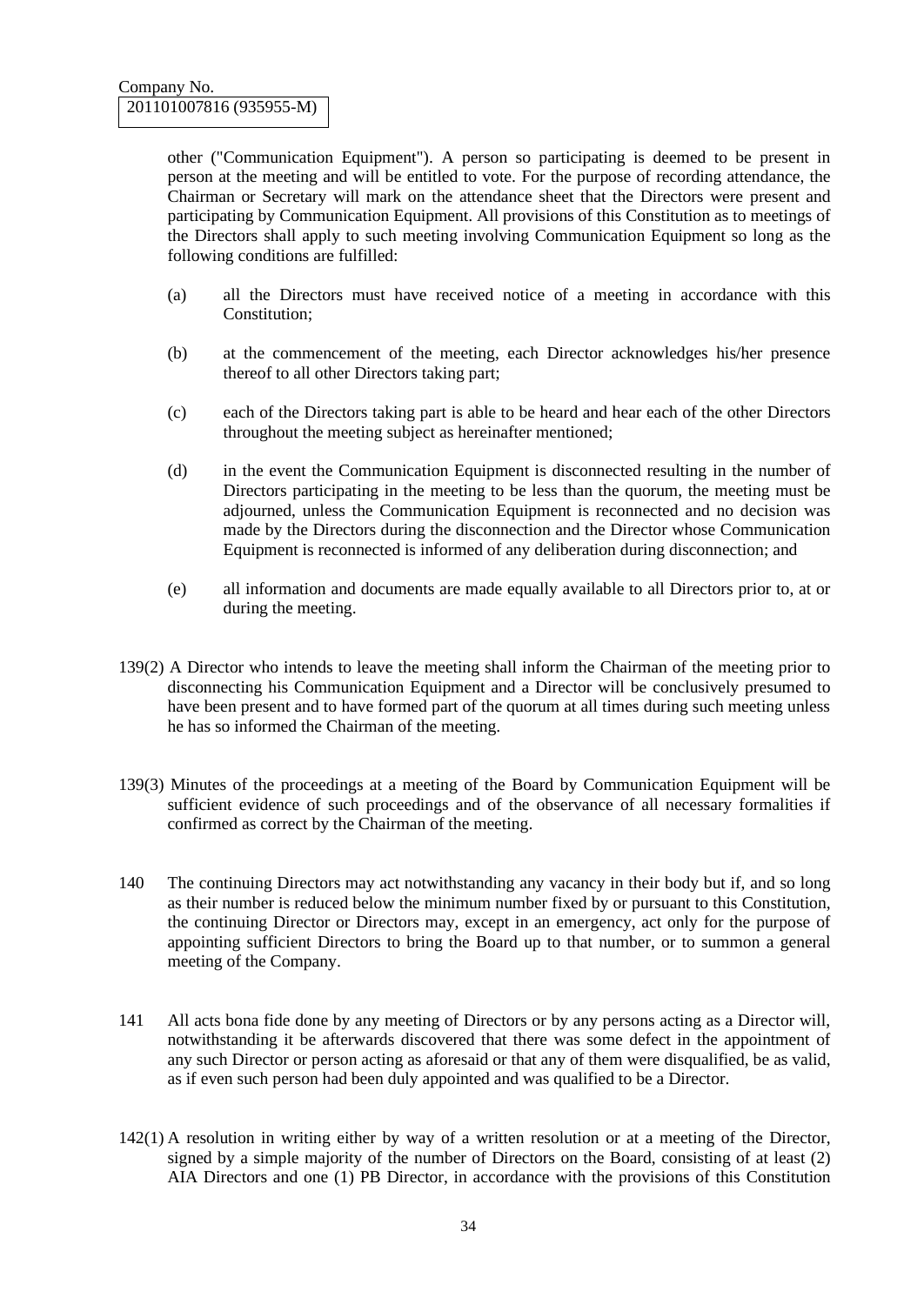shall be as valid and effectual as if it had been passed at a Board meeting duly convened and held.

Any resolution referred to in this Constitution may consist of several counterparts, each signed by one or more Directors, and shall be as valid and effectual as if it were a resolution duly passed at a meeting. Any such document may be accepted as sufficiently signed by a Director if transmitted to the Company by any technology purporting to include a signature and/or an electronic or digital signature of the Director.

142(2) For the purposes of Clause 142(1) of this Constitution, delivery may be effected by:

- (a) physical delivery of the document;
- (b) delivery by facsimile transmission; or
- (c) delivery by email transmission,

to the place, facsimile member or electronic address as specified by the Director or Secretary of the Company.

- 142(3) The Directors must cause:
	- (a) all Directors' and committees' circular resolutions;
	- (b) all proceedings and resolutions of Board Meetings and committee meetings; and
	- (c) all proceedings and resolutions of General Meetings

to be duly entered into the books kept for that purpose in accordance with the Act.

- 142(4) The records of resolution passed by way of Directors' circular resolution, and committees' circular resolution or at the Board Meetings, committee meetings and General meetings and signed in accordance with the Act and this Constitution are evidence of the proceedings, resolutions or declaration to which they relate, unless the contrary is proved.
- 143 The Directors will cause proper minutes to be made in books to be provided for the purpose of all appointments of officers made by the Directors. of the proceedings of all meetings of Directors and committees of Directors and of the attendances at that meeting, and of the proceedings of all meetings of the Company, and all business transacted, resolutions passed and orders made at such meetings, and any such minutes of any meeting, if purported to be signed by the chairman of such meeting or by the chairman of the next succeeding meeting of the Company or Directors or committee as the case may be, will be sufficient evidence without any further proof of the facts therein stated.

#### **SECRETARY**

144 The First Secretary of the Company shall be Lew Oy Foong (f) (MAICSA 7010763). The Secretary to the Company will be appointed by the Directors for such term, at such remuneration and upon such conditions, as they may think fit and any Secretary so appointed may be removed by them but without prejudice to any claim for damages.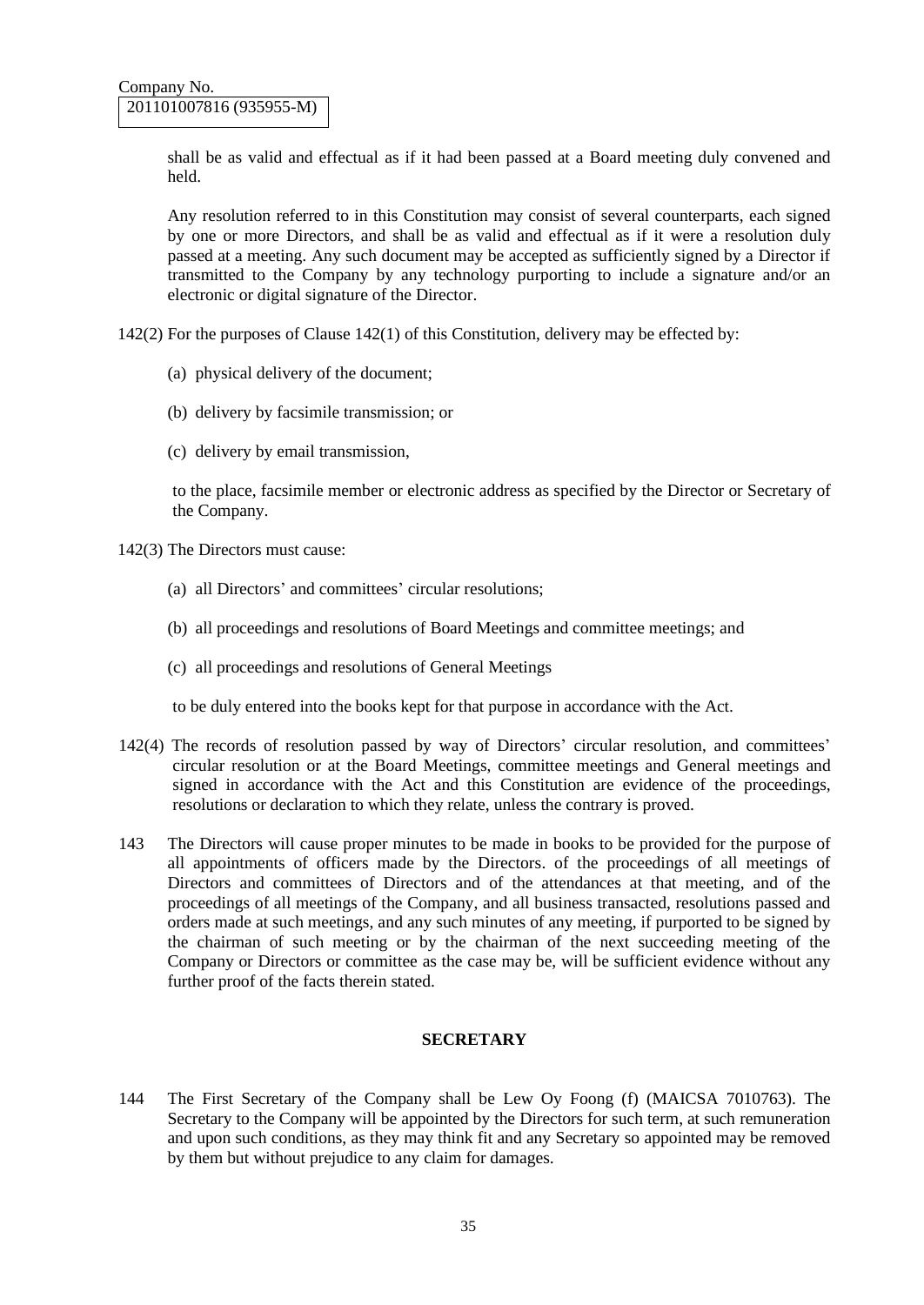145 A provision of the Act or this Constitution requiring or authorising a thing to be done by or to a Director and the Secretary will not be satisfied by it being done by or to the same person acting both as Director and as, or in place of the Secretary.

#### **SEAL**

- 146 The Directors will provide for the safe custody of the common seal of the Company which will only be used by the authority of the Directors, and every instrument to which the common seal of the Company is affixed must be signed by a Director and must be counter-signed by the Secretary or by another Director or by some other person appointed by the Directors for the purpose. The Directors may by resolution determine, either generally or in any particular case, that any such signature may be affixed by some mechanical means to be specified in such resolution, provided that the use of such means is by such resolution restricted to a certificate or other document of title in respect of any Share, stock, debenture or other marketable Security created or issued by the Company to be given under the common seal of the Company. The seal shall be a metallic seal on which the Company's name shall be engraven in legible characters.
- 147 The Company may exercise the powers conferred by the Act with regard to having an official seal for use abroad in the manner prescribed by the Act, and such powers are vested in the Directors.
- 148 The Company may exercise the powers conferred upon the Company by the Act with regard to the keeping of a branch register, and the Directors may (subject to the provisions of the Act) make and vary such regulations as they may think fit respecting the keeping of any such register.

#### **AUTHENTICATION OF DOCUMENTS**

- 149 Any Director or the Secretary or any person appointed by the Directors for the purpose will have power to authenticate any documents affecting the constitution of the Company and any resolution passed by the Company of the Directors, and any books, records, documents and accounts relating to the business of the Company, and to certify such copies or extracts as true copies or extracts.
- 150 A document purporting to be a copy of a resolution of the Directors or an extract from the minutes of a meeting of Directors which is certified as such in accordance with the provisions of the last preceding Clause will be conclusive evidence in favour of all persons dealing with the Company upon the faith thereof that such resolution has been duly passed or, as the case maybe, that such extract is a true and accurate record of a duly constituted meeting of the Directors.

## **DIVIDENDS AND RESERVES**

151 Subject to this Constitution. the dividend policy of the Company from time to time shall be determined by the Board, having regard to availability of profits for distribution and estimated financial requirements and other financial obligation of the Company.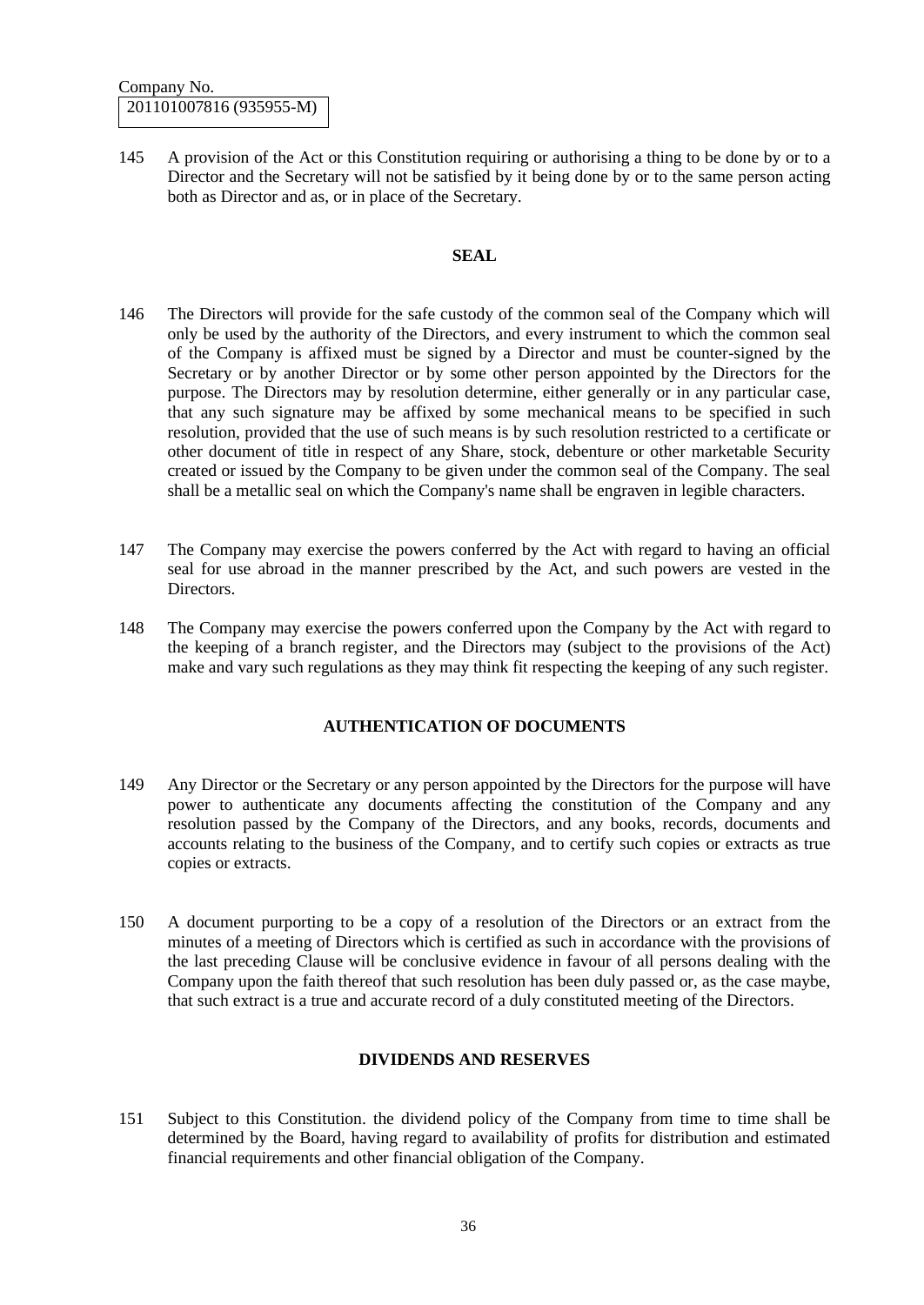- 152 Subject to applicable laws, the amount of any dividend payable to the Shareholders each financial year shall not be less than seventy per cent (70 %) of the distributable profits of the year and retained profits of the Company after taking into consideration capital requirements for the following:
	- (i) the then current approved Business Plan; and
	- (ii) capital adequacy and solvency requirements and guidelines of BNM.
- 153 Subject as hereinafter provided, and to any rights or privileges for the time being attaching to any Shares in the capital of the Company having preferencial or special rights in regard to dividend, the profits or other moneys of the Company determined by the Directors to be available for dividend will be applied in payment of dividends upon the Shares of the Company in proportion to the amount paid up or credited as paid up thereon respectively but no amount paid or credited as paid on a Share in advance of call will be treated for the purposes of this Constitution as paid on the Share.
- 154 Subject to Clause 152, the Directors may, with the sanction of a general meeting from time to time declare dividends, but no such dividend:-
	- (a) may exceed the amount recommended by the Directors; and
	- (b) may (except by the Statutes expressly authorised) be payable otherwise than out of the profits of the Company.

The Directors may if they think fit, and if in their opinion the position of the Company justifies such payment, from time to time declare an interim dividend. A declaration by the Directors as to the amount of the profits or other moneys at any time available for dividends will be conclusive.

- 155 If the Company issues Shares at a premium, whether for cash or otherwise, the Directors must transfer a sum equal to the aggregate amount or value of the premium to an account to be called "Share Premium Account" and any amount for the time being standing to the credit of such account may be applied in accordance with the provisions of the Act.
- 156 With the sanction of a general meeting, dividends or bonuses may be paid wholly or in part in specie and may be satisfied in whole or in part by the distribution amongst the Shareholders in accordance with their rights of fully paid-up Shares, debentures or other Securities of the Company or any other company or of any other property suitable for distribution as aforesaid. The Directors will have full liberty to make all such valuations, adjustments and arrangements, and to issue all such certificate or documents of title as may in their opinion be necessary or expedient with a view to facilitating the equitable distribution amongst the Shareholders of any dividends or portions or dividends to be satisfied as aforesaid or to giving them the benefit of their proper Shares and interests in the property, and no valuation, adjustment or arrangement so made must be questioned by any Shareholder. Where required a proper contract must be filed pursuant to the Act and the Directors may appoint any person to sign such contract on behalf of the Shareholders or any of them.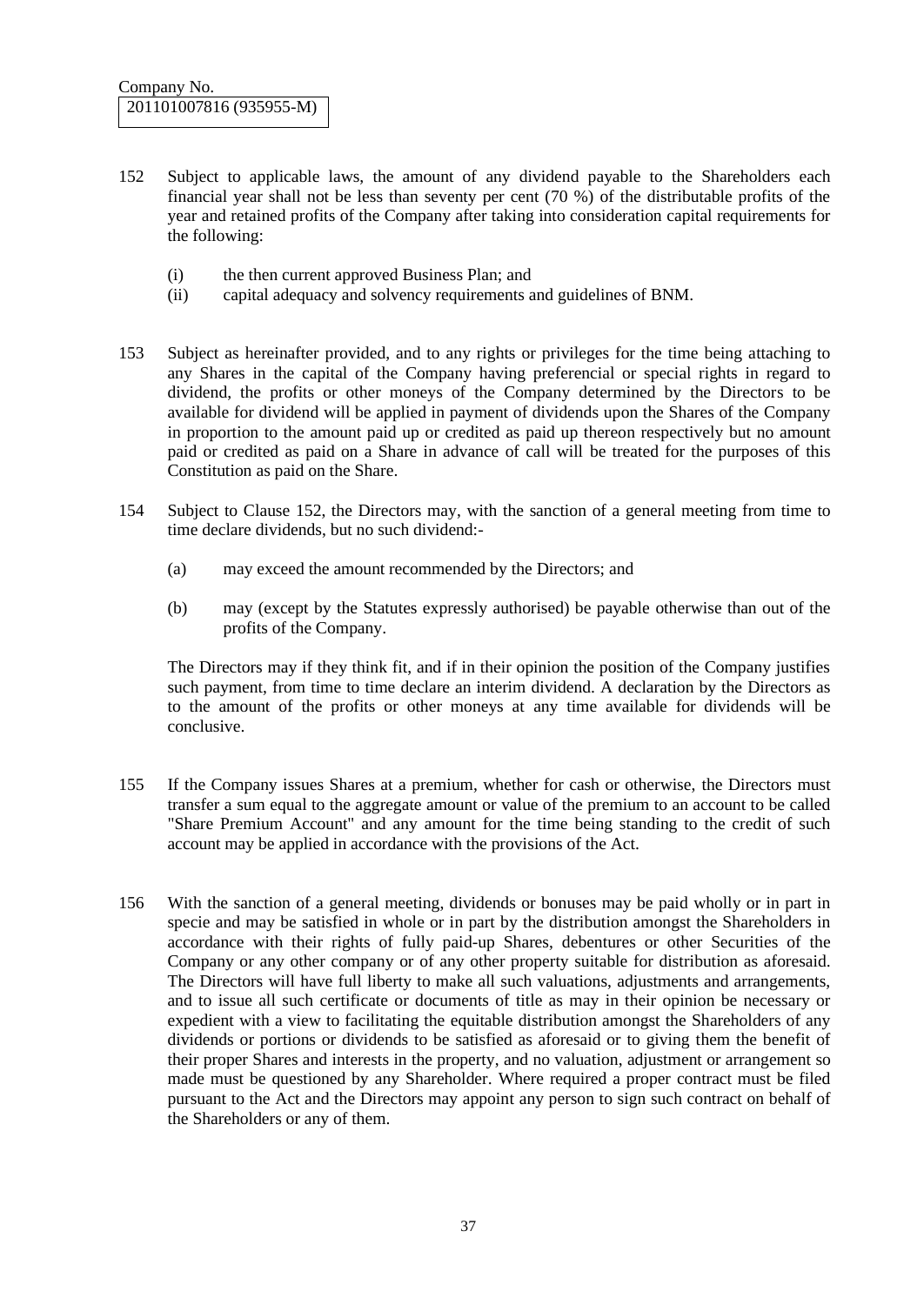## Company No. 201101007816 (935955-M)

- 157(1) The Directors may, before recommending any dividend , set aside out of the profits of the Company such sum or sums as they think proper as a reserve fund or reserve funds which will, at the discretion of the Directors, be applicable for any purpose or purposes as set out in paragraph (2) of this Clause, and pending such application may, at their discretion, either be employed in the business of the Company or be invested in such investments as the Directors may from time to time think fit. The Directors from time to time may deal with and vary such investments and dispose of all or any part thereof for the benefit of the Company and may divide any reserve fund into such special funds as they think fit, and employ the reserve fund or any part thereof in the business of the Company without being bound to keep the same separate from the other assets. The Directors may also without placing the same to reserve carry forward any profits which they may think prudent not to divide.
- 157(2) Subject to any provisions to the contrary contained in the Statutes, any such reserve fund or part thereof will be applicable for meeting contingencies, for the gradual liquidation of any debt or liability of the Company, or for equalising dividends, or for special dividends, or for repairing, improving and maintaining any of the property of the Company, for initiating or developing new works or business which the Company by its Constitution is authorised to operate or conduct, or for such other purposes as the Directors in their absolute discretion think conducive to the interests of the Company.
- 157(3) The Company may, upon the recommendation of the Directors, by ordinary resolution, direct payment of a dividend in whole or in part by distribution of specific assets, including treasury shares (as defined in the Act) in the Company, or paid-up shares or debentures of, any other company or in any one or more of such ways. The Directors will give effect to such resolution and where any difficulty arises in regard to such distribution, the Directors may settle the same as they think expedient and in particular may issue fractional certificates and fix the value for distribution of such to be made to the Shareholders upon the footing of the value so fixed in order to adjust the rights of all parties and may vest any specific assets in trustees as may seem expedient to the Directors.
- 158 Notice of any dividend that may have been declared must be given in manner provided under this Constitution to such Shareholders who are entitled under this Constitution to receive notices from the Company.
- 159 The Directors may deduct from any dividend, bonus or other moneys payable in respect of any Shares held by a Shareholder all such sums of money (if any) as may be due and payable by it to the Company on account of compensation (ta'widh) and expenses chargeable thereon.
- 160 Any dividend, instalment of dividend, or bonus in respect of any Share may be paid by cheque, telegraphic transfer or warrant payable to the order of the Shareholder registered in the Register of Members.
- 161 Every such cheque or warrant will be sent by post to the last registered address of the Shareholder appearing in the Register of Members or to such Person and to such address as a Shareholder may in writing direct and the receipt of such a Shareholder, or Person aforementioned is good discharge to the Company for all dividends, bonuses or other payments made in respect of such Share. Every such cheque or warrant will be sent at the risk of the Person entitled to the money represented thereby.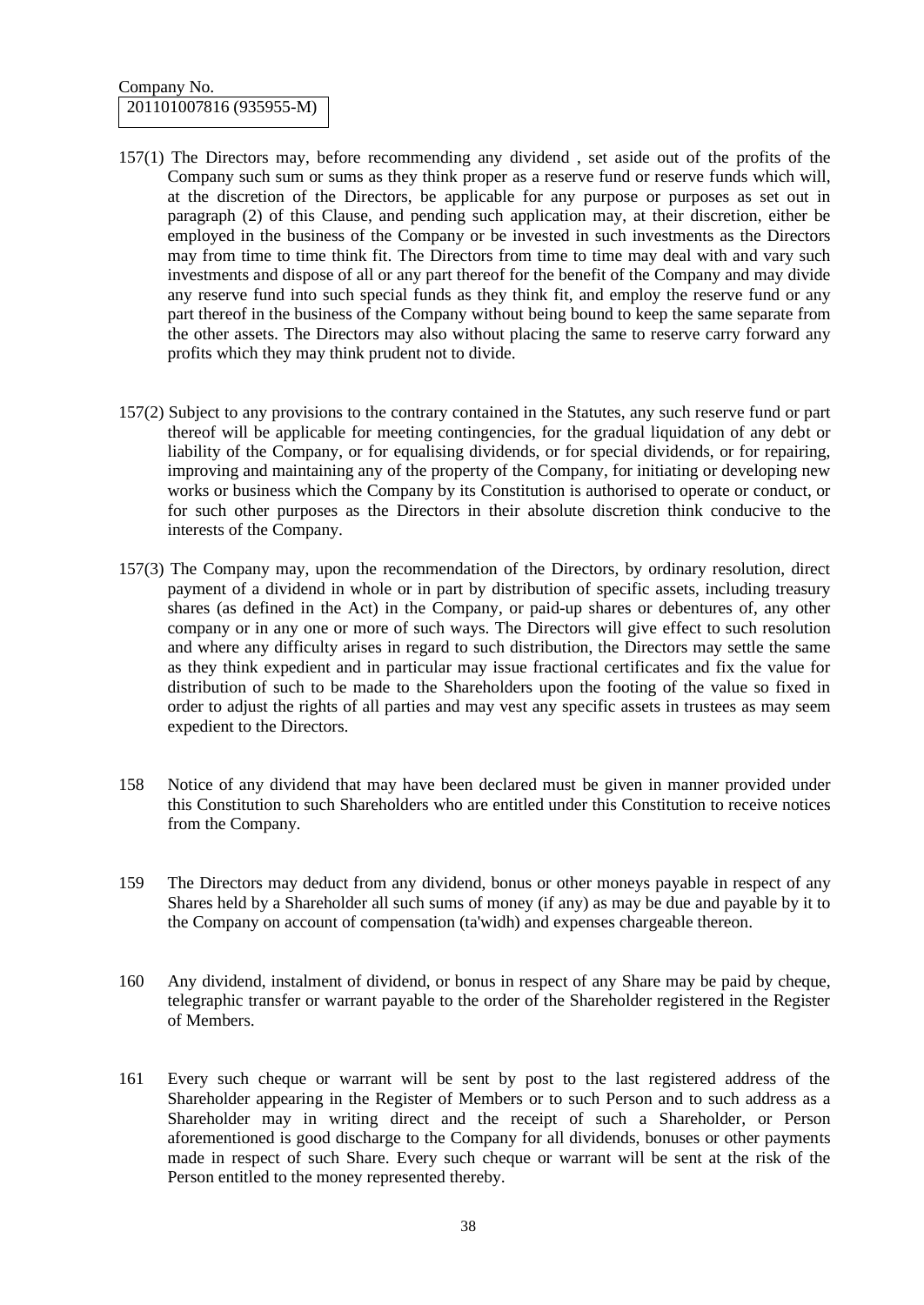162 No unpaid dividend or bonus will bear interest as against the Company.

#### **CAPITALISATION OF PROFITS AND RESERVES**

163(1) The Company in general meeting may, upon the recommendation of the Directors, resolve that it is desirable to capitalise any part of the amount for the time being standing to the credit of the Company's reserve funds, or to the credit of the profit and loss account, or otherwise available for distribution and accordingly that such sum be set free for distribution amongst the Shareholders who would have been entitled thereto if distributed by way of dividend, and in the same proportion, on condition that the same be not paid in cash but be applied either in or towards paying up any amounts for the time being unpaid on any Shares held by such Shareholders respectively or paying up in full unissued Shares or debentures of the Company to be allotted and credited as fully paid up, or partly in the one way and partly in the other, and the Directors will give effect to such resolution.

Provided that a capital redemption reserve fund may, for the purposes of this Clause, only be applied in the paying up of unissued Shares to be issued to Shareholders as fully paid bonus Shares.

163(2) Whenever such a resolution as aforesaid is passed, the Directors must make all appropriations and applications of the amounts resolved to be capitalised thereby, and all allotments and issues of fully paid Shares or debentures, if any, and generally must do all acts and things required to give effect thereto, with full power to the Directors to make such provision for the satisfaction of the right of any Shareholder under such resolution to a fractional part of a Share by the issue of fractional certificates, or by payment in cash or otherwise, as they think fit, and also to authorise any person to enter, on behalf of all the Shareholders entitled thereto or their nominees, into an agreement with the Company providing for the allotment to them respectively, credited as fully paid up of any further Shares to which they may be entitled upon such capitalisation and any agreement made under such authority will be effective and binding on all such Shareholders and their nominees.

## **ACCOUNTS**

- 164 The Directors shall cause proper accounting and other records to be kept and shall distribute copies of balance sheets and other documents as required by the Act and shall from time to time determine whether and to what extent and at what times and places and under what conditions such accounting and other records shall be open to the inspection of Shareholders not being Directors, and no Shareholder (not being a Director) shall have any right to inspect any account or book or paper of the Company except as conferred by statute or authorized by the Directors or by the Company in general meeting.
- 165 The Shareholders shall procure that the Company shall supply the Directors and Shareholders (as the case may be) with:
	- (a) as soon as practicable, and in any event, within sixty (60) days after the end of each financial year or the earlier of a date on which the audited annual financial statements of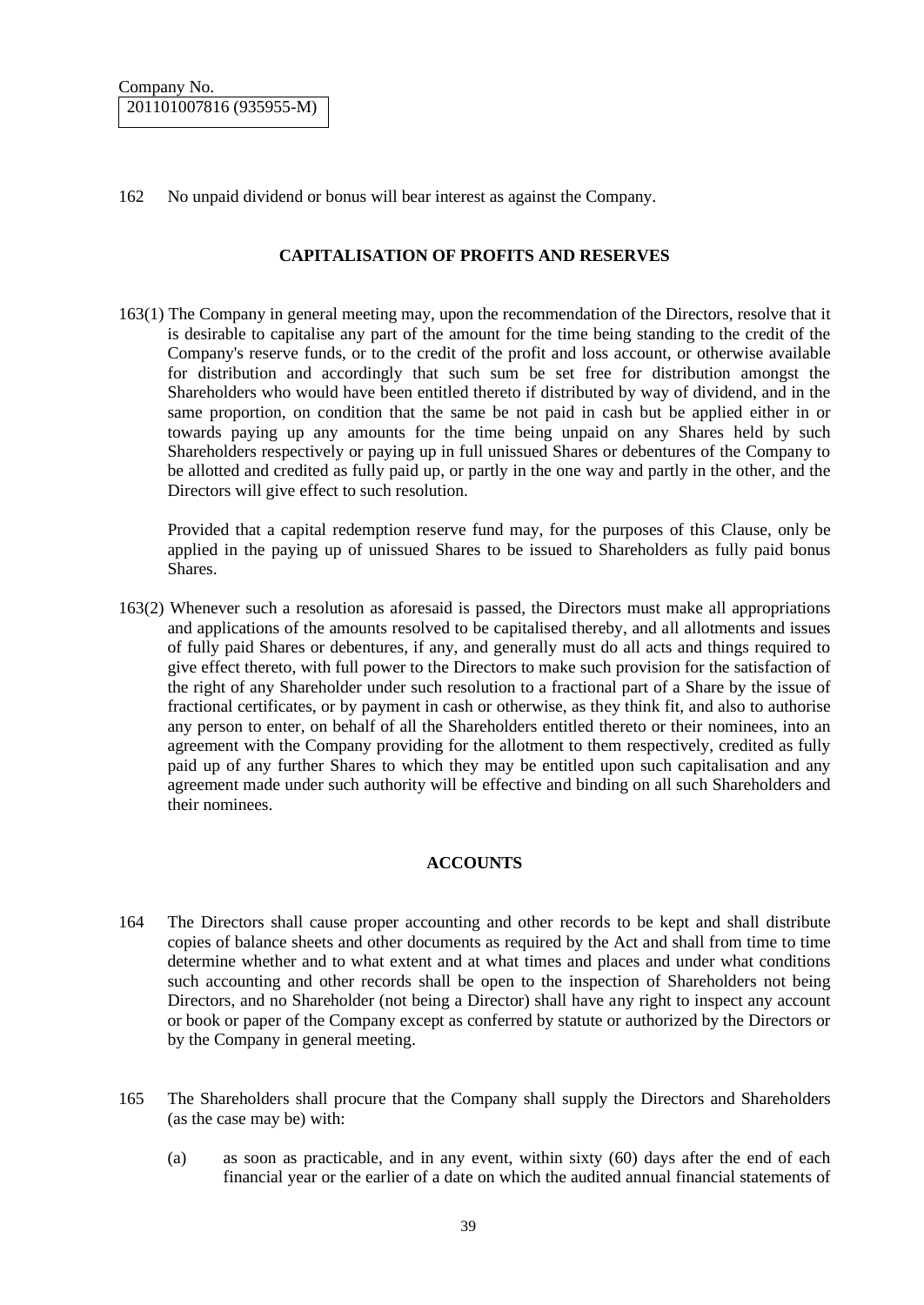the Company for that year are required by any of the Shareholders in order to meet the timeline required by the external auditors of such Shareholder for purposes of incorporating the audited financial statements of the Company into the audited financial statements of that Shareholder:

- (b) all information and documents required by the Directors to enable them or the Shareholders to give proper consideration over a reasonable period to any proposed transaction or matter on which their approval or consent is sought or required; and
- (c) other information relating to the financial information, business performance, actuarial assessments and/ or policy and procedures of the Company, as any of the Minority Shareholders may request from time to time which request(s) shall not be unreasonably refused.
- 166 At the annual general meeting in each year, the Directors must lay before the Company whether in printed or electronic form, a duly audited profit and loss account and a balance sheet containing a summary of the property and liabilities of the Company as are referred to the Act, PROVIDED ALWAYS that the interval between the close of the relevant financial year of the Company and the issue of the annual audited accounts, the Directors' and auditors' reports must not exceed four (4) months.
- 167 A printed copy of every balance sheet and profit and loss account (including every document required by law to be annexed thereto) which is to be laid before the Company in a general meeting together with a copy of the auditors' report and the Directors' report must before the date of the meeting, be delivered or sent by post to every Shareholder of and every holder of debentures of, the Company provided that this Constitution will not require a copy of those documents to be sent to any Shareholder of or any holder of debentures of whose address the Company is not aware.

## **AUDIT**

- 168 Auditors shall be appointed and their duties regulated in accordance with the Act.
- 169 The auditors shall be entitled to attend any general meeting and to receive all notices of and other communications relating to any general meeting which any Shareholder is entitled to receive, and to be heard at any general meeting on any part of the business of the meeting which concerns the auditors.

## **COMPANY'S DOCUMENTS**

- 170 (1) Any communication (including notices and documents) ("Company's Documents") may be given by the Company to the persons mentioned below in the following manner:
	- (a) In respect of a Member and person entitled to a share in consequence of an Event of Transmission ("Persons"), the Company's Documents shall be in writing and shall be given to the aforesaid Persons either: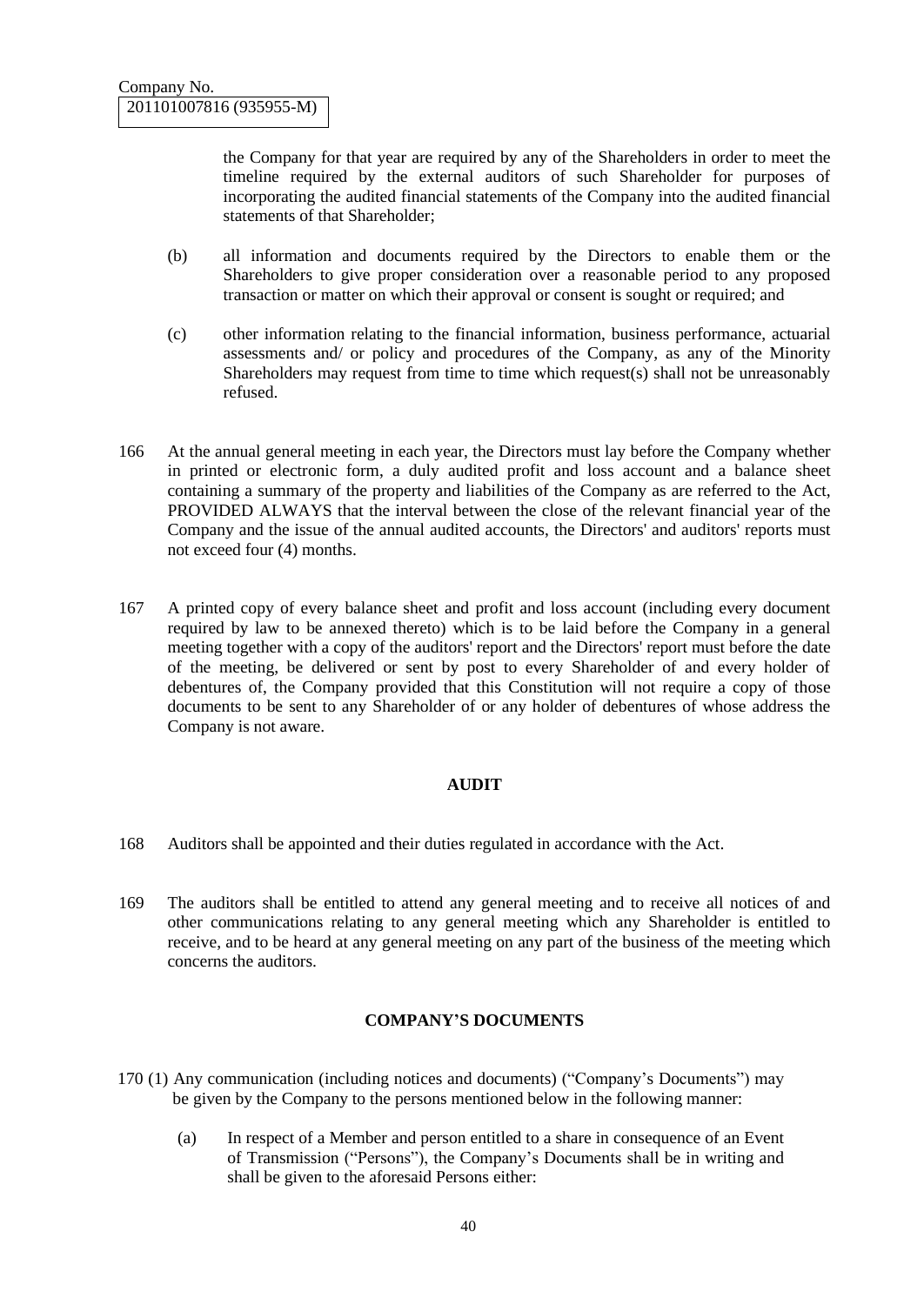- (i) in hard copy, which shall be sent to the Persons either personally or by post to his last known address;
- (ii) in electronic form, which shall be either:
	- transmitted to the electronic address provided by the Persons to the Company;
	- transmitted to the last known contact details as recorded in the Register of Members provided by the Persons to the Company; or
	- by publishing on a website (only applicable to notice of General Meeting); or

(iii) partly in hard copy, partly in electronic form.

If a notice is published on the website, the Company must notify the Persons in writing in hard copy or electronic form stating the following:

- it concerns a General Meeting; and
- the place, date and time of the General Meeting

and the notice must be published on the Company's website throughout the period starting from the date of notification until the conclusion of the General Meeting.

- (b) In respect of a Director, the Company's Documents shall be in writing and shall be given to the Director either:
	- (i) in the manners set out in Clause  $170(1)(a)$  of this Constitution (except for publishing on a website); or
	- (ii) to the Director's last known service address.
- (c) In respect of the Auditors, the Company's Documents shall be in writing and shall be given to the Auditors either:
	- (i) in the manners set out in Clause  $170(1)(a)$  of this Constitution (except for publishing on a website); or
	- (ii) to the Auditors' last known address.
- (d) For the purpose of Clause  $170(1)(a)$  of this Constitution, the Board may, at its discretion, determine the appropriate mode of communication with the persons mentioned above.
- 170(2) Where the Company's Documents are:
	- (a) served by post, service of the notice shall be deemed to be effective by properly addressing, prepaying and posting a letter containing the notice, and to have been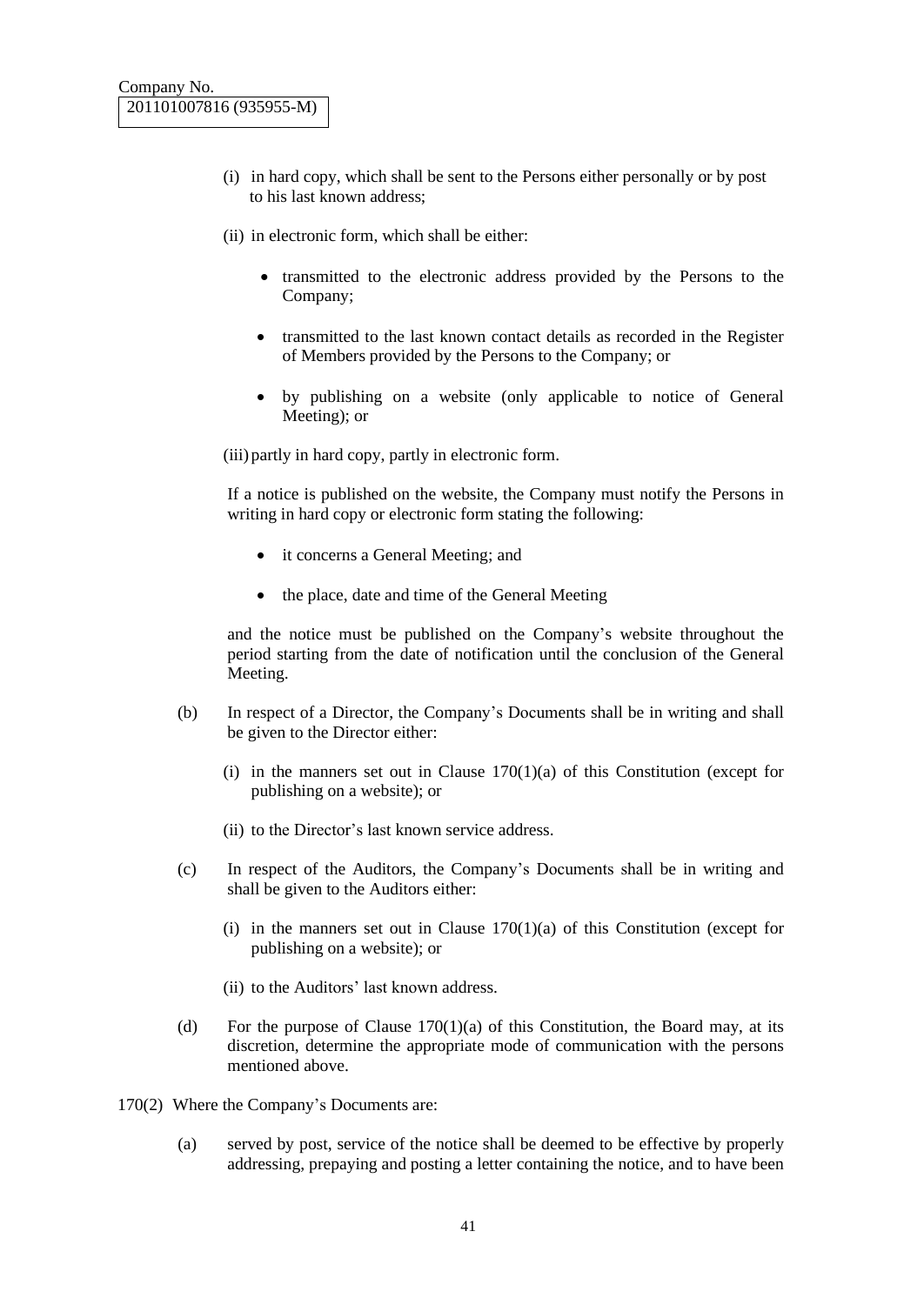effected, in the case of a notice of the Persons, on the day after the date of its posting;

- (b) sent by facsimile transmission, service of the notice shall be deemed to be effected at the time when the notice is transmitted, unless the Company receives notification that the transmission was not successful;
- (c) sent by electronic transmission, service of the notice shall be deemed to be effected at the time when the notice is transmitted electronically, unless the Company receives notification that the transmission was not successful;
- (d) published on the Company's website, service of the notice shall be deemed to be effected on the day on which the notice first appears on the Company's website to which the relevant person may have access or the day on which the notice of publication is deemed to have been served or delivered to such person under Clause 170(1)(a) of the Constitution, whichever is later; or
- (e) served or delivered in person, service of the notice shall be deemed effected at the time the relevant Company's Documents are delivered, received or left at the address of such person.
- 171 The Company's Documents may be given by the Company to joint holders by giving the notice to the joint holder first named in the Register of Members.
- 172 Any Company's Documents delivered or sent to any Persons in such manner as provided in Clause 170(1)(a) of this Constitution shall, if such Member be then deceased, and whether or not the Company has notice of his death, be deemed to have been duly served on his legal personal representative or survivor.
- 173(1) Notice of every general meeting shall be given in any manner herein before authorized to:-
	- (a) every Shareholder save as otherwise provided in this Constitution or in the Act;
	- (b) every Person entitled to a Share in consequence of the liquidation of a Shareholder who, but for its liquidation, would be entitled to receive notice of the meeting; and
	- (c) the auditor for the time being of the Company.
- 173(2) Save as otherwise provided in this Constitution or in the Act no other person shall be entitled to receive notice of general meetings.
- 173(3) Any notice on behalf of the Company or of the Board shall be deemed effectual if it purports to bear the signature of the Company Secretary or other duly authorised officer of the Company.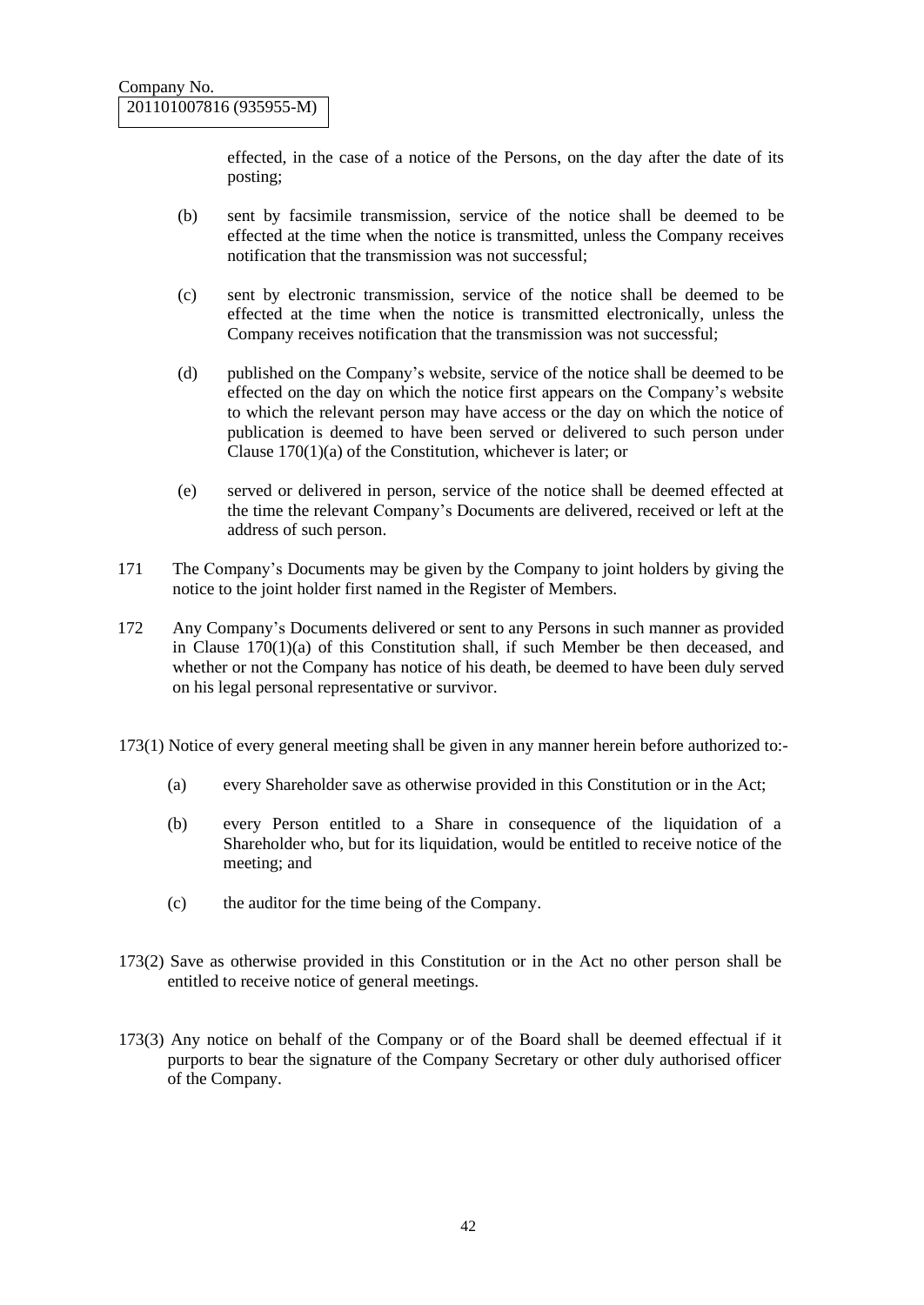## **WINDING UP**

- 174 If the Company is wound up the liquidator may, with the sanction of a Special Resolution of the Company, divide amongst the Shareholders in specie the whole or any part of the assets of the Company (whether they consist of property of the same kind or not) and may, for that purpose, set such value as he deems fair upon any property to be so divided and may determine how the division shall be carried out as between the Shareholders or different classes of Shareholders. The liquidator may, with the like sanction, vest the whole or any part of any such assets in trustees upon such trusts for the benefit of the Shareholders as he, with the like sanction, thinks fit, but no Shareholder shall be compelled to accept any Shares or other Securities whereon there is a liability.
- 175 Save that this Constitution shall be without prejudice to the rights of holders of Shares issued upon special terms and conditions, the following provisions shall apply:-
	- (a) if the Company is wound up and the assets available for distribution among the Shareholders are insufficient to repay the whole of the paid up capital such assets shall be distributed so that as nearly as may be the losses shall be borne by the Shareholders in proportion to the capital paid up or which ought to have been paid up at the commencement of the winding up, on the Shares held by them respectively; and
	- (b) if in a winding up the assets available for distribution among the Shareholders are more than sufficient to repay the whole of the paid up capital at the commencement of the winding up, the excess shall be distributed among the Shareholders in proportion to the capital paid up or which ought to have been paid up at the commencement of the winding up, on the Shares held by them respectively.
- 176 On a shareholders' voluntary winding up of the Company no commission or fee shall be paid to a liquidator without the prior approval of the Shareholders in general meeting. Unless the requirement is waived by all the Shareholders the amount of such commission or fee shall be notified to all Shareholders not less than seven (7) days before the meeting at which it is to be considered.

#### **INDEMNITY**

177 Subject to the provisions of the Act, every Director (including an executive Director), managing Director, agent, auditor, secretary and other officer for the time being of the Company shall be indemnified out of the assets of the Company against any liability incurred by him in defending any proceedings, whether civil or criminal, in which judgement is given in his favour or in which he is acquitted or in connection with any application under the Act, in which relief is granted to him by the Court in respect of any negligence, default, breach of duty or breach of trust in relation to the affairs of the Company.